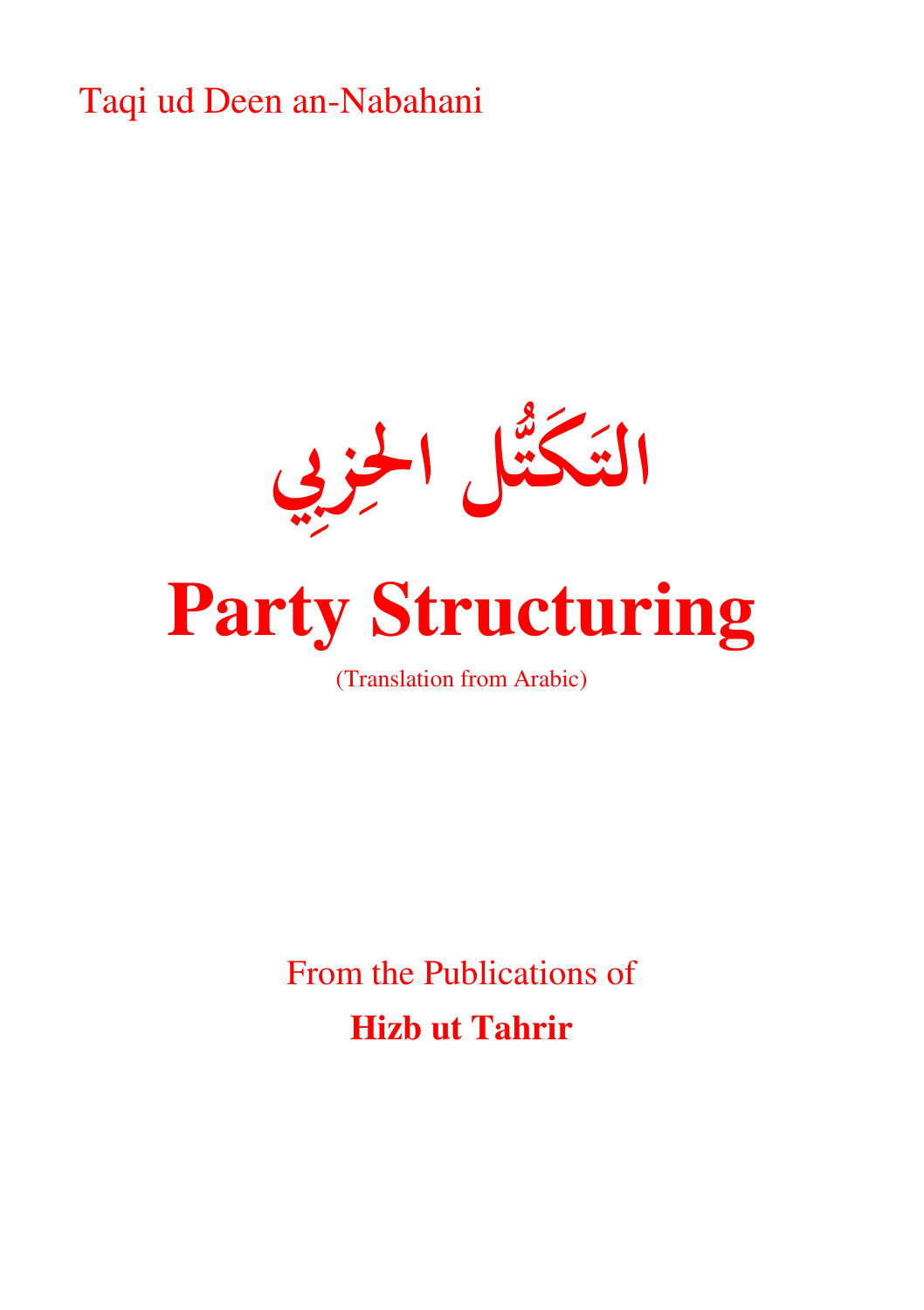Taqi ud Deen An-Nabahani

## Party Structuring

From the Publications of **Hizb ut Tahrir**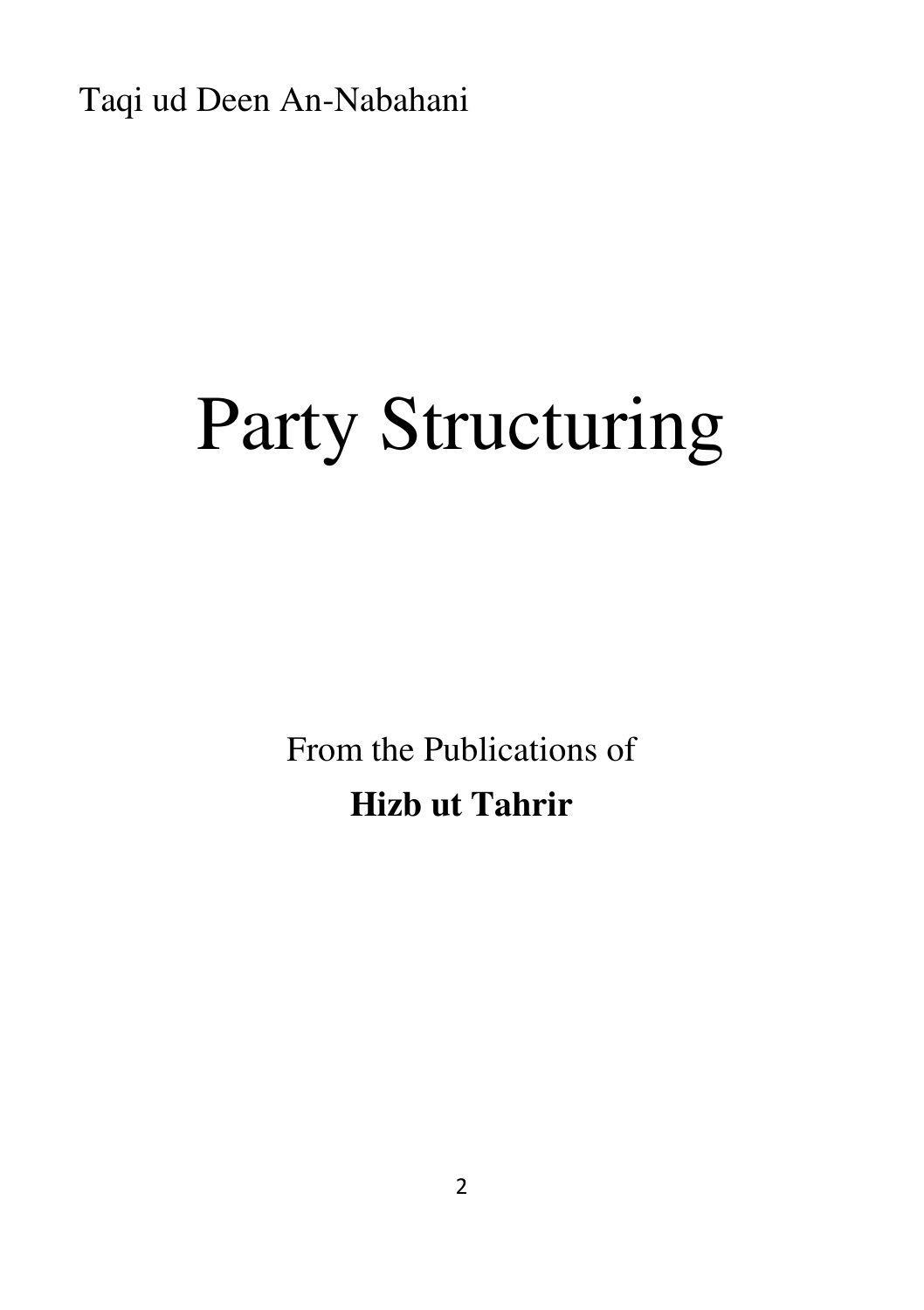## **First Edition 1372 AH – 1953 CE**

**Fourth Edition (Certified Edition) 1422 AH - 2001 CE**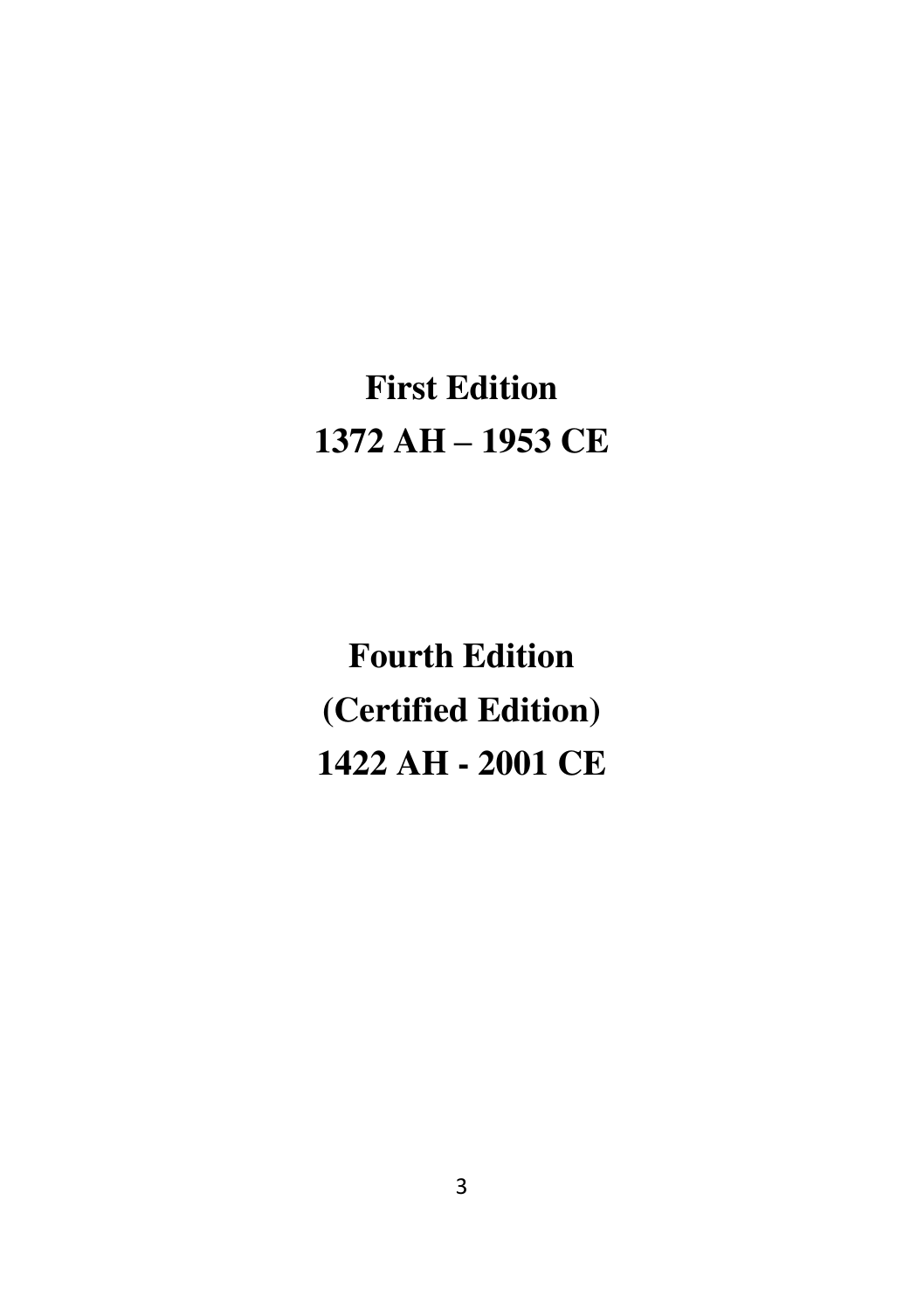**بسم هللا الرحمن الرحيم**

## **Party Structuring (At-Takattol al-Hizbi)**

Since the Thirteenth Century Hijri (Nineteenth Century CE), numerous movements were established for revival (nahDah), yet, none of these attempts succeeded. However, these attempts left a significant impact on those who came to mount subsequent attempts. The reviewer of these movements, studying these attempts, concludes that the principle cause for all their failures, from the aspect of structuring (takattol), is due to the following four matters:

First: The movements were established upon a general, undefined Thought (Fikrah), which was either ambiguous or somewhat ambiguous. In addition, the Thought lacked crystallization (tablawr), purity (naqaa') and clarity (Safaa').

Second: The movements did not define a Method (Tareeqah) to implement their Thought (Fikrah). Instead, the Thought advanced through improvised and twisted means, in addition to ambiguity and vagueness clouding the Thought.

Third: The movements were dependent upon individuals within whom the correct awareness (wa'ee) was incomplete and the correct will (iraadah) was not concentrated. Instead, the individuals had ambition and enthusiasm alone.

Fourth: The individuals carrying the responsibility of these movements did not have a correct bond (raabTah) among themselves. They were merely bonded by virtue of being members in a structure that manifested itself within various actions and numerous titles.

Consequently, it was only natural for such structures to surge forwards, until their stores of effort and enthusiasm were exhausted, causing their movement to fade away. Then, other movements emerged, of individuals who performed the same role, until they too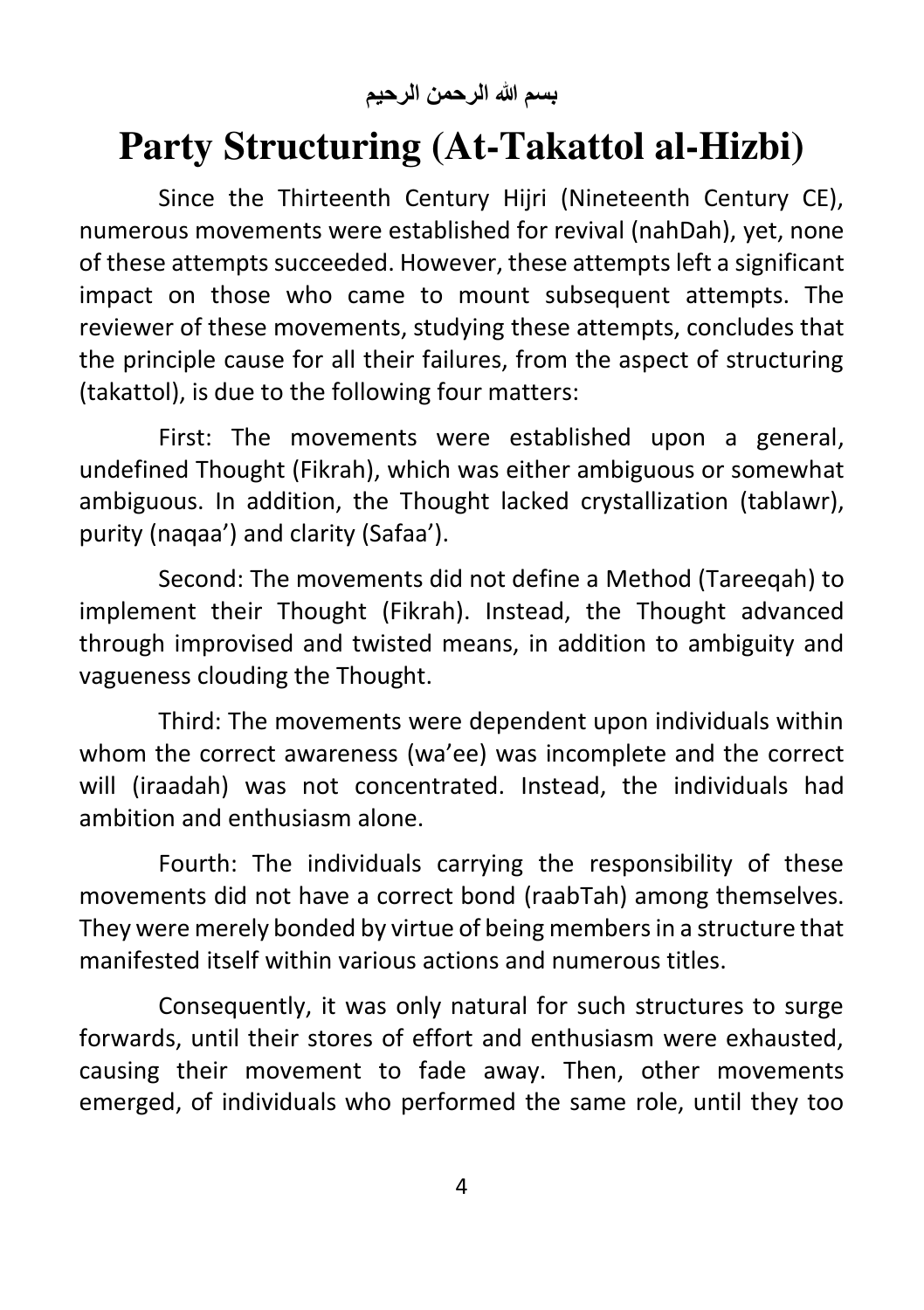exhausted their stores of effort and enthusiasm after a certain point, and so on.

The failure of all these movements was only natural because; they were not based on a correct, clear and defined Thought (Fikrah), they did not determine a direct (mustaqeem) Method (Tareeqah), they were not dependent upon aware (wa'ee) individuals and they were not bonded by a correct bond (raabTah).

As for the subject of the Thought (Fikrah) and the Method (Tareeqah) of these movements, it arose from the erroneous philosophy upon which the movements were based, assuming that they had any philosophy at all. Some of these movements were Islamic, whereas others were nationalistic. The founders of the Islamic movements called for Islam but in a general and undefined manner. They tried to interpret Islam in a manner to either comply with the status quo or adopt from other systems. This was to the extent of reforming Islam so that it complies with the other systems, as well as interpretation that either justifies the survival of the other systems or the adoption from them. As for the founders of the nationalistic movements, the Arabs amongst them called for the revival of the Arabs, upon a vague and ambiguous nationalistic basis, in complete disregard to Islam and Muslims. They used such terms as nationalism, dignity, pride, Arab, Arabism and independence, alongside other similar terms, without their having any clear concept of such terms that are consistent with the reality (Haqeeqah) of revival (nahDah). The Turks among them called for the revival of the Turkish homeland on the basis (asaas) of Turkish nationalism. The advocates of nationalism, from both the Arabs and Turks, were directed by colonialism. Colonialism also directed the Balkans, through nationalistic movements, towards independence from the Ottoman State, by virtue of it being an Islamic State.

Amongst the Arabs, debates erupted in the newspapers and magazines between advocates of both movements, the Islamic and the nationalist (qawmeeyah). The debates can be summarized in the form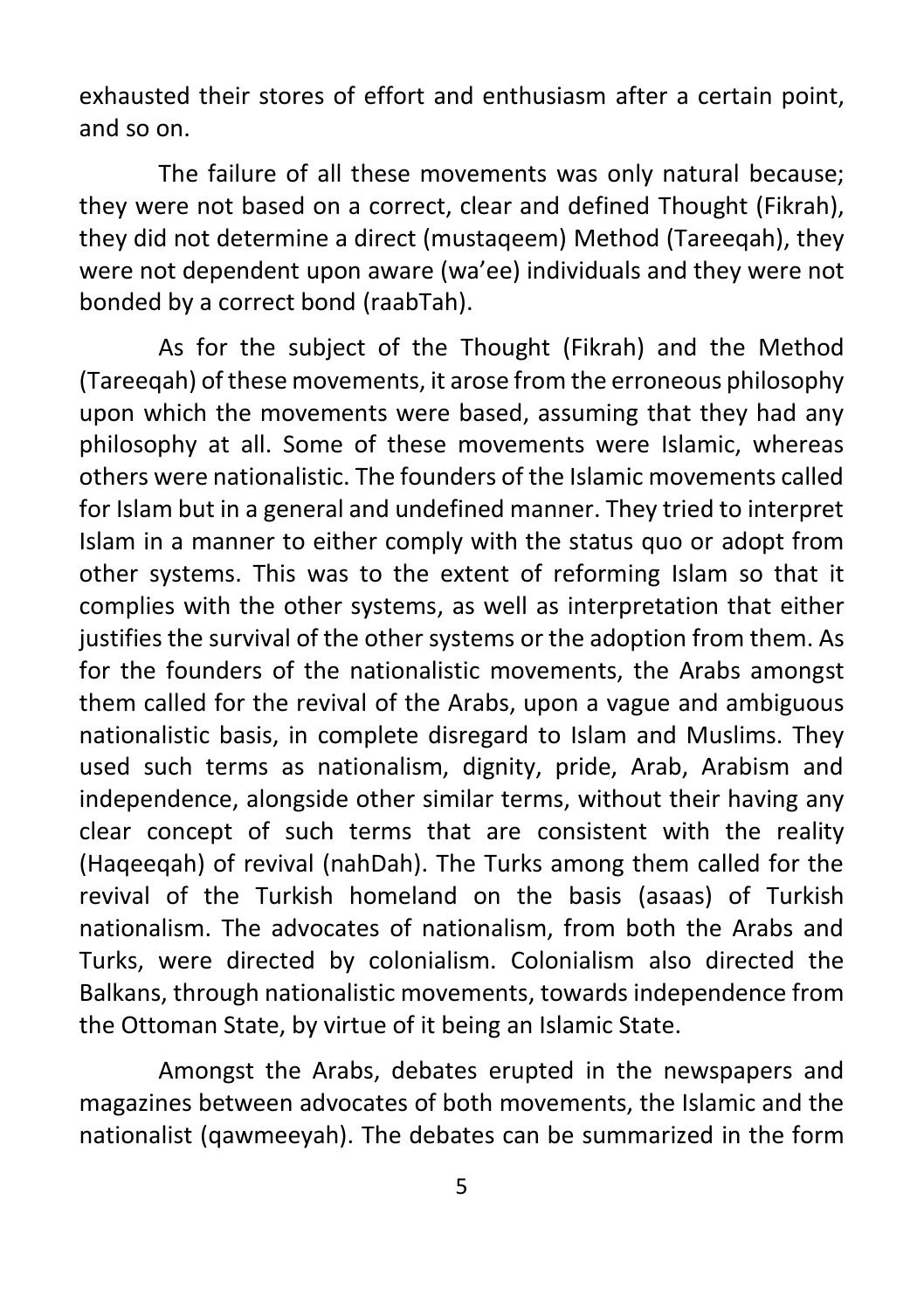of a question: which is better and closer at hand, the Arab league or the Islamic confederation? The debates were a prolonged, exhausting futile struggle, because neither the Arab league nor the Islamic confederation have any firm basis. Moreover, they were both colonialist projects to divert attention away from the Islamic State. Consequently, the failure of the struggle was not merely restricted to the absence of any outcome, but extended beyond that, by distancing the Islamic State from both sight and mind.

Besides the Islamic and the nationalistic movements, some patriotic (waTaneeyah) movements were also established in various Islamic lands. This was a consequence of both the occupation by the colonialist kuffar, of various regions of the Islamic State, and the political and economic oppression that afflicted the people, as a result of the implementation of the capitalist system upon them. Although these movements were borne of a reaction to this suffering, some of these movements were directed by the Islamic viewpoint, whilst others were directed by the patriotic viewpoint exclusively, resultant from artificial movements that the colonialist established. It was a result of the patriotic viewpoint that these movements surged forwards, engaging the Ummah in a cheap struggle, which further strengthened the enemies' foothold. This is besides all that was absent from them of thinking (fikr) to direct them.

We believe that the only true philosophy for revival (nahDah) is an ideology (mabda') that encompasses both the Thought (Fikrah) and the Method (Tareeqah). We believe that this ideology is Islam because it is an 'aqeedah (doctrine) from which emanates a system (niZaam), governing all the affairs of the state and the Ummah, as well as a treatment (mu'aalajah) of all of life's problems. Although Islam's entity is systemically global, it is not part of its Method to work for it in a global manner from the outset. Islam must be propagated globally, whilst initial work for it must be confined to one or several countries, until it becomes firmly established. Once established, the Islamic State naturally grows until it encompasses all of the Islamic countries. Then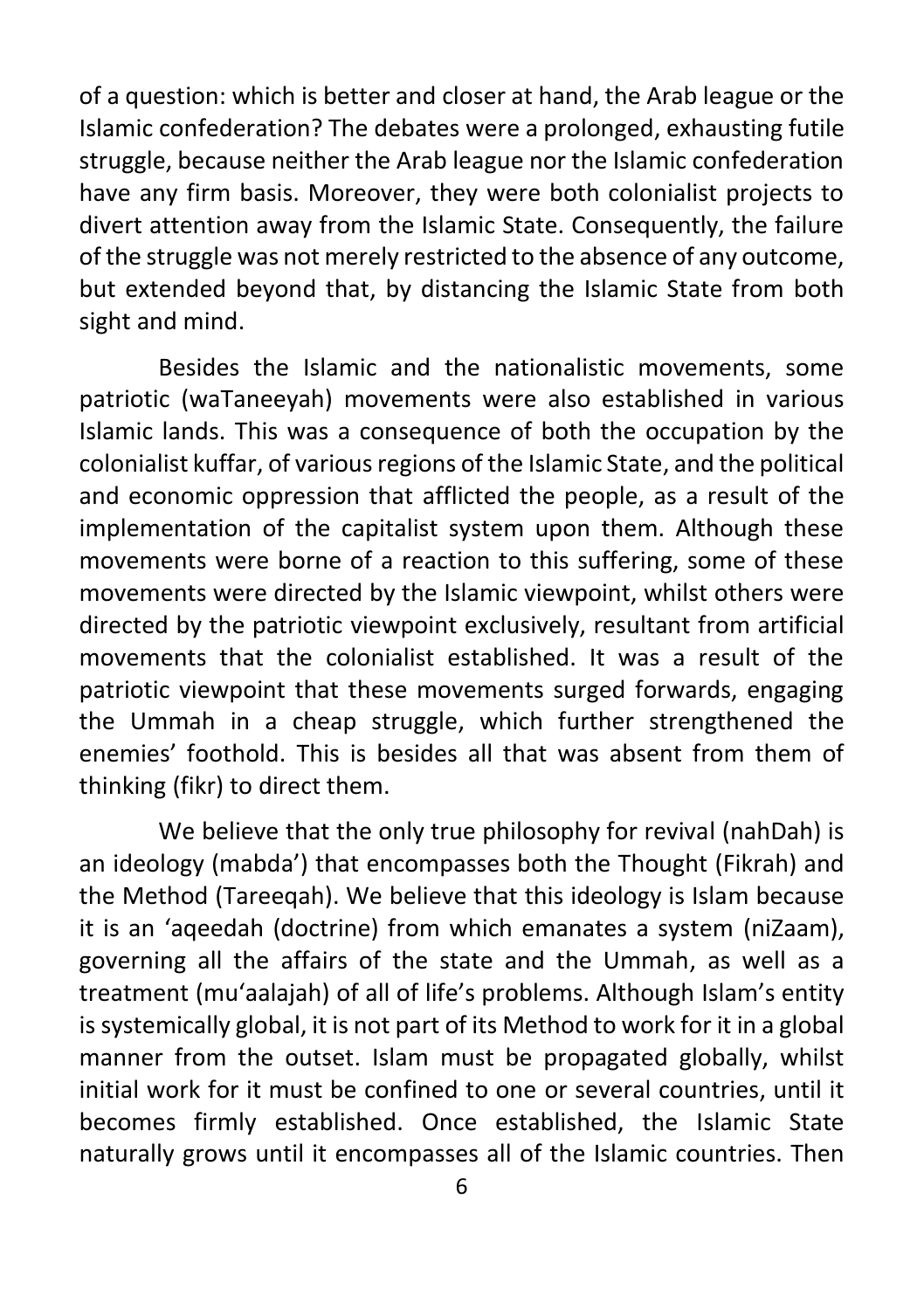the state propagates Islam to the rest of the world, because the Islamic State must convey the Islamic Dawah as a global message, for all of humankind, in all its eras.

Indeed, the entire world is suitable for the Islamic Dawah. However, since the people in the Islamic countries are Muslims, the Dawah must certainly start there. Moreover, whilst being part of the Islamic World, since the people in the Arab countries speak the Arabic language, when the Arabic language is an essential part of Islam and a fundamental root of the Islamic culture, the priorities amongst the countries are the Arab countries, at the onset of the carrying of the Dawah. Furthermore, combining the power of the Arabic language with that of Islam is necessary because both have the propensity for; influence (ta'thir), expansion (tawasa'a) and propagation (intishar). Therefore, it is only natural for the Islamic State to be re-established in the Arab countries first, so that it serves as a nucleus for the Islamic State that encompasses all Islamic lands. Although carrying the Islamic Dawah in the Arab countries is imperative, it is also imperative for the Islamic Dawah to reach out to the rest of the Islamic World. Initiating the work in the Arab countries does not mean that no work is to be done outside Arab countries, before their unification within the Islamic State. The work must be carried out in the Arab countries to re-establish the Islamic State, then the state will grow to encompass the neighboring countries, regardless of their being Arab or non-Arab.

We have stated that the correct philosophy for revival (nahDah) is an ideology (mabda'a) that combines Thought (Fikrah) and Method (Tareeqah) together. They both must be understood by every structure (kotlah) that aims to undertake the serious work that leads to revival.

The ideology is clarified and its understanding for the sake of the structuring is perceptible. Therefore, it is natural that after the clear proclamation of the ideology, the structuring that is endowed with this understanding is a structuring that is influential (mu'athir), constructive (inshaa'i) and ascending (irtiqaa'i). It is worthy of society embracing and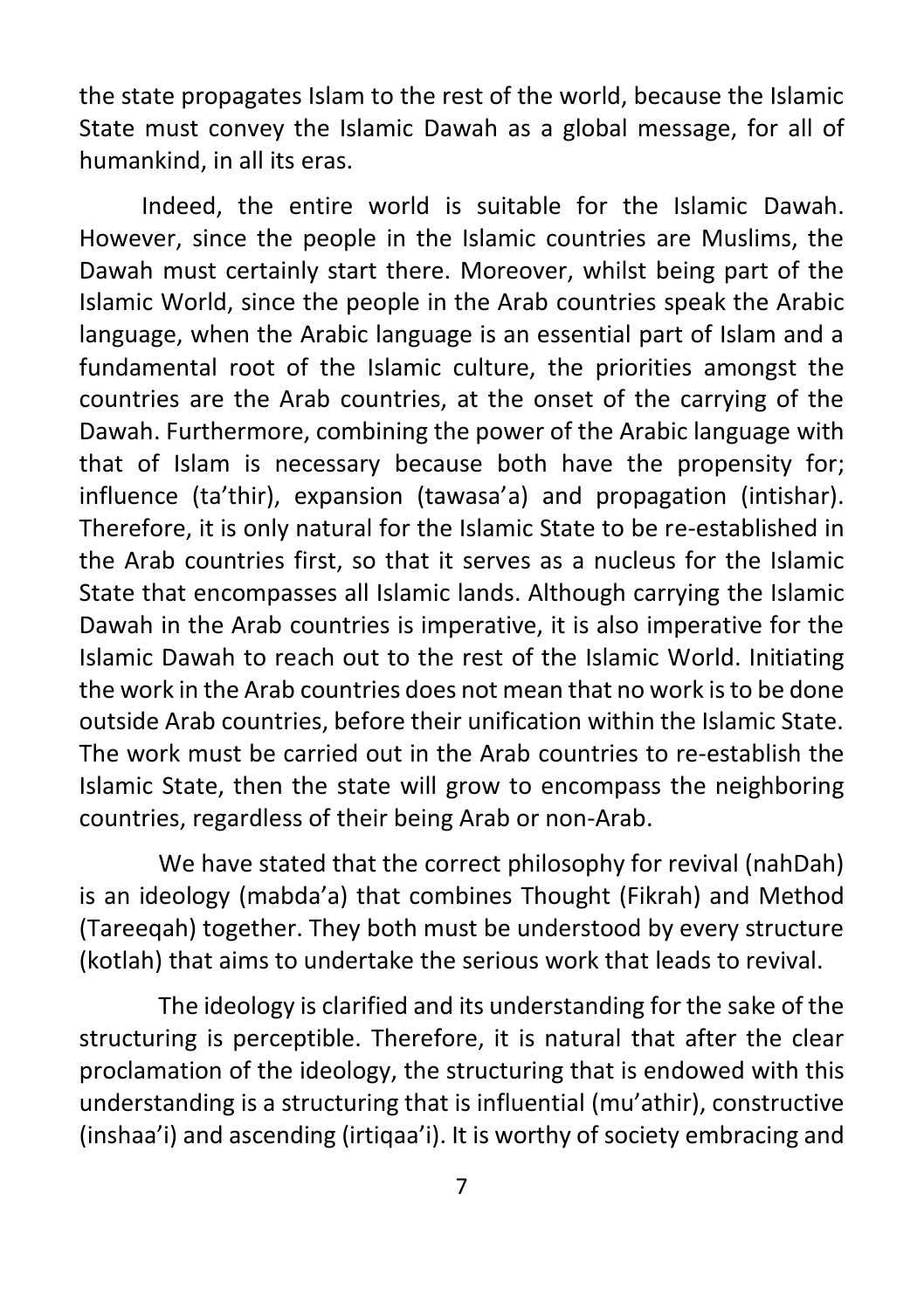fully supporting it, as well as shouldering its burdens. This is because it is a structuring that assimilates its Thought, is insightful of its Method and comprehending of its cause (qadiyah).

However, the mere precedent understanding for structuring does not lead to a correct revival, unless the individuals that are charged are suitable for this structuring, whilst the bond (raabiTah) that binds the individuals to the structure must be a correct (saHiH) and productive (muntij) bond. It is the method of bonding (Tareeqat ur-rabT) in the structuring that determines the suitability (salaHeeyah) of the individuals. So, in an ideological party (Hizb), the method of bonding individuals within its structuring is the absolute embrace of the 'aqeeedah and maturity (taDaj) in the party culture. Therefore, the suitability is determined naturally through the individuals being molded into the party, when the Dawah interacts with them. So, it is the method of bonding is what determines the suitability of the individuals, instead of the organizational procedures of the party. This is because the bond which binds these individuals in the structure is both the 'aqeedah and the party culture (thaqaafah), emanating from this 'aqeedah. If we review the structuring that was present in movements emergent during the last century, we discover that the corrupt method of structuring was a major reason for their failure. This was because this method was not based on a party basis preceded by a concrete understanding, but it was based instead on either an organizational basis or a nominal party basis.

Prior to the First World War, the Muslims perceived that there was an Islamic State for them. Despite the weakness and collapse (inhiyaar) of the state, as well as the differing views regarding it, the state remained the focus of their thinking and vision. Although the Arabs viewed that it suppressed their rights and was imposed upon them, they looked upon the Islamic State with their hearts and minds to reform it and that it was their state in any case. As for these people, there was a deficiency in both understanding the reality (Haqeeqah) of revival and understanding of its Method (Tareeqah), as well as not achieving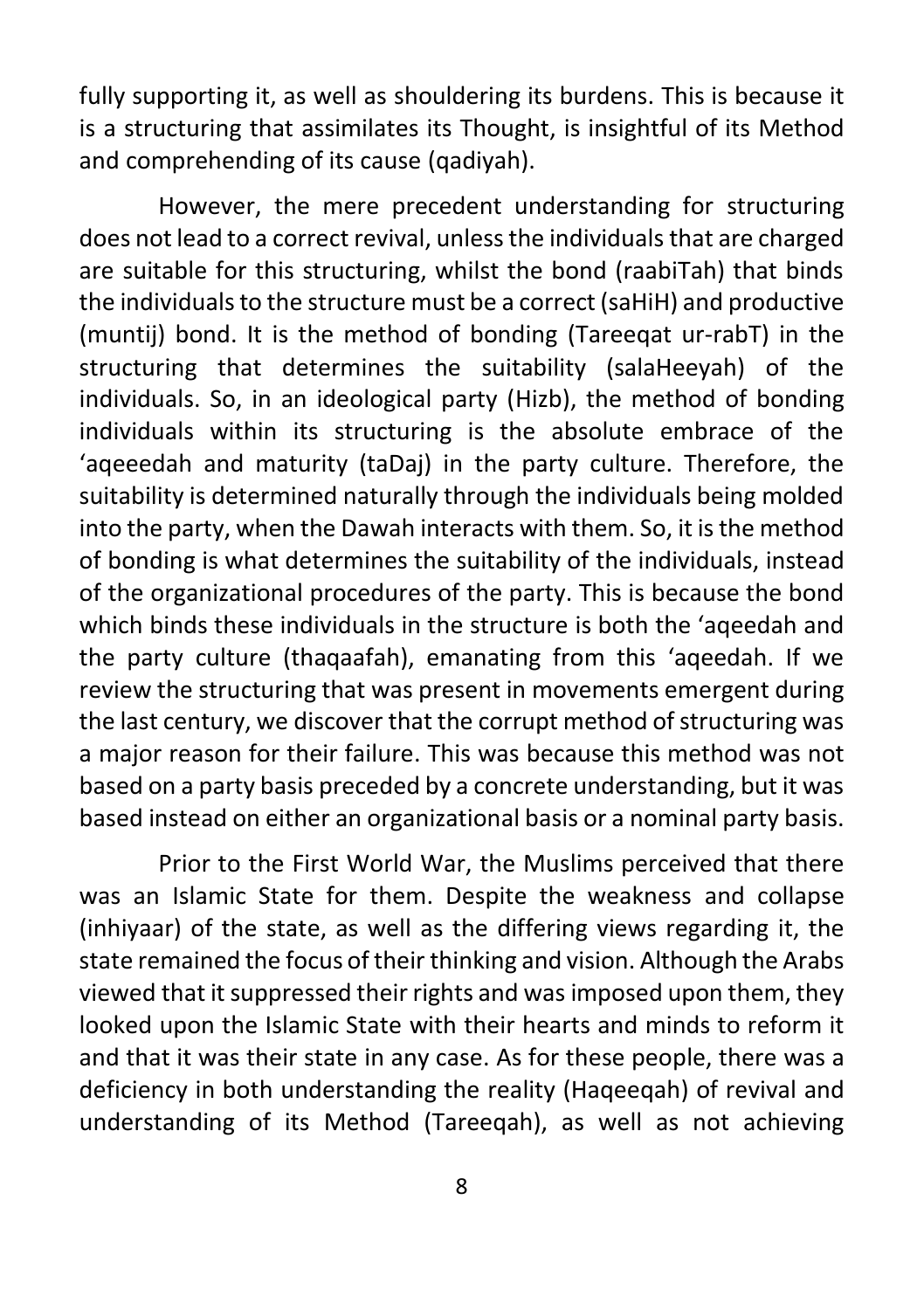structuring amongst themselves. We can judge that these people to have been as most Muslims were.

Moreover, this era was when the foreign culture had infiltrated the Islamic countries. Through this culture, the colonialists were able to attract towards them a group of Muslims, enticing them to establish within the Islamic State party structures that were established on the basis of secession and independence. In particular, the colonialists were able to attract towards them a group from among the Arabs, gathering them in Paris, to form from them a structure (kotlah) that would fight the Ottoman State, in the name of the independence of Arabs from it. What brought them together was that foreign culture: the foreign thought and the patriotic and nationalistic emotions (mashaa'ir) that the colonialist kafir established within them. Since their intellectual and emotional (shu'oori) bond was a single bond, they were unified by a single logic (manTiq) that led to the unification of the objective (haDaf), which is independence for the Arab people, as long as the Ottoman State neglected their interests, permitted its oppression upon them and suppressed their rights. This unified aim was a device by which they structured a nominal party structuring. It led to the instigation of the Great Arab Revolt, which resulted in all that it produced of an extension of the authority of kufr and colonialism over the Islamic countries, particularly the Arab countries. The purpose of these parties ended there. Spoils were divided by the appointment of rulers over some of the Islamic countries, who were agents to colonialism.

The foreign culture had the greatest effect through concentrating the thoughts of kufr and colonialism, preventing successful revival and the failure of the structured movements, whether organizations or parties. This is because culture (thaqaafah) has the greatest impact upon human thinking directing the course of life. Colonialism formulated educational and cultural curricula based upon a firm philosophy, which reflected its outlook on life, the separation of matter from spirit and the separation of the Deen from the state. Colonialism made its personality the sole basis from which our culture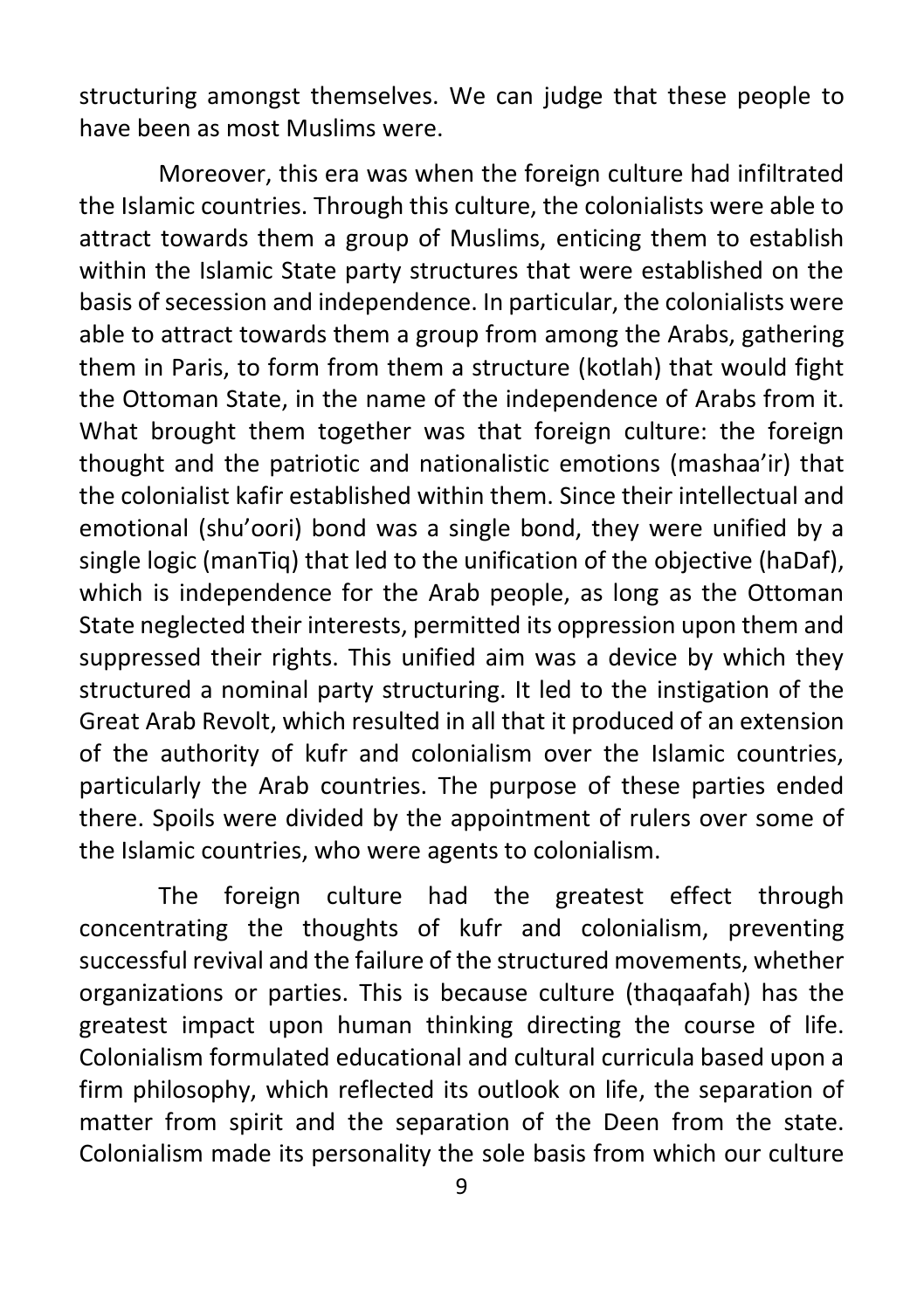(thaqaafah) is taken. Colonialism also made its civilizational culture (haDarah), its concepts, the norms in its lands, its history and its environment, the primary source for all that we fill our minds with. Colonialism did not suffice with this alone, it created a deception as well. Through careful selection of concepts and facts, it presented its personality in a manner that contradicted the colonialist nature of this personality. It put forward this deception both as an ideal model for us and a powerful construct that is indispensable to proceed without, whilst hiding the true face of colonialism using malicious styles. Colonialism even intervened in the minutia of the syllabi, to ensure that not a single component deviated from this general curriculum. Consequently, we became cultured with a corrupt culture which taught us how others think, making us incapable, naturally, of learning how we must think for ourselves. This was because our thinking (fikr) was disconnected (munfaSl) from our environment, our personality and our history, and was not derived from our ideology. Thus, as cultured individuals, we became alienated from our people, unaware of our surroundings and of its needs. Consequently, the feeling (shu'oor) of the cultured individuals became disconnected (munfaSl) from their thinking (fikr) and intellect, so they became, naturally, disconnected from the Ummah and her feeling and sensations (aHaasis). So, naturally, this thinking; neither led to a correct understanding of the prevailing situation in the countries, nor led to a correct understanding of the needs of the Ummah, nor led to awareness of the Method for revival. This was because it was thinking (fikr) disconnected from the feeling (shu'oor), if not entirely devoid of feeling, and above all else, it was all foreign thinking, carried by an individual with Islamic feeling. It was natural that this thinking did not lead to the correct structuring, preceded by a correct understanding. The impact of the foreign culture was not limited to the cultured individuals alone. Instead, through the thoughts this foreign culture carried, the entire society had its thinking disconnected from its feeling. As a result of all that, the problem in society became more complicated and the heavy burden of revival upon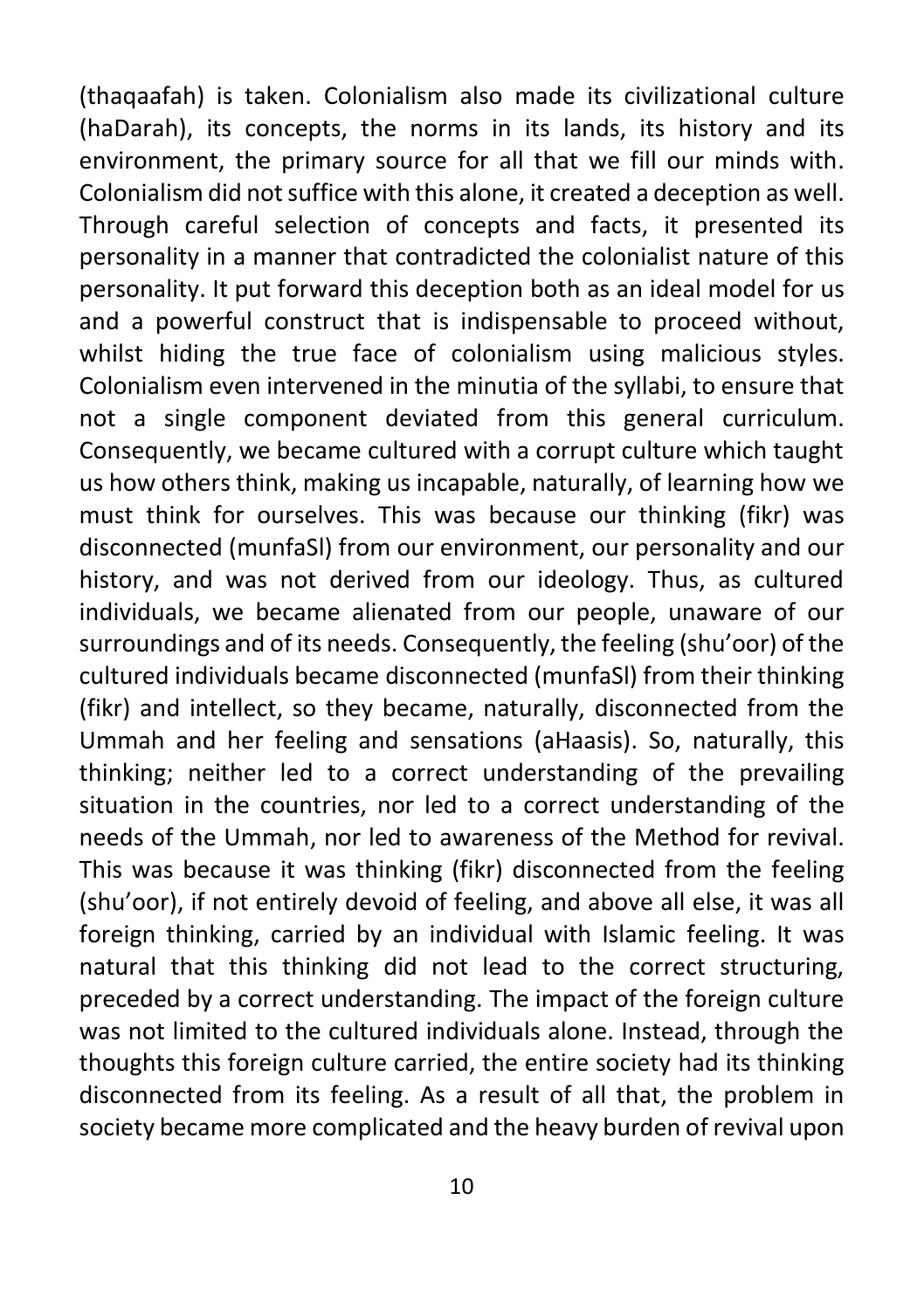the correct party structuring increased manifold, when compared to the burden before the First World War. Prior to the First World War, the problem that the Ummah or the party faced was the problem of the revival of the Islamic society alone. However, now the problem became that of generating harmony between the thinking (fikr) and the feeling (shu'oor) of the cultured individuals, as well as generating harmony between the society's individuals and its collective form, in respect to thinking and feeling. This was more so in the case of cultured individuals and society, because they were devoted to the raw foreign thinking (fikr), devoid of feeling (shu'oor). This devotion drove them to; alienation from their society, belittling it, withdrawing from it and regarding it with indifference, just as this devotion drove them to intimacy with the foreigner, respecting him, drawing close to him and regarding him with attention, even though he was a colonialist. Therefore, the cultured individual could not conceive of the circumstances prevailing in his own country, except by imitation (taqleed) of this foreigner in his conception of the circumstances of his own country, without perception (idraak) of the reality (Haqeeqah) of the circumstances. Accordingly, it prevailed that when he spoke of revival, the cultured individual did not know what revives the Ummah, but for imitation of the foreigner. Thus, the sensations (aHaasis) did not motivate the cultured individual for the sake of the ideology, but motivated him for the sake of the homeland and the people, which is the wrong motivation. Consequently, he would neither undertake a correct revolution for the sake of his country nor would he fully sacrifice for the sake of the people. This is because neither would he feel the circumstances that surrounded him with intellectual feeling (shu'oor fikri), nor would he sense the needs of the people with intellectual sensation (iHsaas fikri). If we assumed that he did revolt and call for revival, it would either be a revolution borne of a shock amongst shocks, alongside his own interests, or a revolution in imitation of the revolutions of other peoples. Consequently, it would not be long before the revolution came to an end; either when the shock dissipates upon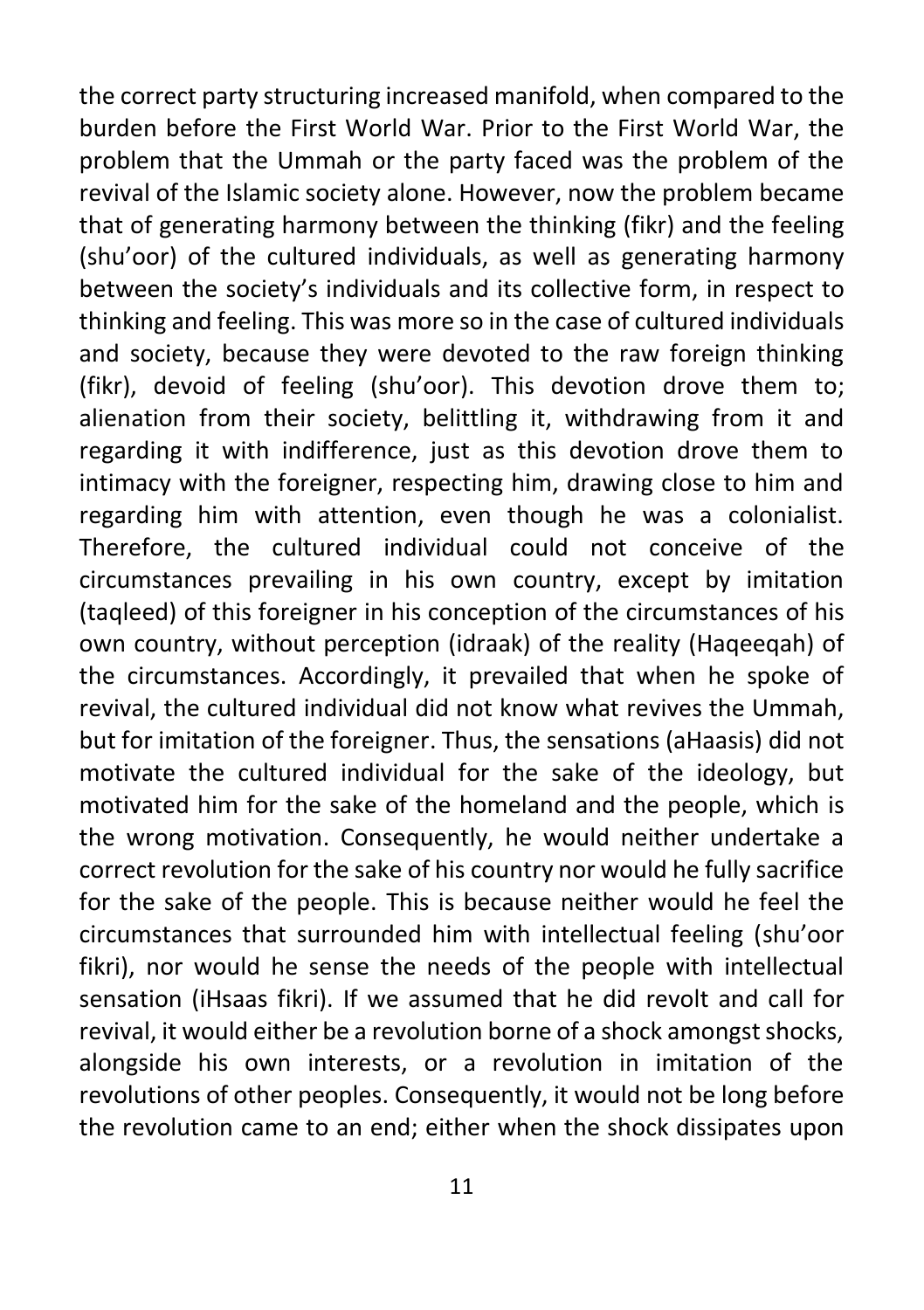his appointment to public office, or upon the satisfaction of his inclinations, or the revolution comes to an end when it collides with his ego and benefit, or harm befalls him through it.

The correct structuring (takattol) cannot be built from the cultured individual without his treatment, by generating harmony between his thinking and his feeling, through culturing him anew with a correct ideological culture, the Islamic culture. His treatment through culturing (tathqeef) mandates that he assumes the role of a student (talmeez) whose intellect ('aql) has to be reshaped anew. After solving this problem, he is transferred to the state of generating harmony between himself and his society. It is then easy to solve the problem of revival in the society. Had it not been for the foreign culture the problem of reviving the society would be less burdensome than now.

Thus, it is not possible to establish a correct party structuring with this foreign culture in society, or to establish the like of this structuring on the basis of this foreign culture.

The colonialists did not restrict themselves to the culture alone, they also poisoned the atmosphere (jow) with several political and philosophical ideas and opinions, which corrupted the correct viewpoint held by the Muslims and corrupted the Islamic atmosphere. Thus, the thinking of the Muslims was confused, with confusion apparent in diverse realms of life. With that, the Muslims were deprived of the focus (markaz) around which their natural perceptiveness (tanbah) revolved. Thus, the colonialists made every awakening a disorderly and inconsistent movement, similar in motion to that of the slaughtered animal, ending in deterioration, desperation and surrender. In political realms, the foreigner exploited the setting of his personality, both as the center of the cultural sphere and the compass for directing culture. For both politicians and career politicians, the foreigner made the focus of attention the seeking of the assistance from the foreigner and dependence upon him. Therefore, it prevailed upon most of the structures to innately attempt to seek foreign assistance. So the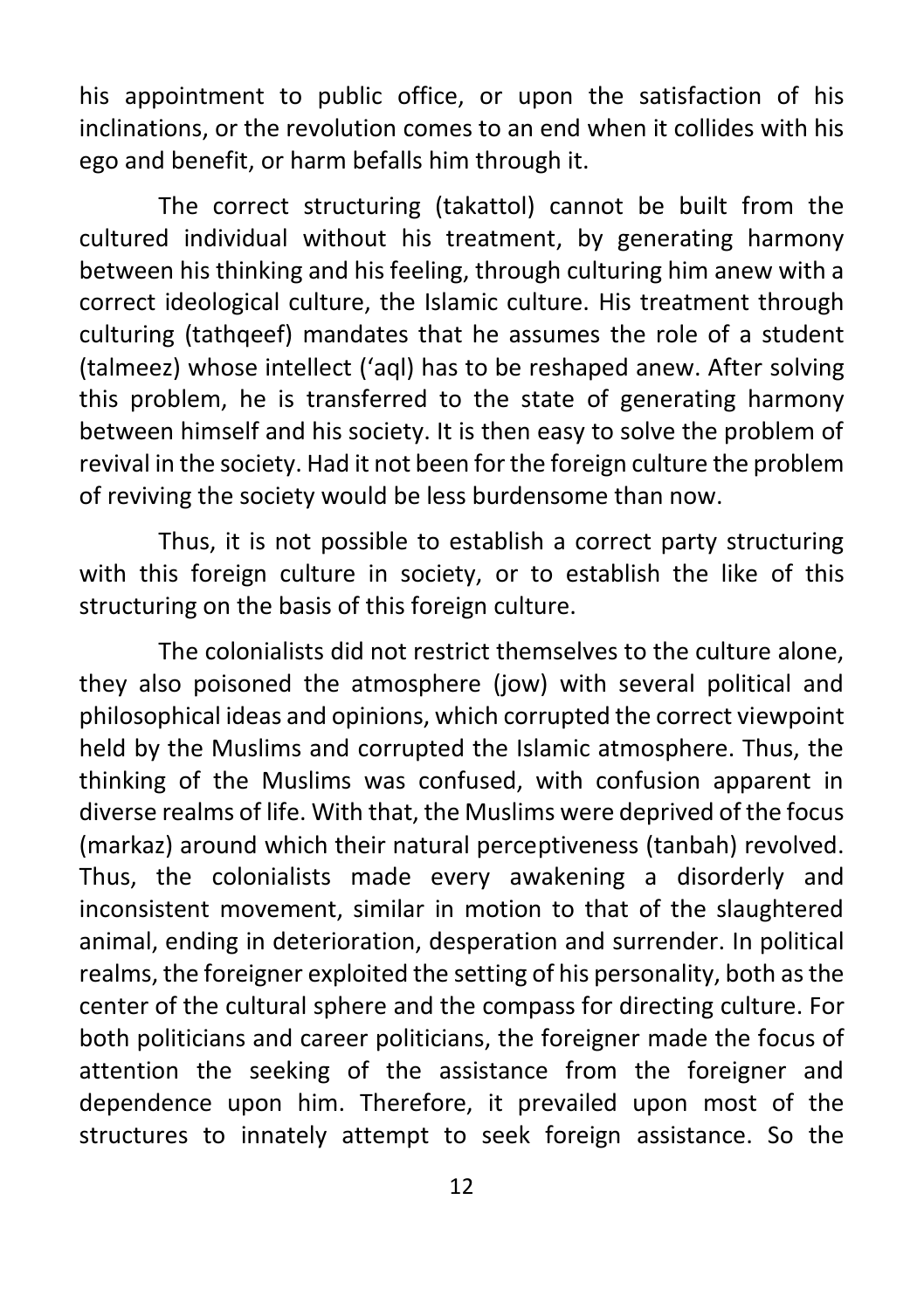countries witnessed the rise of those who sought the assistance of foreign states. This was without them realizing that the seeking of assistance from the foreigner and furthering dependence upon the foreigner, regardless of his origin, constitutes foreign poisoning (tasmeem) and betrayal of the Ummah, regardless of good intentions. It prevailed that they did not perceive that linking our cause with other than ourselves constitutes political suicide. Therefore, it is not possible for there to be any success for any structuring that poisons its thinking (fikr) with dependence upon the foreigner or the furthering of it.

Similarly, the foreigner poisoned the society with patriotism, nationalism and socialism, just as he poisoned it with narrow parochialism (iqlaamiyah). He made these the focus of immediate action. He also poisoned the society with both the notion of the impossibility of establishing the Islamic State and the impossibility of unifying the Islamic countries in the presence of cultural, racial and linguistic differences. This was even though all the Islamic countries constitute one Ummah, bound together by the same Islamic 'aqeedah from which its system emanates. Other than this, the foreigner also poisoned the society with erroneous political thoughts, such as the sayings, وطالب خذ" Take, then demand," السلطات مصدر األمة" The Ummah is the source of authority" and للشعب السيادة" Sovereignty for the people," amongst others. He poisoned society with incorrect thoughts, such as the sayings, للجميع والوطن هلل الدين" The Deen belongs to Allah and the homeland belongs to all," واآلمال اآلالم توحدنا" We are unified through afflictions and aspirations," الجميع فوق الوطن" The homeland is above all," and للوطن العزة" Glory is for the homeland," and similar sayings. He also poisoned the society with reactionary, pragmatic opinions, such as the sayings, واقعنا من نظامنا نأخذ إننا" We take our system from our reality (waaqia')," الواقع باألمر الرضا" One must accept the status quo" and يجب واقعيي نكون أن" We must be pragmatists," amongst other opinions of a similar nature.

Due to this poisoning, the society in the Islamic countries, including that in the Arab countries, was in a state that could never lead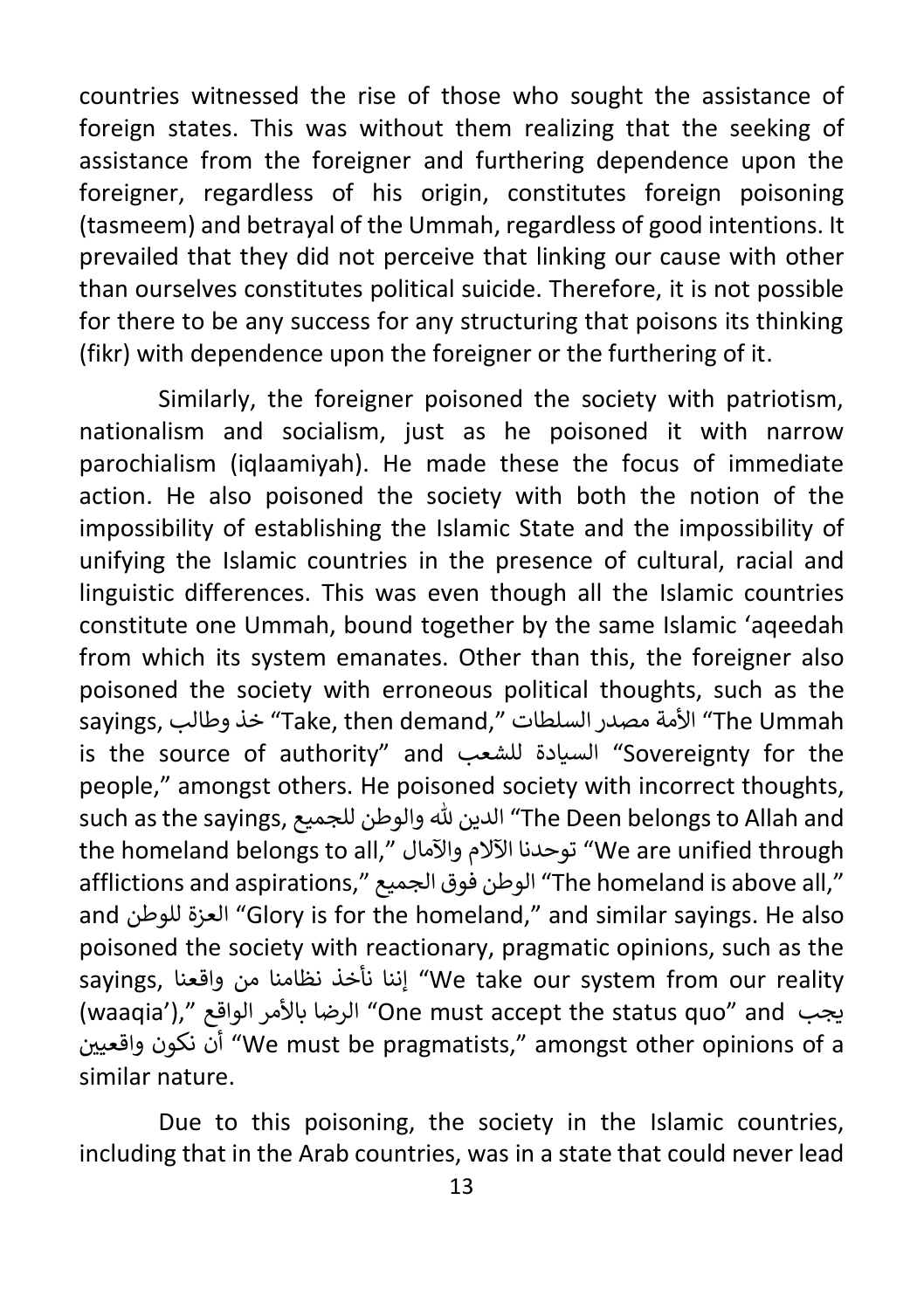to the establishment of a correct structuring. Accordingly, it was not surprising that all the nominal party structures failed, because they were not established upon the basis of deep thinking that leads to meticulous organization and reliable preparation. Instead, they were established without any basis.

Thence, it was natural that the parties that were established in the Islamic World, particularly in the Arab World, were incoherent parties because they were not based upon an ideology (mabda'a). Whosoever studied the parties can see that they were established as a crisis response i.e. they were created by circumstances that necessitated the establishment of party structures. So, when these circumstances disappeared the parties also disappeared or weakened and withered away. Others were established based upon friendship between individuals. This friendship brought them together so they structured on its basis. Their structures ended with them revolving around themselves. Yet others were established upon the basis of immediate, personal interests or other interests. With this, there was no ideological party bond, either amongst the individuals who structured upon this basis or in these atmospheres and societies. So, not only was the presence of these movements devoid of any benefit, they were harmful to the Ummah. In addition, to their existence in society preventing or delaying the emergence of the correct partisanship (Hizbiyyah), they create despair in the masses, filling the hearts of the public with gloom and doubt and inciting suspicion about every party movement even if it were a correct one. Moreover, they sow amongst people the seeds of personal grudges and family feuds. With their styles, they teach the people to both oscillate and revolve around benefit. In other words, they corrupt the pure nature of the masses and increase the burden upon the correct party structures that inevitably rise from the heart of the masses.

Alongside the Islamic, nationalistic and patriotic movements, socialist movements were established, based on materialism. These movements are subordinate to the socialist movement in Russia and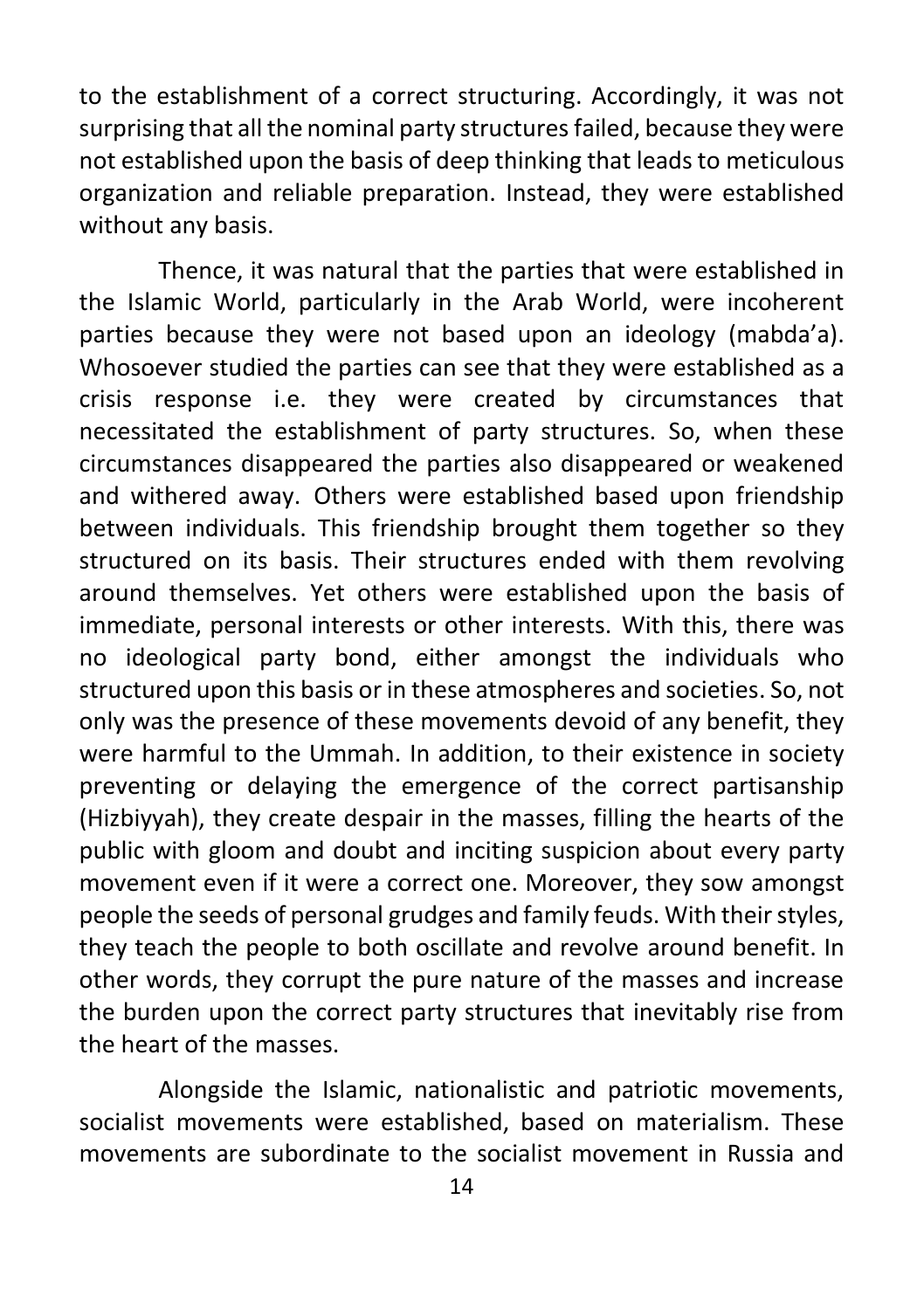steered under its supervision. Their Method (Tareeqah) is destruction and sabotage. Apart from establishing socialism in the countries, one of their aims is to disrupt the Western colonialism in favor of the Eastern Bloc, by virtue of their founders being agents to the Eastern Bloc. These movements neither evoke a positive response from the Ummah nor have any impact. They naturally fail because they were against human nature (fiTrah) and contradict the Islamic 'aqeedah. These movements made use of patriotism for their ends. Thus, a new complexity was added to the complexities that burdened the society.

Other structures were established on the basis of association (jam'iyyah). So local and parochial associations with charitable objectives emerged within the countries. They established schools, hospitals and shelters and participated in work of philanthropy and charity. However, these associations were dominated by the sectarian tendency. Colonialism encouraged these associations and promoted their efforts, until their charitable work was apparent to the people. Most of these associations were cultural and charitable. There was seldom any political association amongst them.

Detailed scrutiny of the consequences of these associations reveals that they neither yielded anything that benefits the Ummah nor assisted in revival. Their harm was hidden, in as much that it was not evident but to scrupulous observation, whereupon their existence was of immense harm regardless of any partial benefit. This is because the Islamic Ummah, in her entirety, had the sensations (aHaasis) for revival rooted within her, by virtue of; the presence of some Islamic thoughts, the application of some Shariah rulings and the firmly rooted Islamic emotions (mashaa'ir), due to the influence of Islam. The Ummah has a passion ('aaTifah) for goodness (khair) and a natural inclination (mayil) for structuring, because the spirit of Islam is a collective (jama'ivah) spirit. Had the Islamic Ummah and her affair been left alone, these sensations (aHaasees) for revival would have turned logically (manTaqiyan) into thinking (fikr). This thinking would have generated action to revive the Ummah. However, the presence of the associations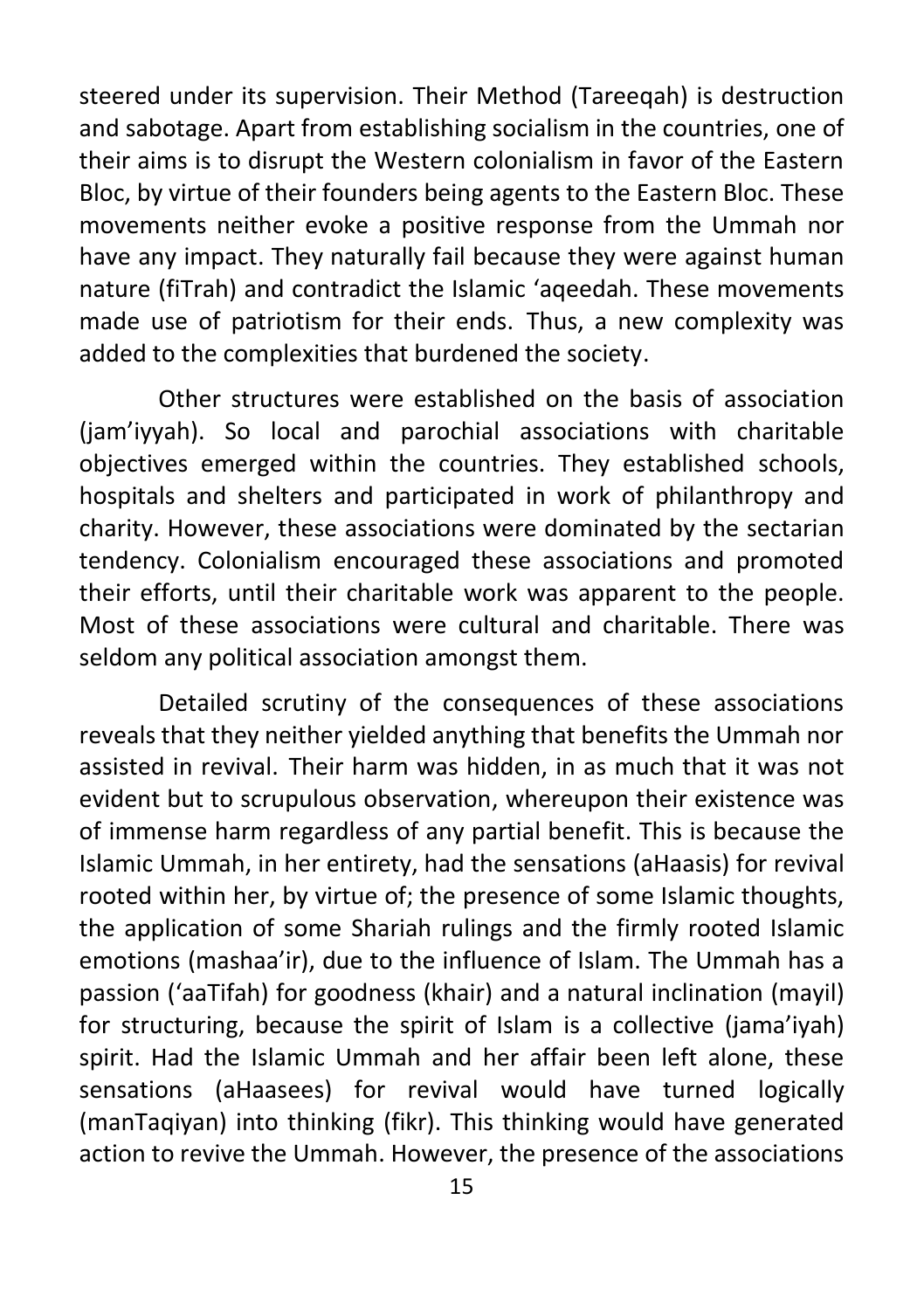prevented this, as they were both a vent for the blazing passion and a drain for these sensations, through partial work resulted from the partial nature of the association. A member of the association (jam'iyyah) sees that he either built a school, or established a hospital or participated in a work of philanthropy. He thus feels comfort and tranquility, convinced of the value of the work. In contrast, had this association not been established, the collective spirit would have driven him towards the correct structuring, the party structuring, that would generate the correct revival.

Alongside these cultural and charitable associations, moral associations were established for the revival of the Ummah on the basis of morals (ikhlaaq), through preaching and guidance, lectures and publications, on the assumption that morals are the basis of revival. These associations spent a tremendous amount of money and effort, but produced no significant results, whilst the passion of the Ummah was vented through the boring, repetitive and stereotypical rhetoric.

The establishment of moral associations was based on a misunderstanding of the Speech of Allah (swt) addressing the misanderstanding of the spe $\vec{b}$ <br>بَلَىٰ خُلُقٍ عَظِيمٍ ,(Messenger (saw **ُ ُ َل َ ع** ـَّ لَّكَ<br>نَّكَ لَ **ن ِ إ َ و" And you are of great moral character."** [TMQ Al-Qalam: 4]. The Ayah means to describe the Messenger (saw) as a person, and not the society at large. As for the wiessenger (saw) as a person, and not the society<br>Speech of the Messenger (saw), يَّنِي لِتَمَامِ مَكَّارِمِ الأَخْلاَقِ **ث َ ع َ ب َّ اَّلل ه َ ِن ِق إ َ ال خ ْ** ا<br>ا  **األ ِ ِم َار ك َ م ِ ام م َ ِت ل" Truly Allah َhas sent me to perfect the high moral standards,"** and his (saw) speech, **ق َ ال خ ْ** ة الرابع البار<br>مِّمَ مَكَّارِمَ الأ **َ ت <sup>ت</sup> ُ أل ِعث ما ب ُ ْ ُ** ا **ن ِ إ" Truly I have been sent to perfect the high moral standards."** In truth, these two hadiths and those similar them, relate to the characteristics of the individual, and not of the community. They were also formed upon the mistake of the poet in his saying,

> هَبُوا وانِّما الأممُ الأخلاقُ ما بَقِيَتْ فإنْ همُ ذهبتْ أخلاقُهمْ ذَ ُ ْ

"Indeed it is by morality that nations survive; when their morals cease, so do they."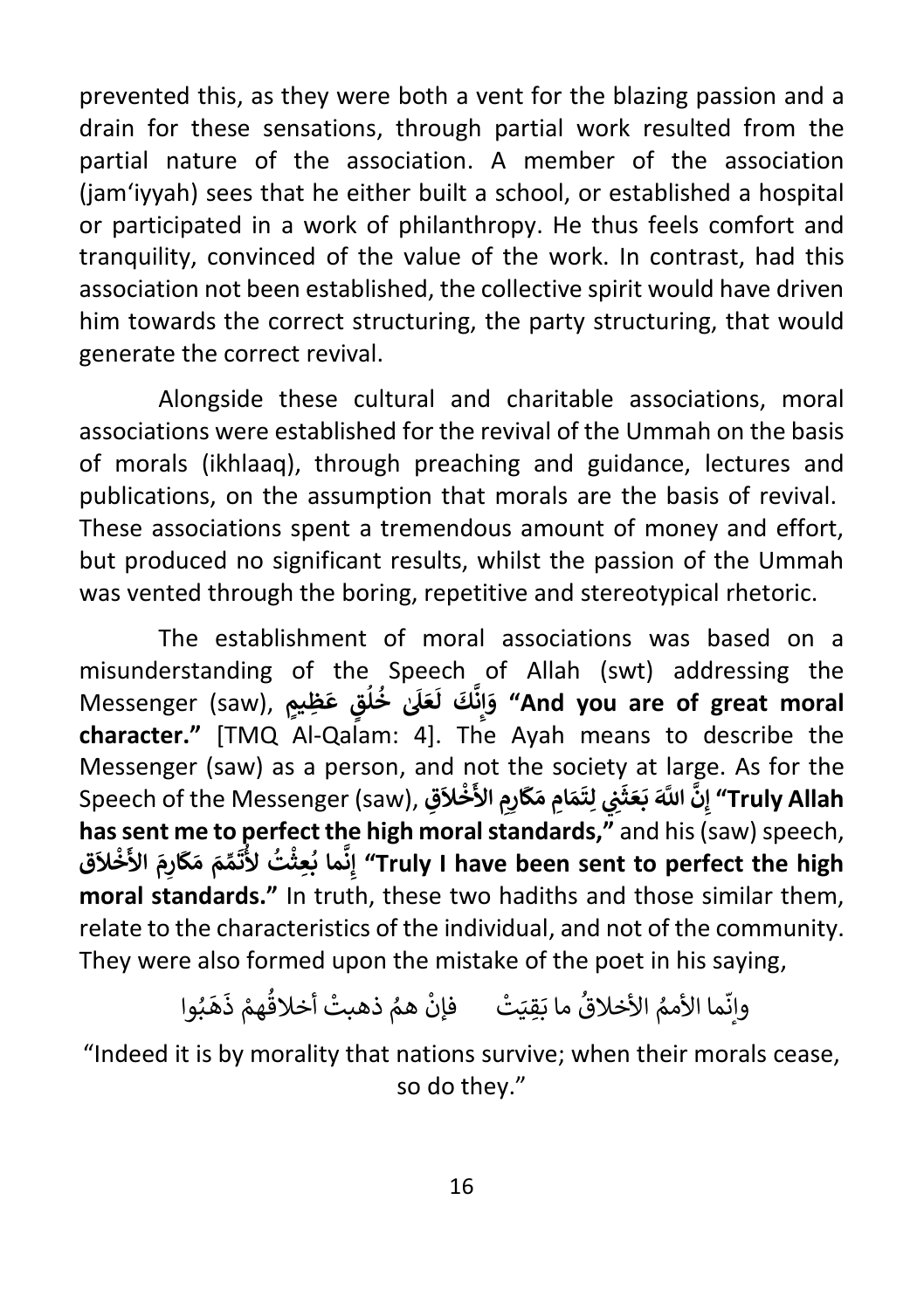However, nations are not established on morals. Instead they are established upon the 'aqa'id (doctrines) they embrace, the thoughts (afkaar) they carry and the systems they implement. Similarly, the associations were established on a misunderstanding of the meaning of society, such that it is constituted of individuals alone. However, society as a whole is actually constituted of the following parts; human beings (insaan), thoughts (afkaar), emotions (mashaa'ir) and systems (anZimah). The corruption (fasaad) of society stems from the corruption of thoughts, emotions and systems, and not from the corruption of the human beings. Therefore, reform (iSlaaH) of society mandates reform of its thoughts, emotions and systems.

They were also established upon what was concentrated in the minds of the social reformers and ulemaa' of morals, which is that the community is destroyed by the individual and that the morals of an individual either build or destroy him. So, sound morals make him strong, straight, effective and productive, as well as an agent for good, righteousness and reform, whereas bad morals make him weak and lazy, as well as being devoid of usefulness, goodness and any concern in life, other than satisfying his desires and pleasing his ego. Accordingly, they believed that reform of the community is achieved by reforming the individual. So, they sought reform of society by the moral approach, invoking morals for reviving the Ummah.

Despite the failure of all the reformist movements that were established on the basis (asaas) of moral principle, many people remain convinced that this moral principle is the basis of reform (iSlaaH) and they have established reformist associations upon this basis. Nonetheless, in reality, the means of reforming the community differ from those of reforming the individual, even though the individual is part of the community. This is because the corruption of the community stems from the corruption of its collective emotions, as well as corruption of its intellectual and spiritual atmospheres. Corruption stems from erroneous concepts within the community. In other words, corruption (fasaad) stems from the corruption of the public convention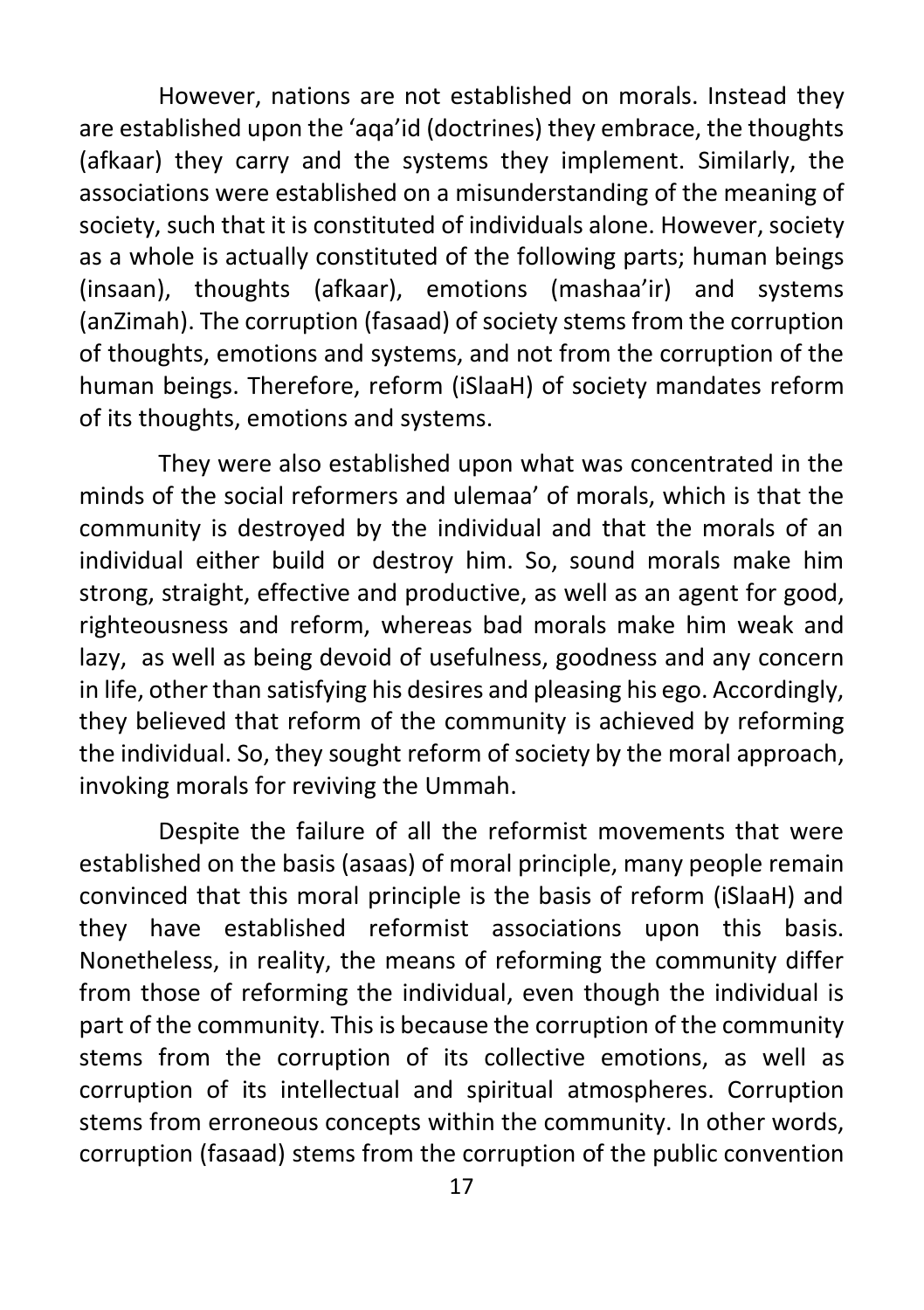(al-'urf al-'aam). Reform of the community will only occur through generating the correct public convention. In yet other words, it is only achieved by; reform of the emotions of the community and the generation of both the correct spiritual atmospheres and intellectual atmospheres that are linked to the spiritual aspect, as well as the implementation of the system by the state. This will only ever be achieved by the generation of the Islamic atmosphere, so certainly there must be correction of the concepts towards things within all people. Through this alone, both the community and the individual are reformed. Reforming the community cannot be achieved through structuring on the basis of association, nor can morals, preaching and guidance be made the basis for structuring.

Hence, the failure of all the structures that were upon the basis of association, to bring about either revival or reform, came to be. Similarly, came to be the failure of all the structures that were upon a nominal party basis, that were not built upon a specific ideology. They were neither preceded by any understanding, nor did they make a bond built on the correct union (jaam'i) between individuals.

The failure of all these structures also occurred due to their membership. Besides their establishment on other than the correct structural basis, due both to the absence of the Thought and the Method and the mistake in the method of structuring, this failure was because they did not assess the structuring on the basis of the assessed suitability of the individual. Instead, they assessed the structuring on the basis of the individual's social status and the immediate benefit from his presence in the party (Hizb) or the association (jam'iyyah).

A member ('uDw) would be selected on the grounds of being either prominent in his people or wealthy amongst his community, or a lawyer or a doctor, or others with position and influence, regardless of him being suitable or unsuitable for the structuring that he was selected for. As a result, fragmentation (tafakuk) within membership dominated these structures, as did the elitist tendency. So, the members of the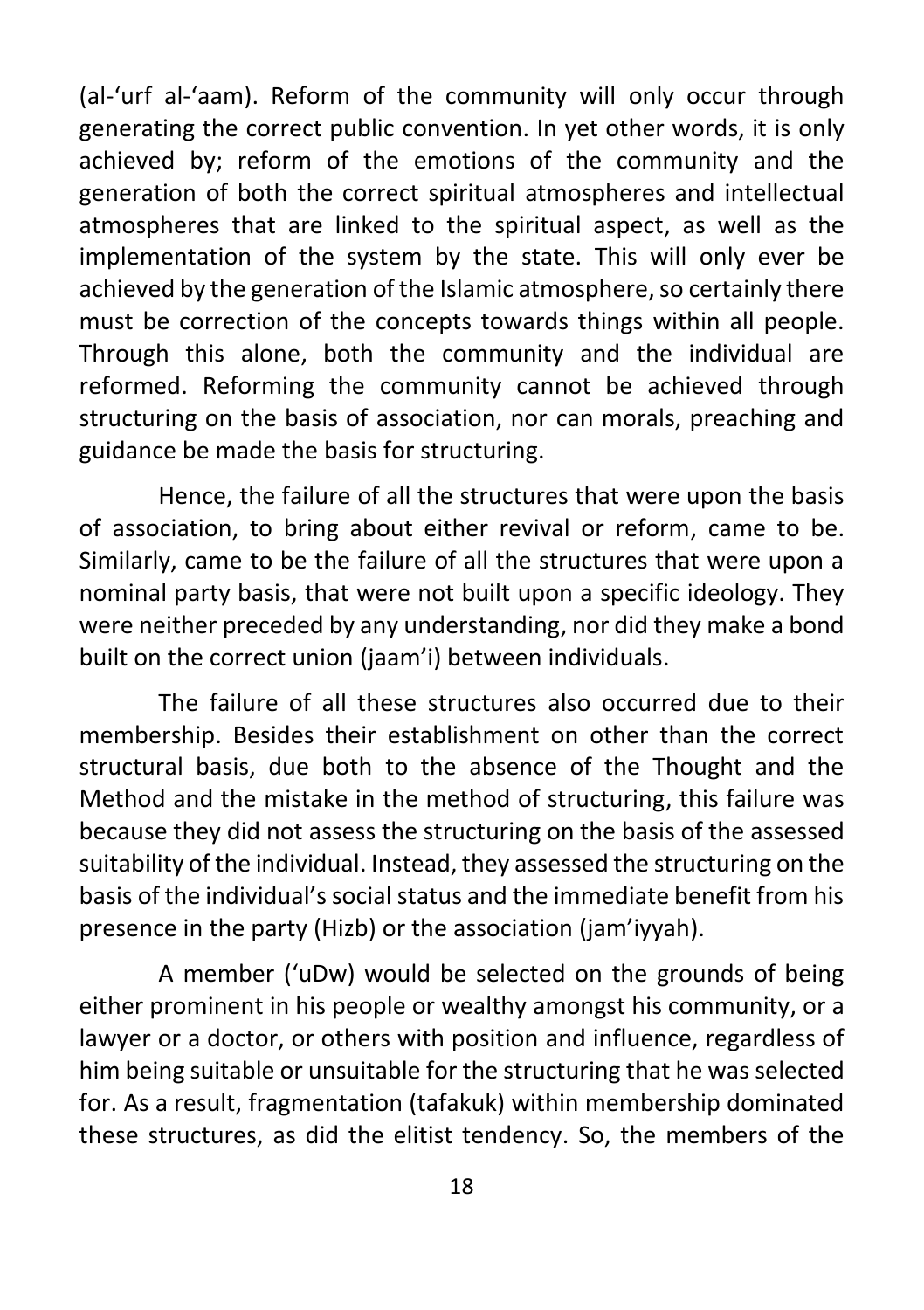party or association were consumed by a sense of being distinguished from the rest of the people, not only in terms of their wealth and social status, but also by virtue of being members of the party or the association. Hence, neither interaction nor convergence occurred between them and the people. So the existence of the association or the party made matters worse. A new complexity was added to the preexisting complexities that burdened the society. Thus, we are able to say after study, contemplation and induction that not a single correct structure (kotlah), which would lead to revival, was established in any of the Islamic countries during the past century.

All the structures which materialized failed because they were established upon an incorrect basis, even though the Ummah will not revive without a structuring. So, what is the correct structure that will cause the revival of the Ummah? This is what we need to elucidate.

It is not allowed (laa yajooz) for the correct structure that revives the Ummah to be established upon the basis of association, whose collective organization mandates certain tasks and speech, or tasks alone, or speech alone. It is neither allowed to encourage this kind of structuring, within the Ummah that aims for advancement, nor is it allowed for structuring to be upon the basis of non-ideological parties, such as the parties that have been formed in the Islamic world, since the First World War until now.

Indeed, the correct structure is that which is established upon the Islamic, ideological party basis. The Thought is the soul (rooh) of the body (jism) of the Party (Hizb), its seed (nawaah) from which everything grows and the essence of its living (sire ul-hayah). The first cell (khaleeyah) is a man who embodies a Thought, as well as a Method which is of the same nature as the Thought. Thence, he becomes a man of the same nature as the Thought in his purity (naqaa') and clarity (safaa'), and like the Method in its elucidation (wuDuH) and forthrightness (istiqaamah). When these three elements exist together, the profound ('ameeq) Thought, the elucidated Method and the pure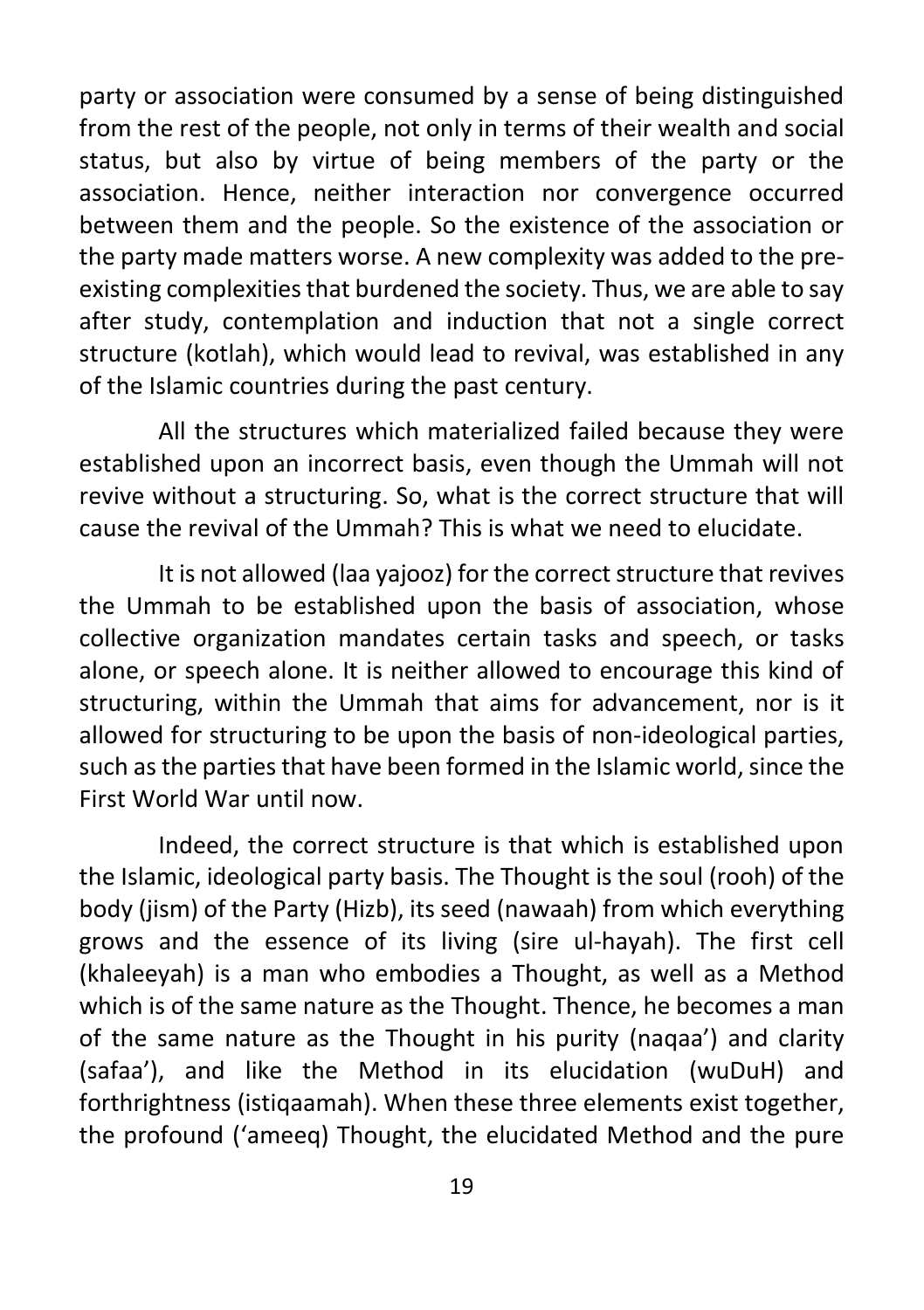man, the first cell comes into existence. It will not take long before this cell proliferates into other cells to form the First Circle (Halaqah) of the Party, "the Party Leadership" (qiyaadat tul-Hizb). Once the first circle is formed, the party structure (kotlah Hizbiyyah) emerges because it is not long before this circle transforms into a structure. At such a time, the structure requires a party bond (raabTah Hizbiyyah) to gather the individuals who have embraced both the Thought and the Method. This party bond is the 'aqeedah from which emanates both the philosophy (falsafah) of the party and the culture (thaqaafah) whose concepts characterizes the party. It is then that the party structure is constituted and will thus advance in the mainstream of life. In an alternating manner, the hot and cold atmospheres will fluctuate around the structure, the stormy and light winds will gust upon it and the clear and cloudy conditions will envelop it. If the structure withstands these elements then its Thought becomes crystallized and its Method becomes elucidated, whilst it would prepare its membership and strengthen its bonding. Thence, it is able to take the practical steps both in the Dawah and the transformation from a party structuring to a fullyfledged (mutakaamil) ideological party, working for the correct revival. This is the correct structuring (takattol) whose seed is the Thought, because it is the essence of its life.

As for how this ideological party structuring emerges, as a natural development in the Ummah that wants progress, the elucidation is as follows:

The Ummah is a single body that is indivisible and she is just like the human being in her entire composition. Just as the human body, when cured after falling ill through a severe illness that verged upon death, has the flow of vitality (Hayaweeyah) take hold of it, flowing simultaneously into all of its entire being, the declined (munHaTah) Ummah is also considered ill. So when vitality flows back into the Ummah, it flows back into her entirety simultaneously, by virtue of her being a single human collective, when considering her as a whole. The life (Hayaah) for the Ummah is the Thought that is associated with a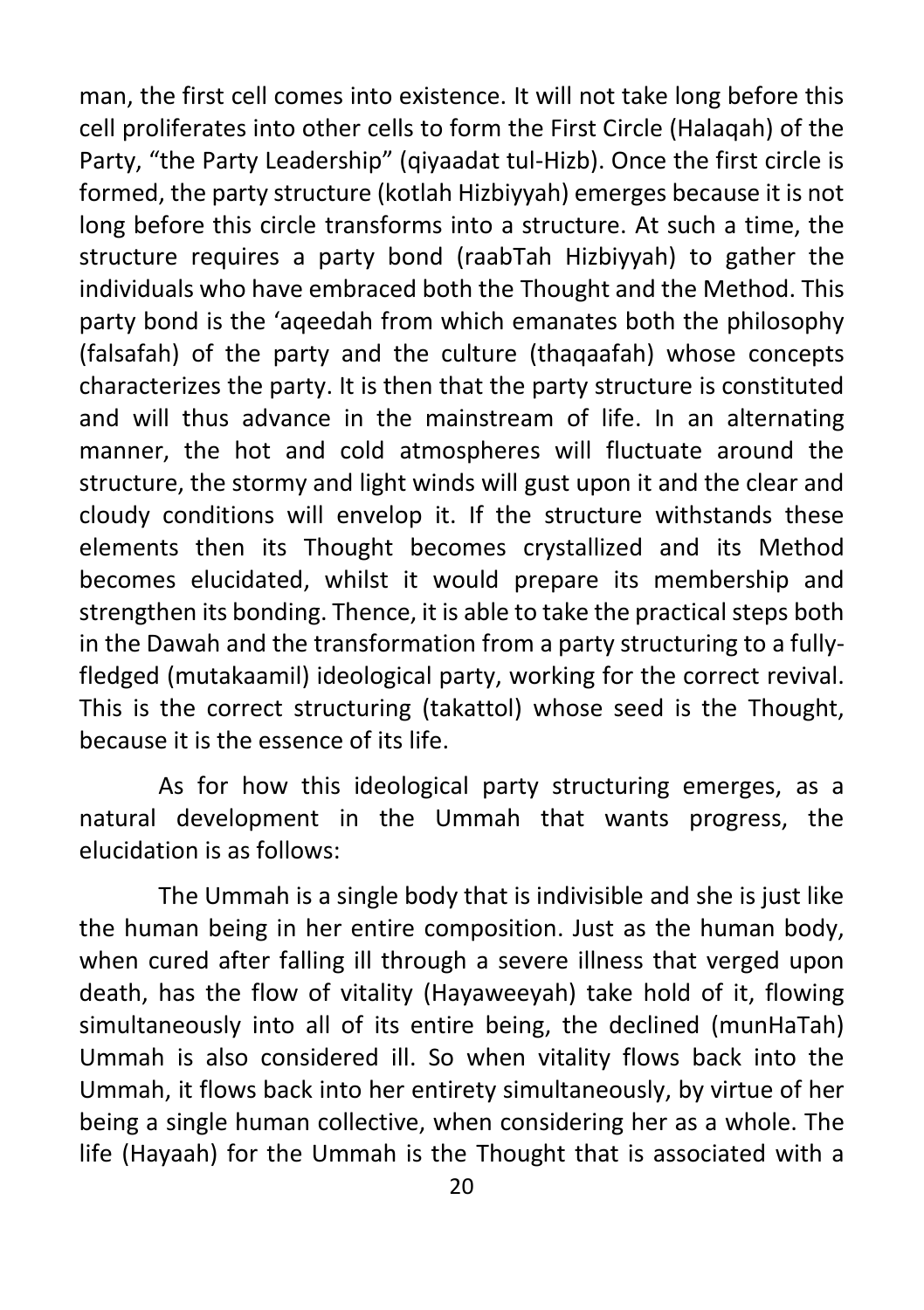Method of its nature that it is implemented by. Thus, both the Thought and its Method together constitute what is called the ideology.

The mere existence of the ideology within the Ummah is not sufficient to bring back life into her. Instead, only her advocacy (ihtidaa') for the ideology and its practical implementation in her life brings life to the Ummah. The ideology may exist in the Ummah within her legislative, cultural and historical heritage, but she may be either negligent of all of it, or negligent of its Thought alone, or negligent of its Method alone, or negligent of the linking of them both together. Thus, the mere existence of the Thought and the Method does not lead to revival.

Vitality (Hayaweeyah) flows into Ummah whenever society experiences severe shocks that produce a shared (mushtarak) sensation (iHsaas). This collective (jamaa'i) sensation leads to an intellectual process that produces propositions (qaDaayaa), as a result of discussion about the causes and effects of the shock (hazah), as well as the likely and unlikely means of salvation from it.

Yet, even whilst this sensation (iHsaas) is collective, simultaneously sensed within the entire community, within all its individuals, it varies in degrees amongst people, according to the magnitude (miqdaar) that Allah (swt) endowed them with, by what He (swt) accords people of differing propensities. Hence, the community's advocacy for the Thought remains latent within it, until its influence (ta'theer) accumulates, so that it concentrates in those who are endowed with a greater degree of sensation (iHsaas). Thus, the Thought awakens them, inspires them and instills within them motion (Harakah). Accordingly, the signs of life appear in them first.

The sensations of the community are imprinted within those who are endowed with a higher degree of sensation. The Thought is concentrated within them, mobilizing them in a motion of awareness (wa'ee) and perception (idraak). They are the aware ones of the Ummah and the aware elite (thulatah waa'eeyah) within her.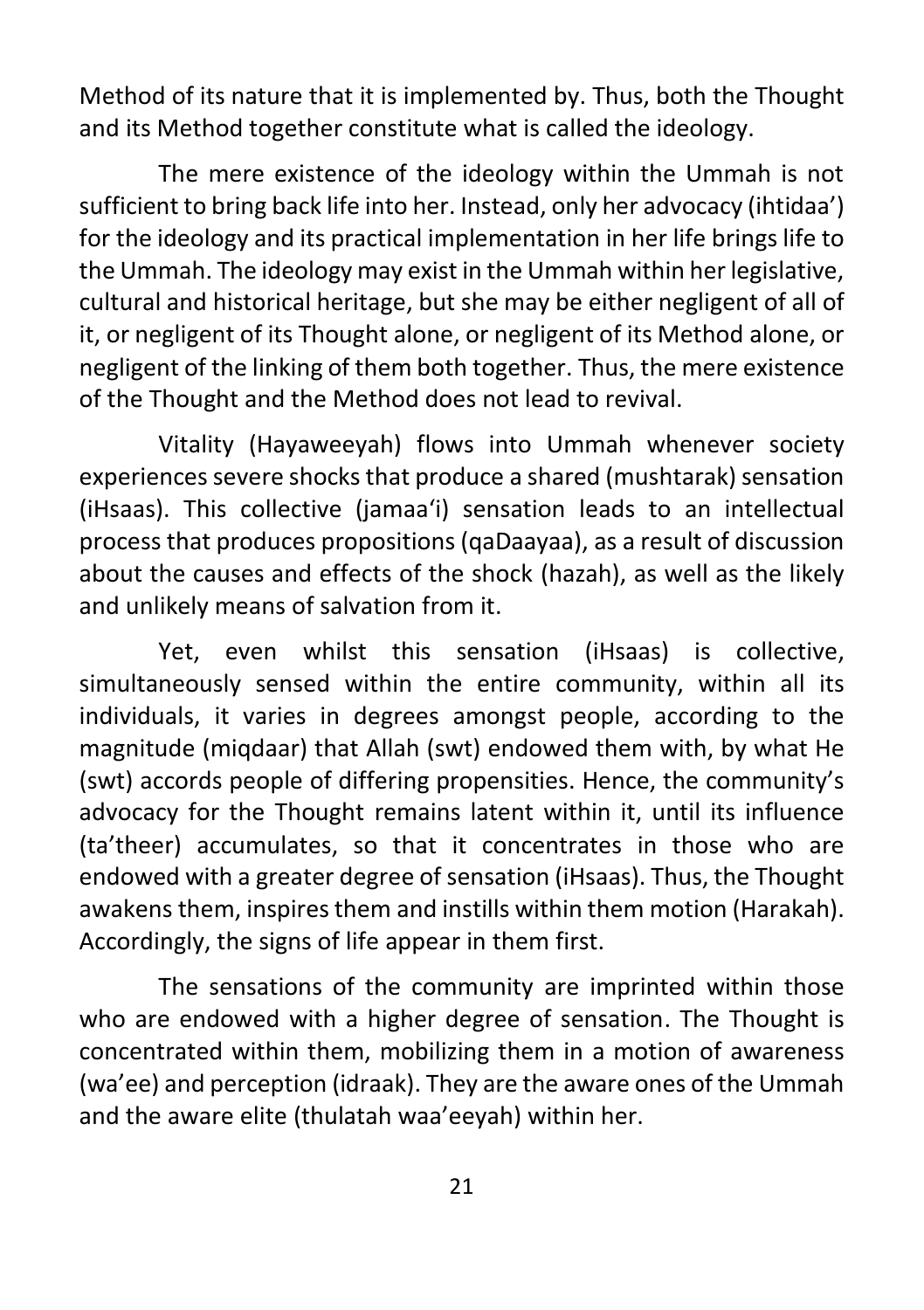Yet, this aware elite is initially anxious and confused, seeing numerous paths, confused over which path to follow. Moreover, within this collective group, this motion of awareness varies within it. The logic of sensation (manTiq ul iHsaas) is higher in some of the group, than in others. So, from within this aware elite, a distinguished faction (f'iah mutamayyizah) arises that embraces one of the paths after study and deep research. It perceives the objective (ghaayah) that this path leads to, just as it will perceive the elucidation (wuDuH) of the path, so it will adopt the path towards its objective (ghaayah). In this way, the faction is guided to the ideology with both its Thought and its Method and believes in it as a deeply rooted 'aqeedah. The ideology is embodied in the faction and becomes the 'aqeedah for it. This 'aqeedah, along with the culture of the party, is the bond (raabiT) that binds the individuals within this faction (fi'ah).

When the ideology (mabda') becomes embodied within these individuals, it cannot bear to be confined within them. Instead, the ideology will drive them towards Dawah (invitation) to it. So their actions will be; shaped by it, advance according to its methodology (manhaj) and restricted to its limits. Their very being (wujood) becomes for the sake of the ideology, for the sake of Dawah to it and fulfilling its commandments (takaaleef). This Dawah both aims at the people's embracing (i'tinaaq) of this ideology alone, to the exclusion of all others, and the generation (eejaad) of general awareness (wa'ee 'aam) about it. So, the First Circle (al-Halaqat ul-oola) grows into a structure (kotlah), then the structure grows into an ideological party. The ideological party undergoes a natural growth (numuw) in two aspects; firstly, proliferation (tukaathur) in its cells by generating other cells that embrace the ideology upon complete awareness (wa'ee) and perception (idraak), and, secondly, the generation (eejaad) general awareness (wa'ee 'aam) about the ideology throughout the Ummah. From this general awareness about the ideology is constituted the unification, collectively (jamaa'eeya) if not unanimously (ijmaa'ee), of the thoughts, opinions and beliefs within the Ummah. By such means,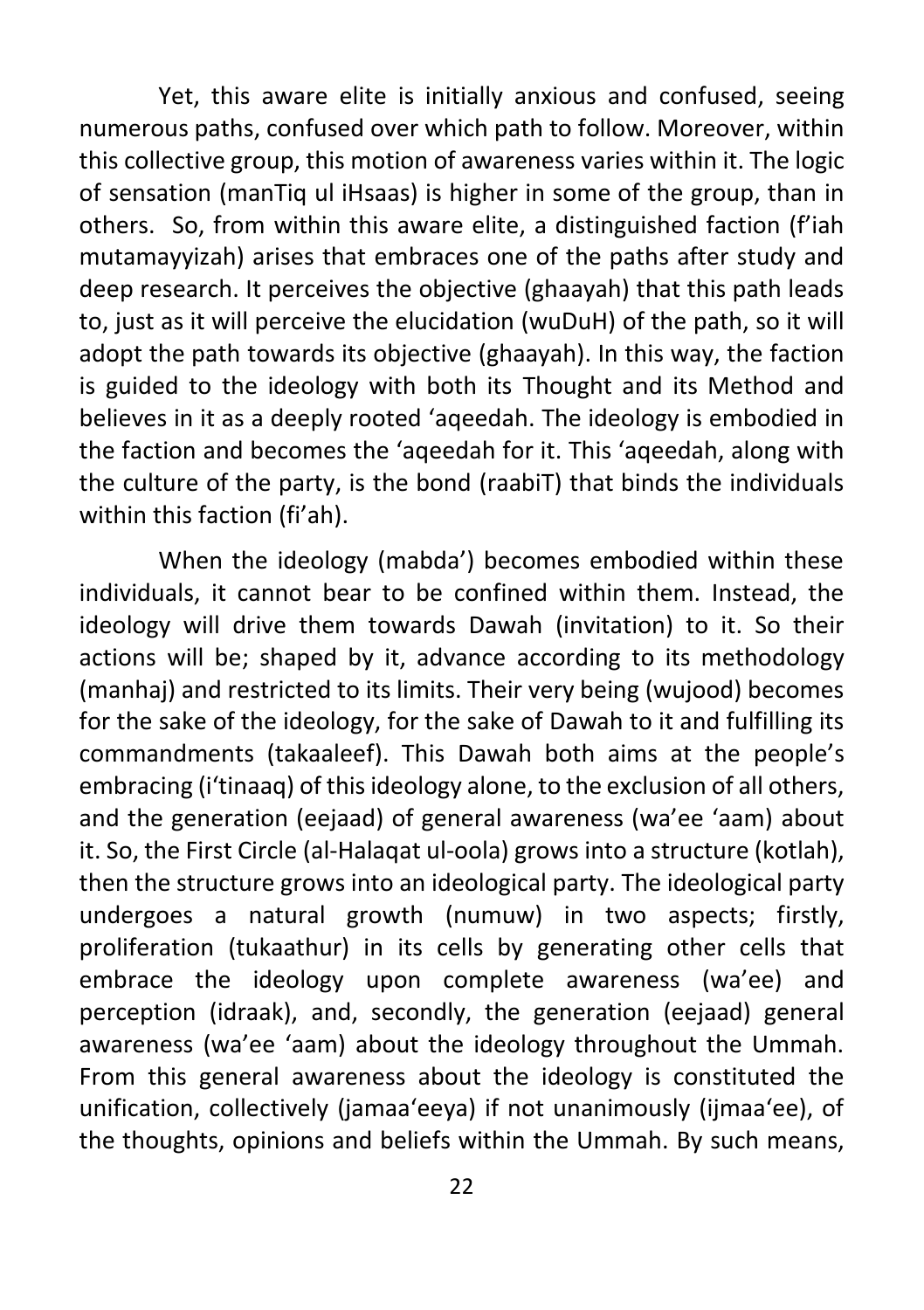the objective (hadaf), 'aqeedah and viewpoint about life (wijHa tu naZar) of the Ummah are all unified. By doing so, the Party becomes the smelting furnace of the Ummah, purifying her from the impurities and corruptions that led to her decline (inhiTaaT), or originated within her during her decline (inhiTaaT). The Party undertakes this smelting process within the Ummah, which causes the revival (nahdah). It is a laborious process. For that reason, the only entity capable is the party (Hizb) that; lives according to its Thought, makes its entire life according to the Thought and perceives every single step of its steps.

This is because it is sensation (iHsaas) that leads to thinking (fikr) in the party (Hizb). This thinking initially shines upon the Ummah amidst other modes of thinking, but merely as one amongst many. Moreover, initially, it is the weakest of them because it has just been born and come into existence. It has yet to become concentrated and has not generated atmospheres for itself. However, since it is a thinking based on the logic of sensation (manTiq al-iHsaas) i.e. an understanding (fahm) resulting from sensory perception (idraak hissy), it generates an intellectual sensation (iHsaas fikree) i.e. it generates a clear sensation as a result of the deep thinking (fikr 'ameeq). Hence, due to its nature, the thinking purifies whoever it is imprinted upon, making him sincere (mukhliS), such that even if he wished not to be sincere, he is not able to do so.

This thinking will be embodied as an 'aqeedah' and culture in the sincere one, such that it generates within him an unruly agitation (thawrah). Through the combustion of feeling with thinking, this agitation is like an explosion (infijaar) that spreads blazing passion, enthusiasm and honesty in the Dawah, just as it spreads, simultaneously, the logic (manTiq) and the thinking. It becomes a fire that burns corruption and a light that illuminates the road to righteousness. Henceforth, the Dawah is in a struggle (Siraa') with the corrupt thoughts (afkaar), the dilapidated doctrines ('aqaaid) and the degenerate habits ('aadaat), which try to defend themselves. However this defense itself becomes a friction (iHtikaak) with the new ideology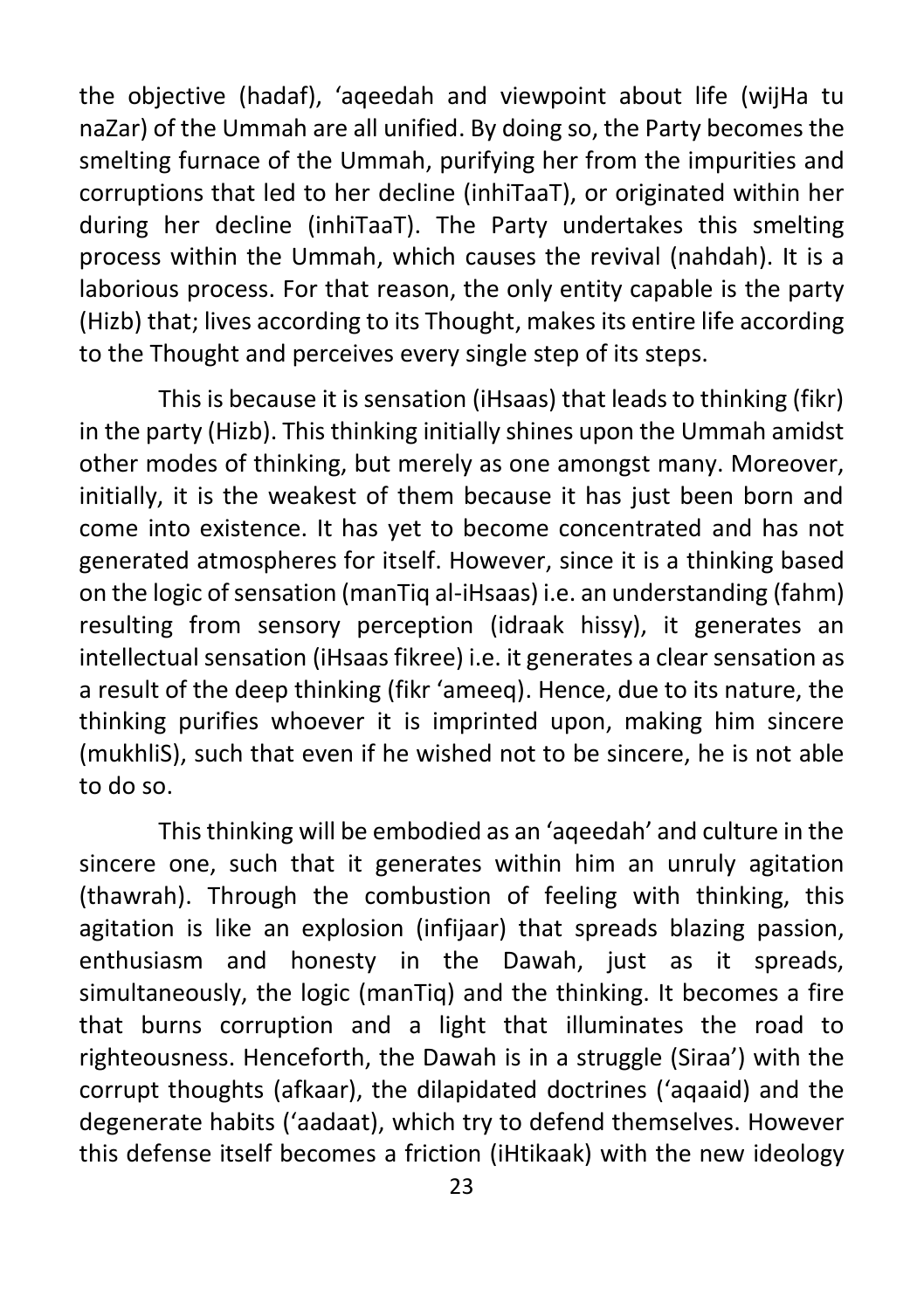which only increases in its strength. This struggle will continue until all these thoughts, doctrines and ways collapse and only the ideology of the Party remains in the Ummah as its thinking and 'aqeedah. Once the Party has unified the thoughts, beliefs and opinions, it establishes the unity of the Ummah with clear insight, smelting and purifying her, so as to become one single Ummah. With that, the correct unity (waHdah) is achieved.

Then follows the second stage (marHalah) of the Party which is the leadership of the Ummah to undertake the radical (inqilaabee), reformatory (iSlaaHee) work to revive the Ummah. Thereafter, the party will carry, with the Ummah, the Message (risaalah) of Islam to other peoples and nations, in order to fulfill her obligation (waajib) towards humanity.

The party structuring (takattol) is a collective movement and it is not possible for it to be anything but a collective movement, because the correct structuring cannot be an individualistic movement. Thus, those in charge of the Party in the Islamic countries must study the collective movements deeply and understand them deeply.

Understanding of the collective movements which had the power of influence in their time reveals to us that movements do not emerge where welfare is easily accomplished, natural rights of man are certain, luxury is obtainable and individual competence is the criterion for holding important positions. This understanding of the collective movements makes it easy for us to evaluate every movement upon standardized benchmarks, by studying; the environment in which the movement existed or exists, the circumstances which surrounded it or surround it, the role given to the bright (naabeh) individuals in running its affairs, the ease of its mission in removing that which stood in the way of its success or obstructed its advance (sair).

The success of a collective movement is measured by its ability to both incite the spirit of resentment amongst the people and to provoke them into declaration (iZhaar) of their resentment, each time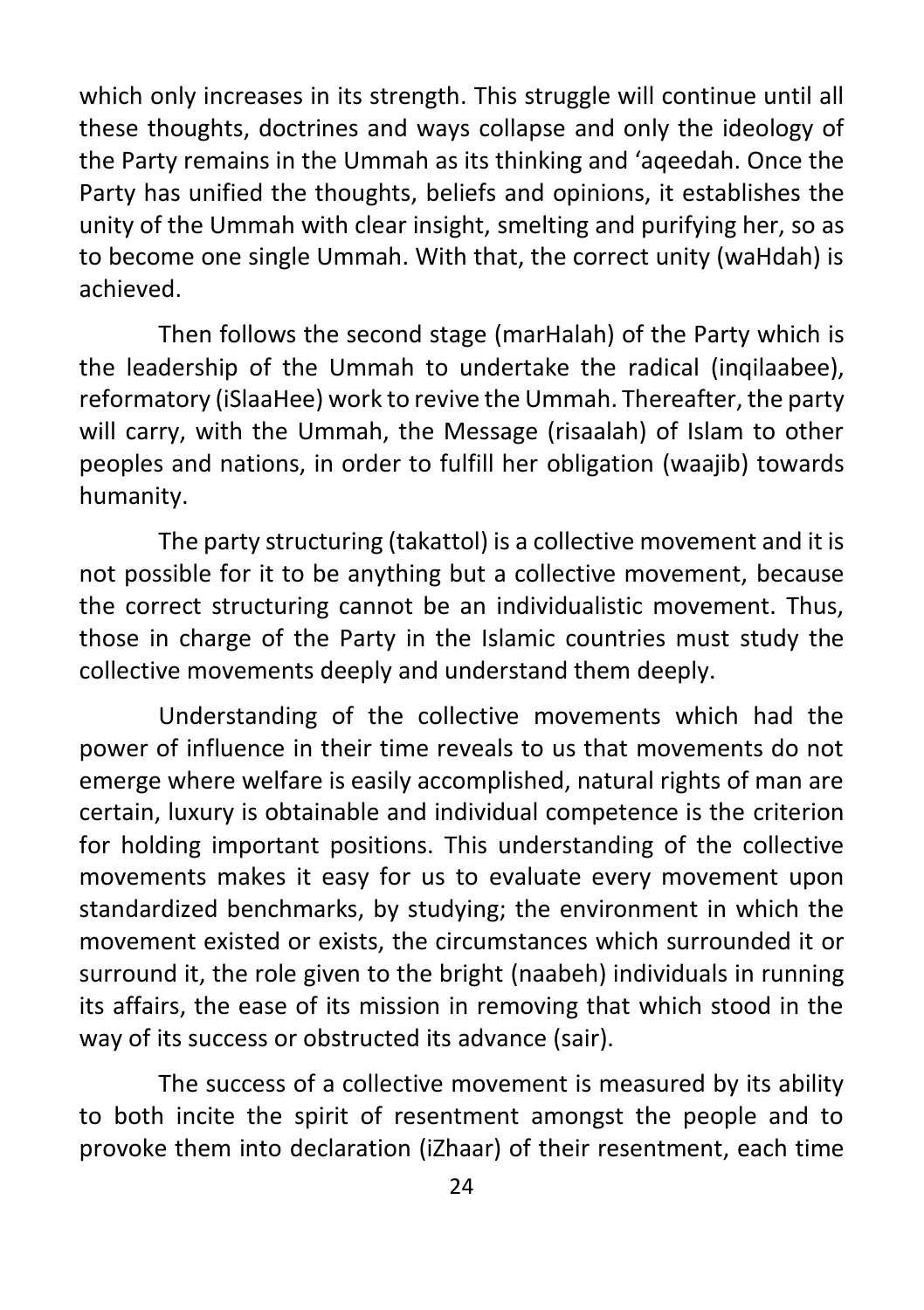there is serious intent by the ruling authority, or the existing system, towards that which afflicts the ideology of the movement or manipulates it according to the interests and desires of the authority.

Understanding these collective movements requires us to study life in the society and to know; the relationship of the Ummah with the rulers, the relationship of these rulers with the Ummah, the composition of both of these relationships, society's complete reality in the view of Islam, the views (aaraa'a), thoughts (afkaar) and rulings (aHkaam) that Islam calls for, the comparison (muwaazanah) with what society stands upon, what these thoughts, opinions and rulings are exposed to of change (taghyeer), alteration (tabdeel) and interpretation (ijtihaad), as well as the reality of this interpretation (ijtihaad) in the branches (faroo') and the fundamentals (uSool) and whether Islam approves of the interpretation or not. Similarly, understanding these collective movements requires us to study the dispositional (nafseeyah) state of the Ummah as she witnesses the receding, from the world in which she lives, of these Islamic opinions, thoughts and rulings, which the system of life and the system of ruling are depriving her of, using force, deception and wealth.

Understanding these movements also requires acquaintance with the Ummah's inclination (mayil) itself in a general manner and its view towards the systems that are being implemented upon her, which threaten her Islam with extinction and throw her into the abyss of misery and wretchedness. It also requires an acquaintance with; the inclination of the thinkers in the Ummah, the extent of their acceptance of the corrupt system implemented upon them and how much it induces in them of complaining (tadhammur). It also requires an acquaintance of the extent of; their being effected by temptation or threat, the extent of their being taken in by this temptation and their submission to this threat.

Furthermore, acquaintance with the party structure itself is also required, as is verification that it enjoys; sharp sensation (aHsaas), deep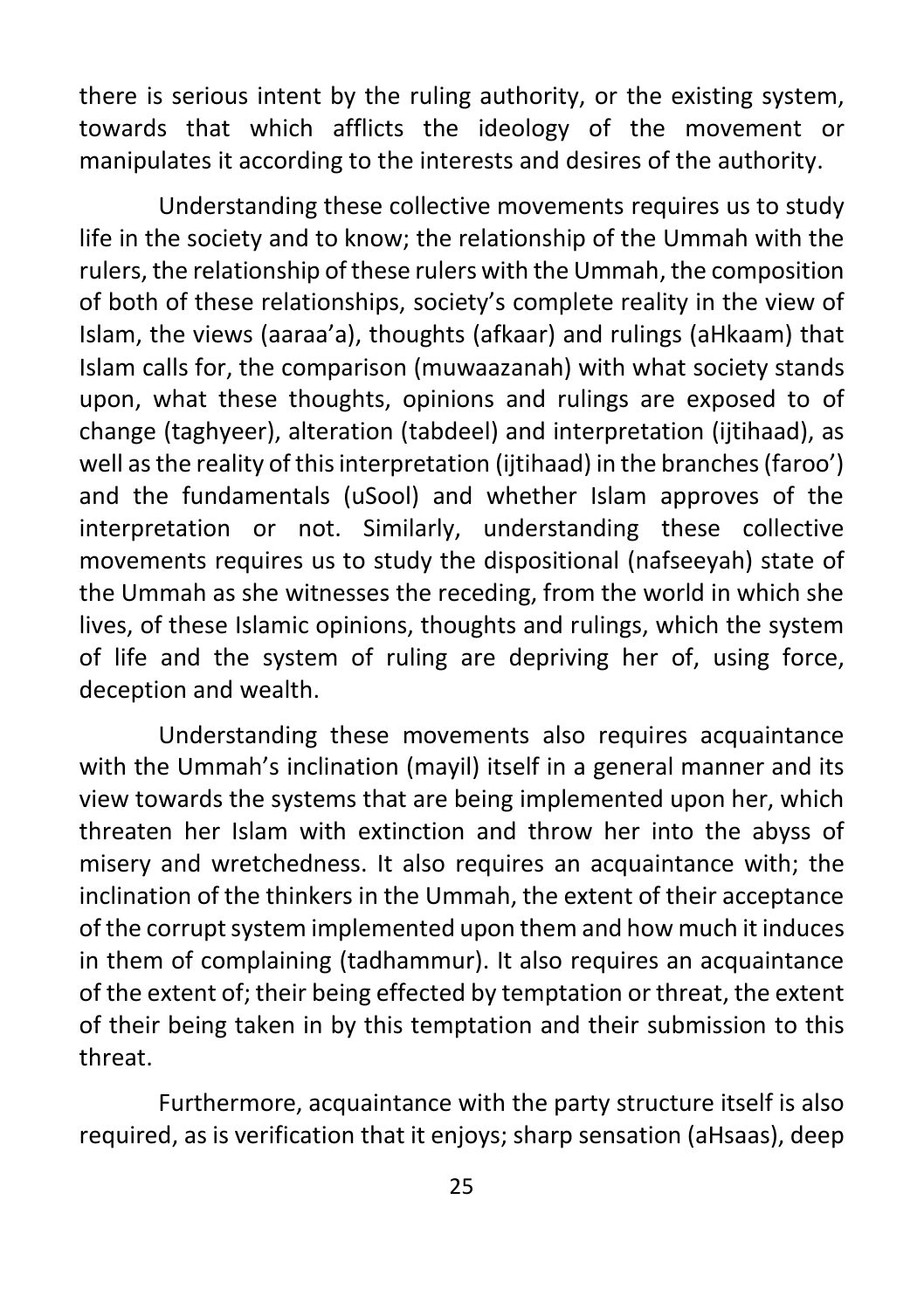deliberation (tafkeer) and pure sincerity (ikhlaaS khaaliS) and that the events taking place in society do not weaken its belief in Islam and its laws, and that all temptations, threats, terrorizing, favors and trials have absolutely no effect upon the structure. Verification is also required that; this structure preserves its inherent values completely intact, its domain of belief (eeman) is secure, its being replete with deep Islamic thoughts, its adoption (tabanee) of the public interests (muSaalaH 'aamah) and its feeling of responsibility (mas'ooliyah). All of this must be complete in a manner that the ideology is secluded in a heavily fortified fortress, no matter how much tyranny ('asuf), injustice (jaur), adversity (shiddah) and terrorizing (irhaab) befalls the structure. Then there must be verification that this faction has solidified its determination to shoulder responsibility (mas'ooliyah), in expectation of all consequences and its preparedness to bear them.

The historical and factual research of the collective movements guides one to the reality of the advance (sair) of the Party, in consideration of it as a collective movement and to the assurance of its having fulfilled its prerequisites (sharaa'iT), proceeding in its natural path. If it notices any deviation in itself or notices that studies demand amendment in the apparatus, or resilience in the advance (sair), or firmness in struggle (kifaaH), it abides by the styles (asaaleeb) that guarantees for it delivery its Message in reviving the Ummah and making the Ummah the carrier of this Message to all the peoples and nations.

The correctly structured party advances along the following path:

1. The guiding to the ideology (mabda') of a man excelling in thinking (fikr) and sensation (aHsaas), such that it interacts with him, until it is crystallized within him and becomes elucidated to him. At this point, the first cell of the Party is founded, practically. In no time, this cell proliferates in a slow proliferation (tukaathur), so other individuals are gathered, becoming cells who will be connected to each other by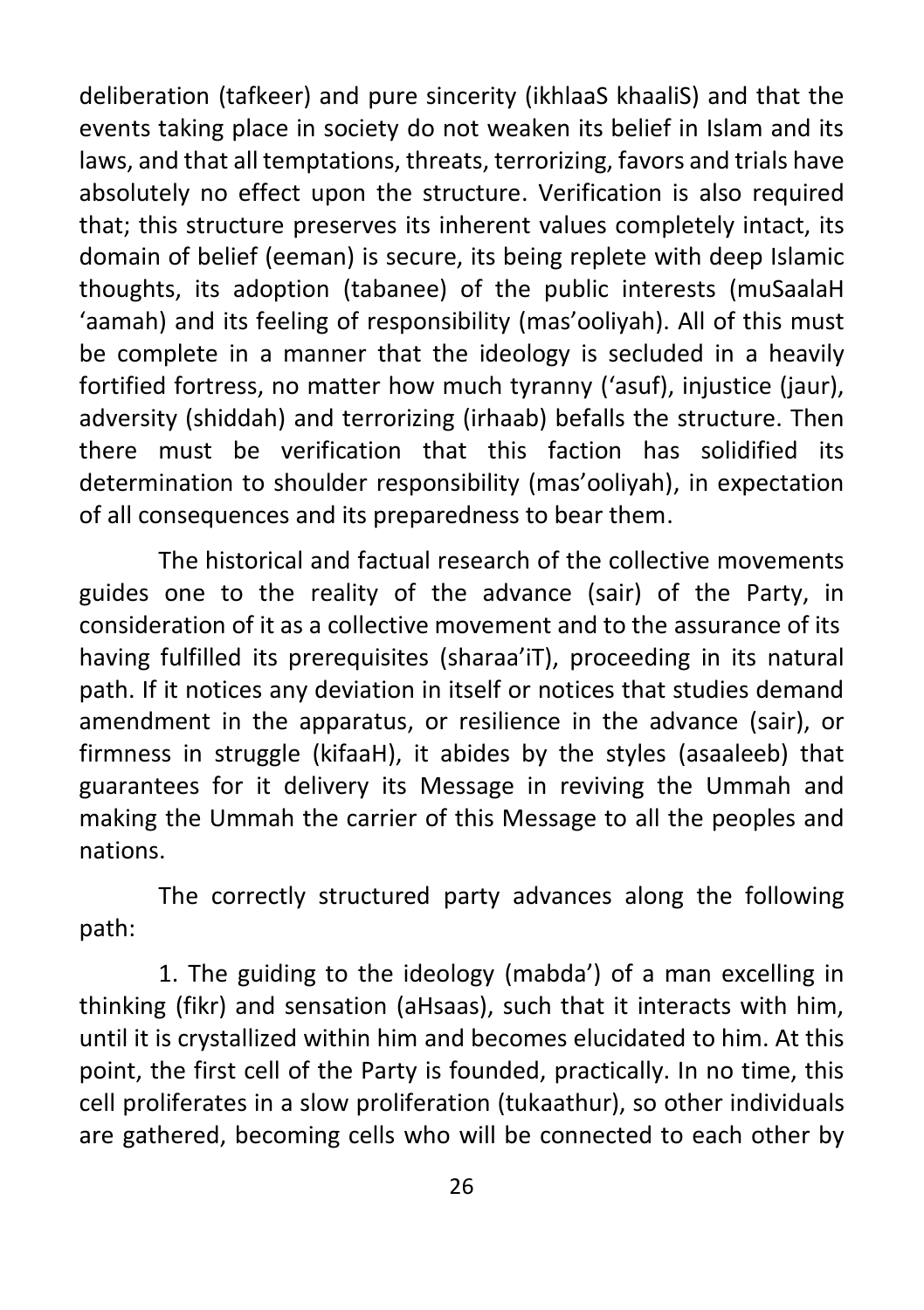the ideology completely. Constituted from them is the First Circle of the party structure (kotlah), the Party Leadership (qiyaadat tul-Hizb). Certainly, the ideology, without anything other than it, is alone the pivot (mihwar) of the structuring (toktattul) between these individuals and also it alone is the force attracting them to it.

2. In the beginning, this First Circle (al-Halaqat ul-oola), naturally, consists of a few in number and is slow in movement. This is because although its form expresses the sensations (aHaasees) of the society in which it lives, its expression is in terms and meanings that contradict with what the society is used to as terms and meanings. It has new concepts that contradict the prevailing concepts of society, even if they express its sensations. Therefore, this First Circle is as if it is strange to society and so will attract only those individuals who possess strong feeling. People are not attracted to it at the beginning, except for the one in whom the sensation (aHsaas) is strong, to the extent that there is found within him the susceptibility of attraction to the magnet of the ideology (mabda') that is embodied in the First Circle.

3. The deliberation (tafkeer) of the First Circle, the Leadership, is, naturally, deep and its Method for revival is radicalism i.e. begins from the roots. Hence, this circle rises above the bad reality (waaqi'a) in which the Ummah lives and soars into the upper atmospheres. From there, it sees the reality (waaqi'a) that it wants to transfer the Ummah to live in i.e. it sees the new life that it wants to transfer the Ummah to, just as it sees the path that it pursues to change the reality (waaqi'a). So, therefore, it will see what is beyond the wall, whilst the majority of the society where this circle lives see only what is in front of them, by virtue of their adhesion to the bad reality that they are in, which makes it difficult for them to soar above it. So, perception (idraak) of the change (taghayeer) of the reality, in a correct perception is difficult for society. This is because the declined (munHaaT) society has thinking in its primitive beginnings, so it derives all its depictions from its reality (waaqi'a). It then makes analogy with the reality in an incorrect, all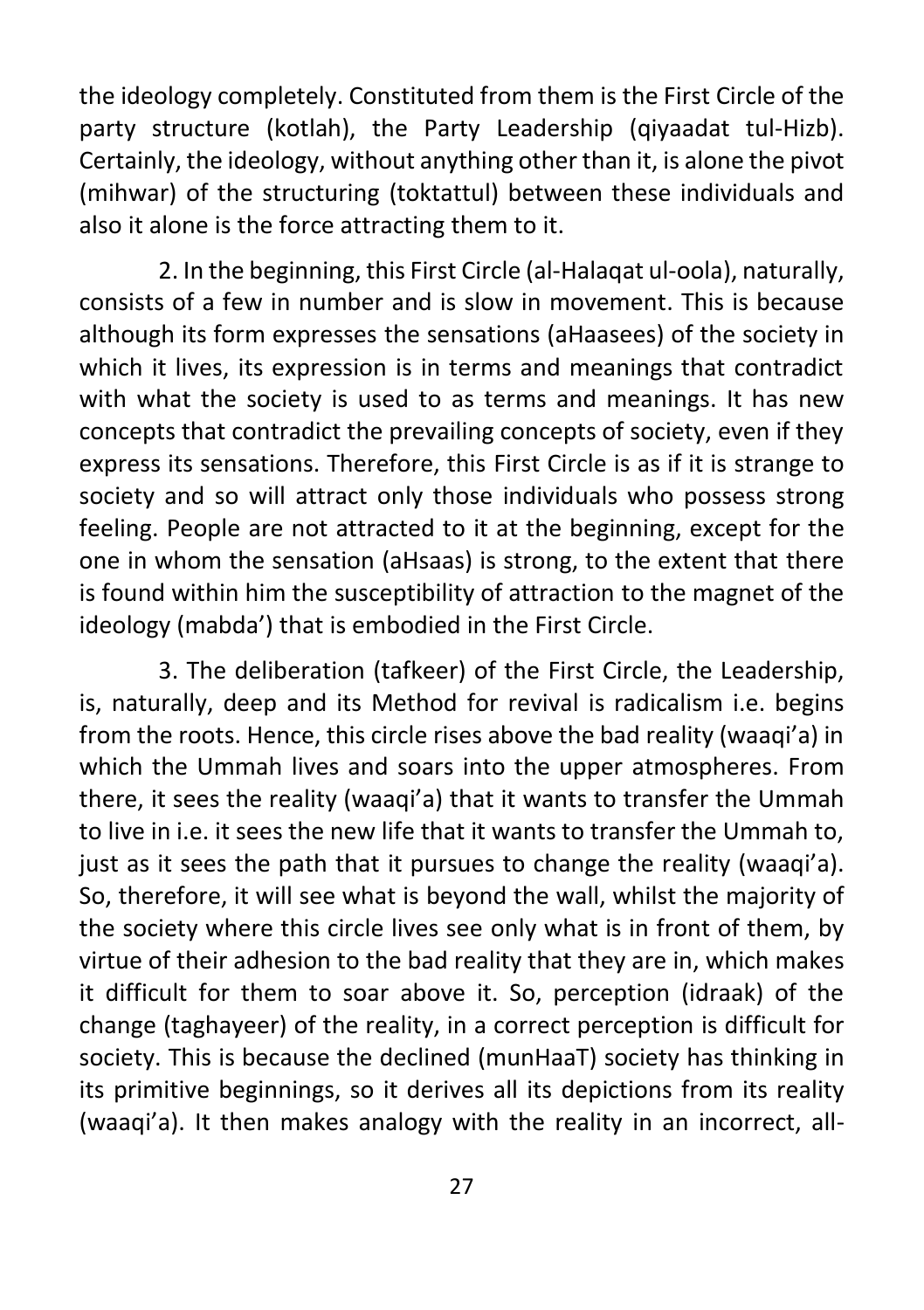inclusive analogy and conforms itself to the analogy, and therefore makes its benefits circle within this reality.

As for the First Circle of the Party, it has passed the initial stage in its thinking and proceeded towards completeness in its thinking. Hence, it will make the reality (waaqi'a) the object (mawd'i) of its deliberation (tafkeer), in order to change it according to the ideology. It does not make the reality the source of deliberation, so as to make the ideology revolve around the reality. Hence, it attempts change, formation and subjugation of the reality according to its will, so that it makes the reality revolve around the ideology that it is convinced of. It does not make the ideology revolve around the reality. Herein, there will be a disparity between the society and the First Circle of the Party, in understanding the viewpoint (wijHa tu naZar) about life, which needs approximation.

4. The thinking (fikr) of the First Circle of the Party, "the Leadership," is based on a constant (thaabit) principle (qaa'idah), that thinking (fikr) must be linked to action ('amal), whilst both thinking and action must target a specified goal (ghayah). Consequently, due to the embodiment of the ideology in the First Circle and due to basing thinking upon the principle (qaa'idah), a constant atmosphere (jow) of Iman is generated and it assists in both subordination and change of the reality. This is because this thinking does not form according to the mold of whatever it passes through. Instead the thinking molds whatever it passes through according to its own form. In contrast, since the declined (munHaT) society has no principle (qaa'idah) for its thinking, because in its entirety it does not know the goal for which it thinks and acts, the goal for its individuals is immediate and selfish. As a consequence, there is no atmosphere of Iman generated in society, so it is forced to mold according to whatever surrounds it, not molding it according to its own form. As a result, there is a clash (taDaarub) of opinions between the First Circle of the Party and the society in which the first circle first emerges.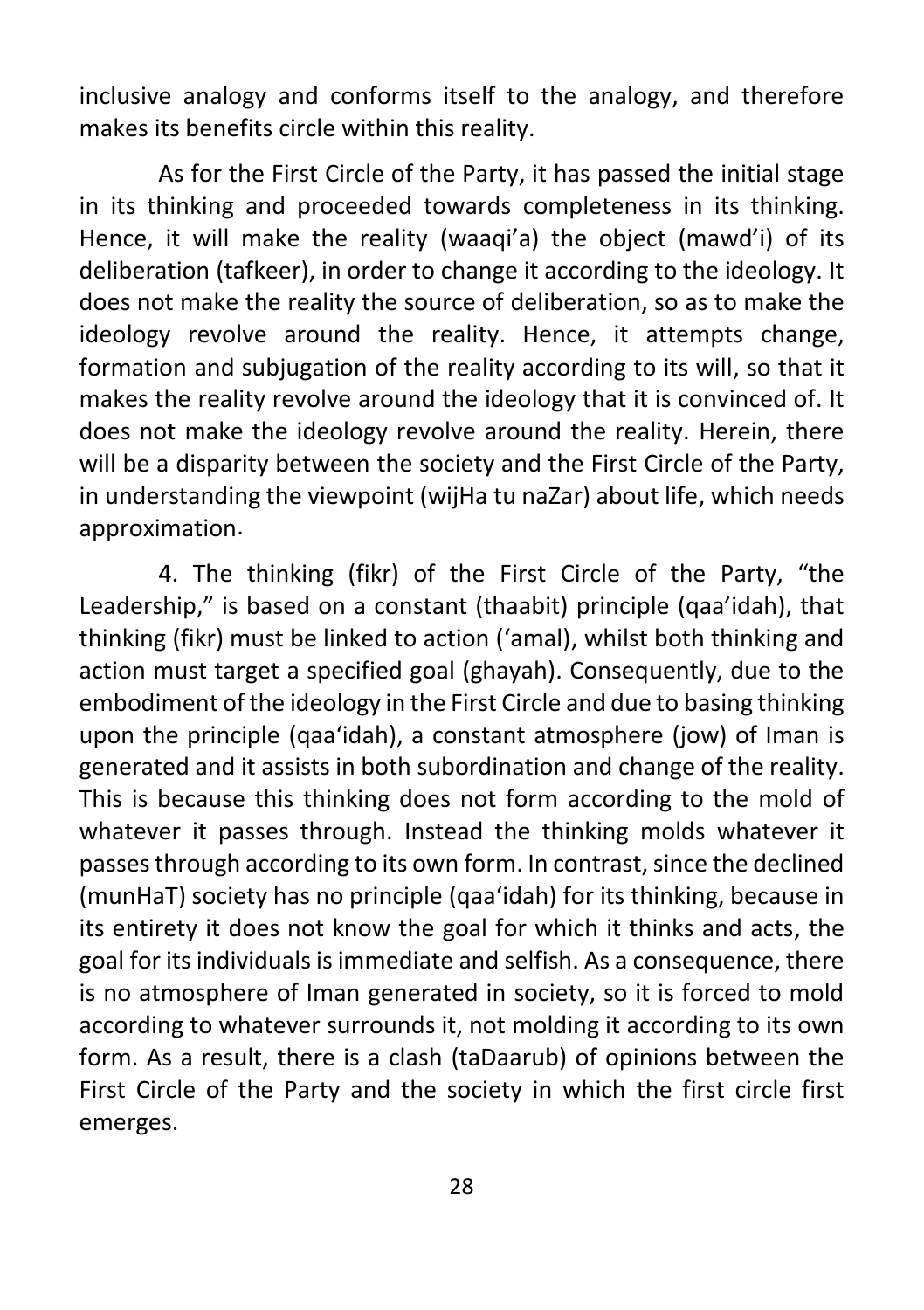5. In view of the fact that from the duty (waajib) of the First Circle of the Party, the Leadership, is to generate the atmosphere of Iman that induces the method of deliberation. It must initiate planned (maqsood) movements for both the rapid expansion (tanmiya) of itself and the complete purification of its atmosphere (jow), until its party body is soundly constructed at spectacular speed. And it must transform, with a rapid development (taTawwur), from a party circle (Halaqah) to a party structure (kotlah), then to a full-fledged (mutakaamil) party (Hizb) that imposes itself on society, so that it becomes an active effector (faa'il) on society and is not passively affected (munfa'il) by society.

6. These planned (maqsood) movements are formulated through a conscientious study of the society, the individuals and the atmospheres. They are also planned through cautious safe-guarding against the infiltration of the entity of the party by any corrupt element and without any error occurring in the assembly (tarkeeb) of any institution (jihaaz) of the institutions (ajhizah) of the Party. This is so that the Party is neither diverted by it to a direction (wijha) other than its correct direction, nor does it split itself asunder.

7. The deeply rooted and firm 'aqeedah and the mature (naaDij) culture of the Party must form the bond between the members of the Party. It is this which is the law (qanoon) that directs the party, instead of the administrative law that is written on paper. The method to strengthen this 'aqeedah and culture is the study (daraasah) and thinking, so as to form a specifically constituted intellect and to generate thinking that is linked with the feeling. The atmosphere of Iman must constantly prevail over the party collectively, so that which brings the Party together are two matters, which are the heart (qalb) and the intellect ('aql). Therefore, it is necessary that there is Iman in the ideology until the heart starts bringing together the members of the Party. It is also necessary that there is study (daraasah) of the ideology in a deep study (daraasah), as well as memorizing (hifZ), practiced memorization (istiZhaar) and understanding (fahm) of it to constitute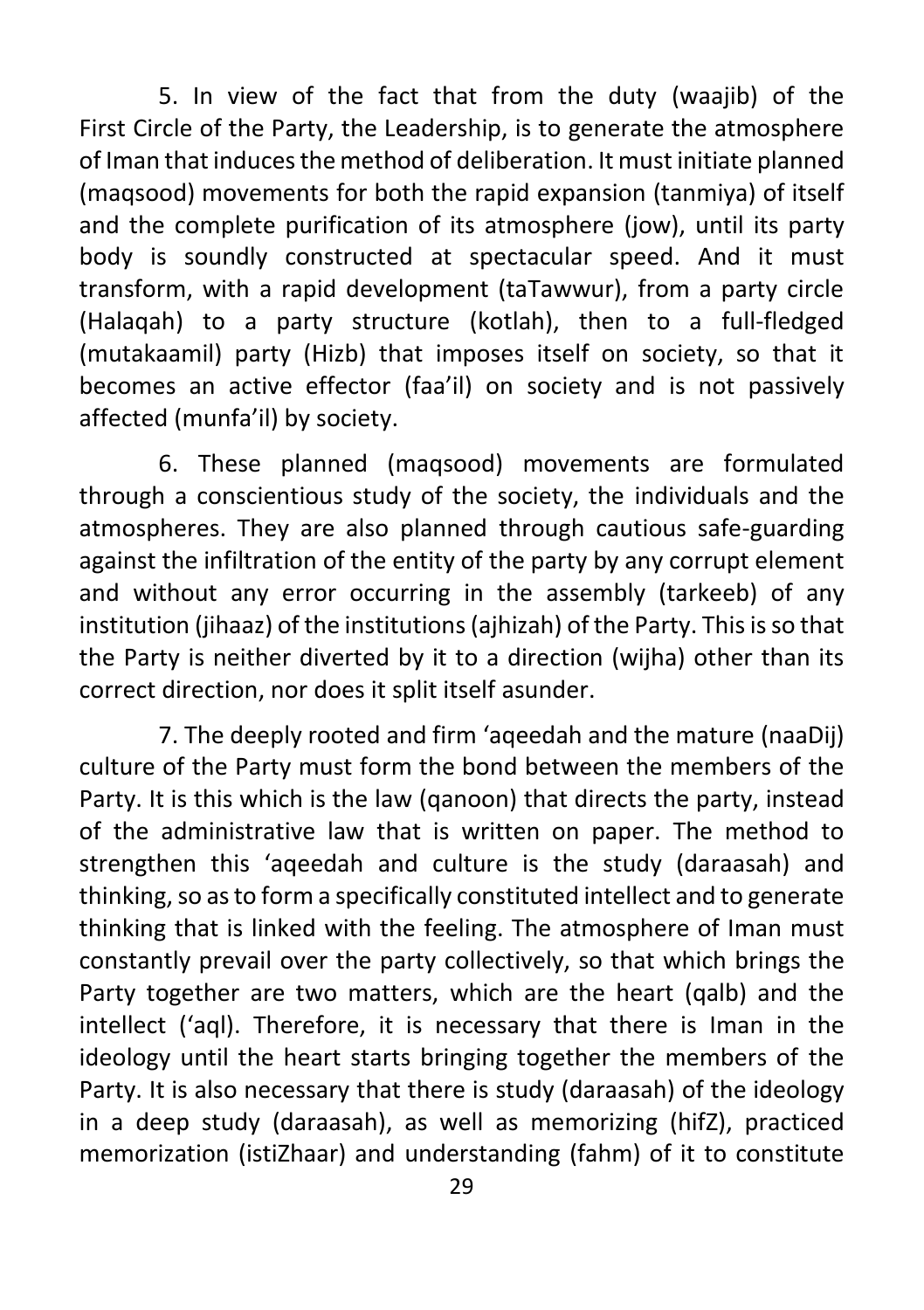the second bond (raabiT), the intellect ('aql). As a result, the Party is endowed with correct preparation and its bond (raabiTah) is strong in strength of will (mataanah), which enables it to stand firm before all manner of destabilizations.

8. The Party Leadership, the First Circle of the Party, resembles the combustion engine in some aspects. Its similar aspects are:

The internal combustion engine, by way of example, has heat energy that is generated from the ignition spark and gasoline, during the engine cycle. This heat energy raises air pressure. It is this pressure that drives the crankshaft. Thus, it is this pressure that is the driving force (muHarik) that imposes its motion upon other parts, causing mechanical rotation. Accordingly, the presence of; the ignition spark, gasoline and the engine cycle, is the cause. This is because, through its generation of heat energy, pressure is produced which imposes its motion upon the other parts, causing mechanical rotation. If the engine cycle were to stop, all the parts would stop. So, the ignition spark, gasoline, and the engine cycle must all be present for both the engine's motion and the mechanical rotation. Similarly, regarding the Party Leadership, the First Circle of the Party, the Thought (Fikrah) plays the role of the ignition spark and the sensation (iHsaas) of the aware persons of the Leadership (qiyaadah) play the role of gasoline, whilst the person, whose sensation is affected by the Thought, is the engine cycle. When the Thought comes into contact with the sensation of the person, thermal energy is generated, which drives the Leadership into motion (Harakah). This motion of the Leadership imposes itself upon other parts of the party, whether these parts are individuals, circles (Halaqaat), local committees (lijaan mahillayah) or other parts. All of these are affected by its heat and so when it moves, all the parts rotate, in mechanical rotation. This is where the advance (sair) of the party begins, taking the form of growth (numuw) in its formation (tashkeel).

Therefore, it is essential that there is the transmission of heat energy from the Leadership to all other parts of the Party so they move,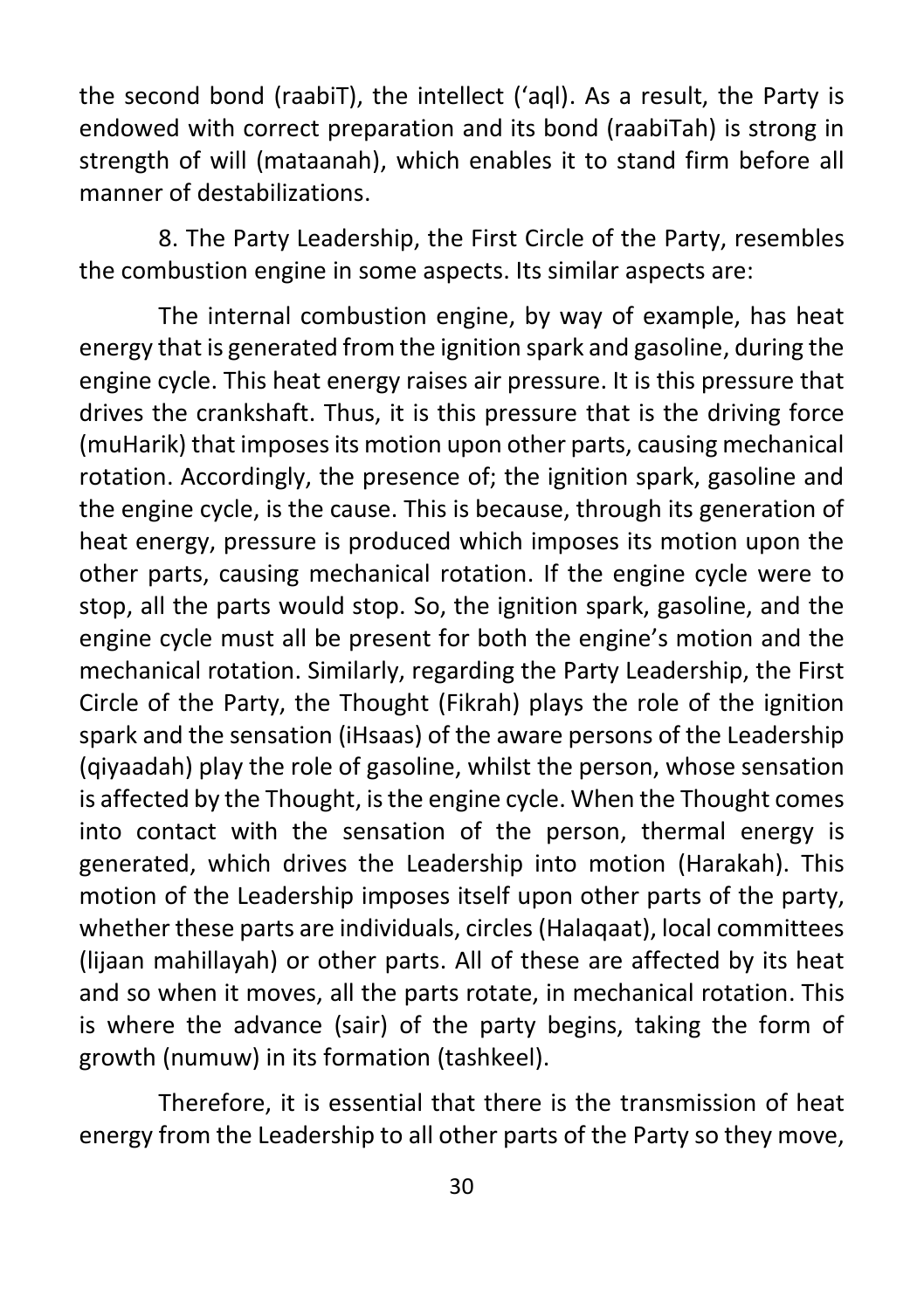just as it is essential that there is an engine cycle for mechanical rotation. In this aspect, there is a similarity between the combustion engine and the Party Leadership. The leaders of the Party must notice this aspect and maintain their contact and motion with the other parts of the Party, so that the heat (Haraarah) of the Leadership to effect the whole. If after several contacts, the leaders see that other members and committees do not move unless they move, they must not despair. They must know that this is natural because there is no mechanical rotation, unless there is an engine cycle and heat transmission from it.

However, in the case of the Leadership, the First Circle of the Party, its motion is not effective by imposing motion on the Party alone, as is the case with the combustion engine, where the driving force always imposes its motion on the other parts. Instead, its motion is like that only in the initial stages. As for later it is not so, during the advance (sair) of the party. In this aspect, the Leadership, the First Circle of the Party, differs from the combustion engine. The combustion engine is always the driving force (muHarik) of the machinery. However, the Leadership is more like a social engine, than a combustion engine. The members, circles and local committees of the party are of flesh and blood, not metal, with life within them, so they will be affected by the heat of the Leadership i.e. they are affected by the heat of the ideology, which is embodied in the Leadership, the First Circle of the Party. Consequently, after their understanding (fahm) of the Thought (Fikrah) and their contact with the heat of the Leadership, they become a part of the engine itself. At that time, it becomes so that the mere motion of the Leadership, due to the heat energy, transmits motion in the entire Party, in a natural transmission. This is because the Leadership, as a social engine, is a prevalent intellectual whole (kul fikri shaa'i) within the Party in its entirety. At that time, the Leadership is no longer the sole provider of locomotion. Instead, with the growth (numuw) and the fullfledged formation (tashkeel) of the Party, the entire Party becomes the provider of locomotion. Thus, the advance (sair) of the Party neither needs the motion of the leadership, nor the transmission of its heat.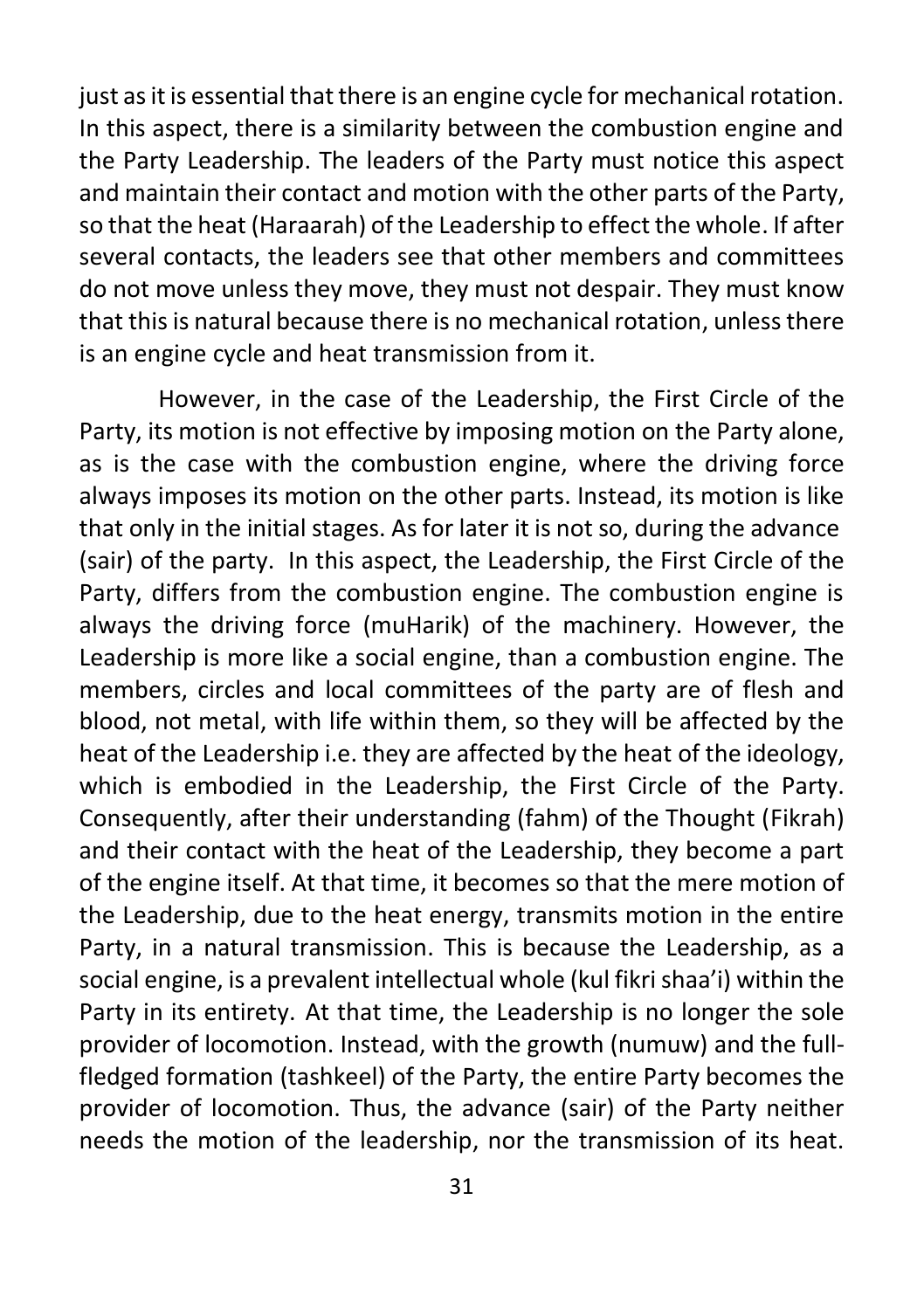Instead, the ideology advances into the members of the Party, so that the Party's circles and local committees advance in a mechanical advance, without needing the motion of the leadership. That is because the heat of every part transmits from itself and from the prevalent intellectual whole in the Party, as well as the one connected through these parts by natural (Taba'ee) contact (itiSaal).

9. The ideological party will advance through three stages (maraaHil), so as to start implementing its ideology in society:

First: The stage (marHalah) of study (daraasah) and learning (ta'allum) for the generation of the culture of the Party.

Second: The stage of interaction (tafaa'ul) with the society that it lives in, until the ideology becomes the public convention ('urf 'aam) resulting from awareness (wa'ee) and the entire community (jamaa'ah) considers the ideology as its own ideology, such that the community defends the ideology collectively (jamaa'eeya). In this stage, begins the struggle (kifaaH) between the Ummah and those obstructing the implementation of the ideology, who are; colonialism and those that it places in front of it from the ruling classes, those accustomed to living in the dark and those seduced by the foreign culture. This is because the Ummah considers the ideology as her own and the Party as her leader.

Third: The stage of taking the reins of ruling by way of the Ummah fully, so that ruling adopts a Method (tareeqah) for implementation of the ideology upon the Ummah. Through this stage (marHalah), the practical aspect of the Party begins in the arena of life, whilst the aspect of Dawah to the ideology persists as the primary (aSlee) duty of both the state and the Party, because the ideology is the Message (risaalah) that both the Ummah and the state carry.

10. As for the first stage, it is the stage of establishment (ta'sees), which is to consider all individuals of the Ummah equally in that they are devoid of all the correct culture and to begin with culturing those who want to be members (a'Daa') of the Party with its culture, and to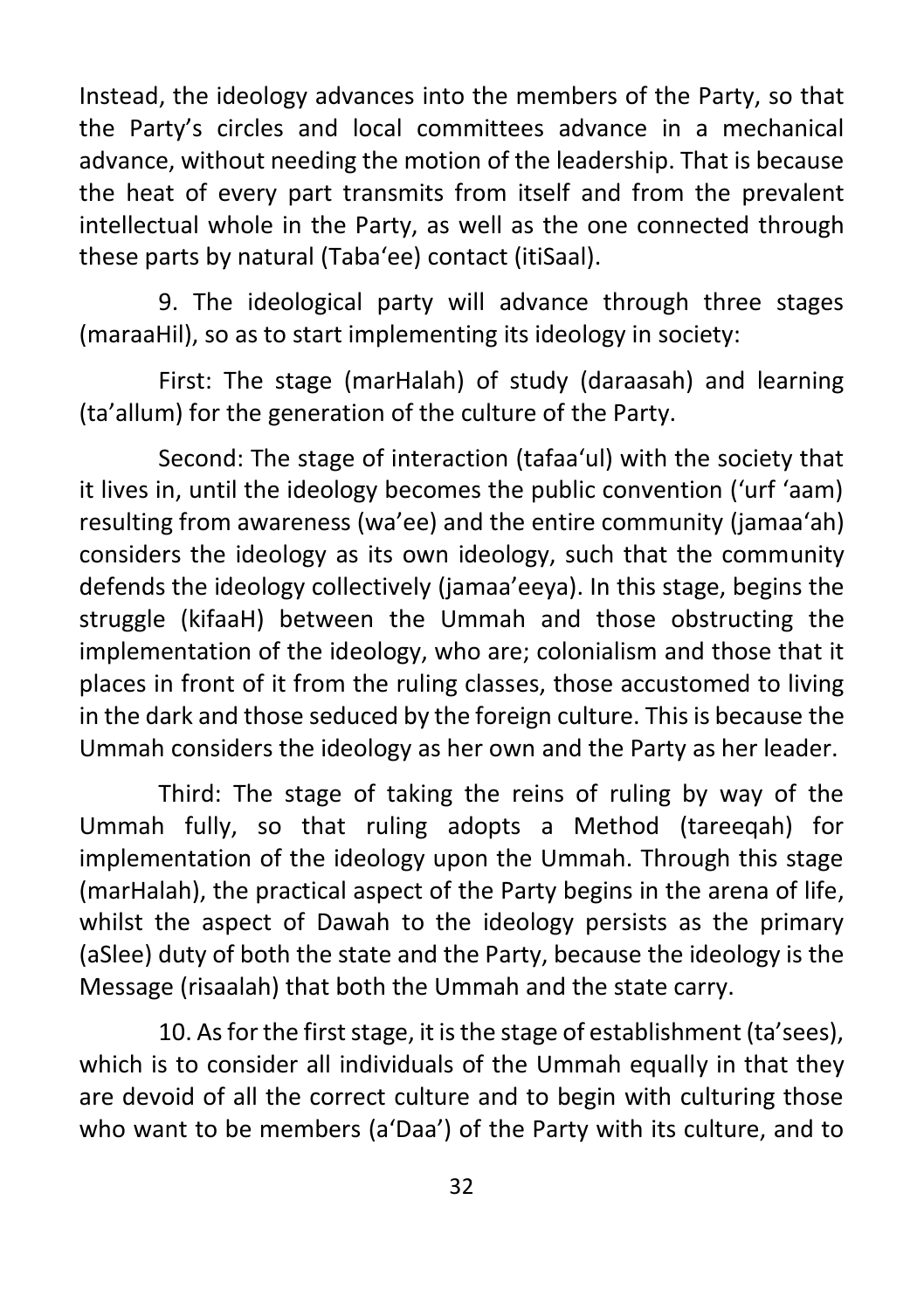consider the whole society as a school (madrassah) for the Party, so that the Party emerges, in the shortest period of time, as a faction (fi'ah) that is capable (qadir) of contact (itiSaal) with the community (jamaa'ah), for the sake of interaction (tafaa'ul) with it.

It must be realized that this culturing (tathqeef) is not education (ta'leem) and that it is completely different from the school (madrassah). Therefore, the culture (thaqaafah) of the circles (Halaqaat) must advance with the consideration that the ideology (mabda'a) is the teacher (mu'alim) and that the knowledge ('ilm) and culture (thaqaafah) that is taken is; only confined to the ideology, what is necessary for engagement (khaud) in the arena (mu'tarak) of life and taken for action in the arena of life without delay.

Therefore, the culturing must be practical ('amalee) i.e. it must be taken for action ('amal) in life. A thick barrier must be placed between the intellect (dhihn) and the academic ('ilmee) aspect, so that the Party culture is not directed towards the academic school culture.

11. The Party is a structuring (takattol) established upon a Thought (fikr) and a Method (Tareeqah) i.e. upon an ideology (mabda'a) that its individuals believe in. The Party supervises both the thinking (fikr) and sensing (Hiss) of the society, to advance them both in progressive (tuSaa'idee) movements. The Party prevents society's deterioration in thinking (fikr) and sensing (Hiss). The Party is established upon the culturing (thathqeef) of the Ummah, propelling the Ummah into the arena of global life. The Party is the actual (Haqeeqee) one who cultures (muthaqif), who cannot be replaced by schools no matter how diverse, numerous or comprehensive they are.

There is a difference (farq) between the Party and the school that must be perceived and this clear difference is in several points, including:

A. Regardless of how correct its program (barnaamij) is, the school cannot secure the revival of the Ummah without there being a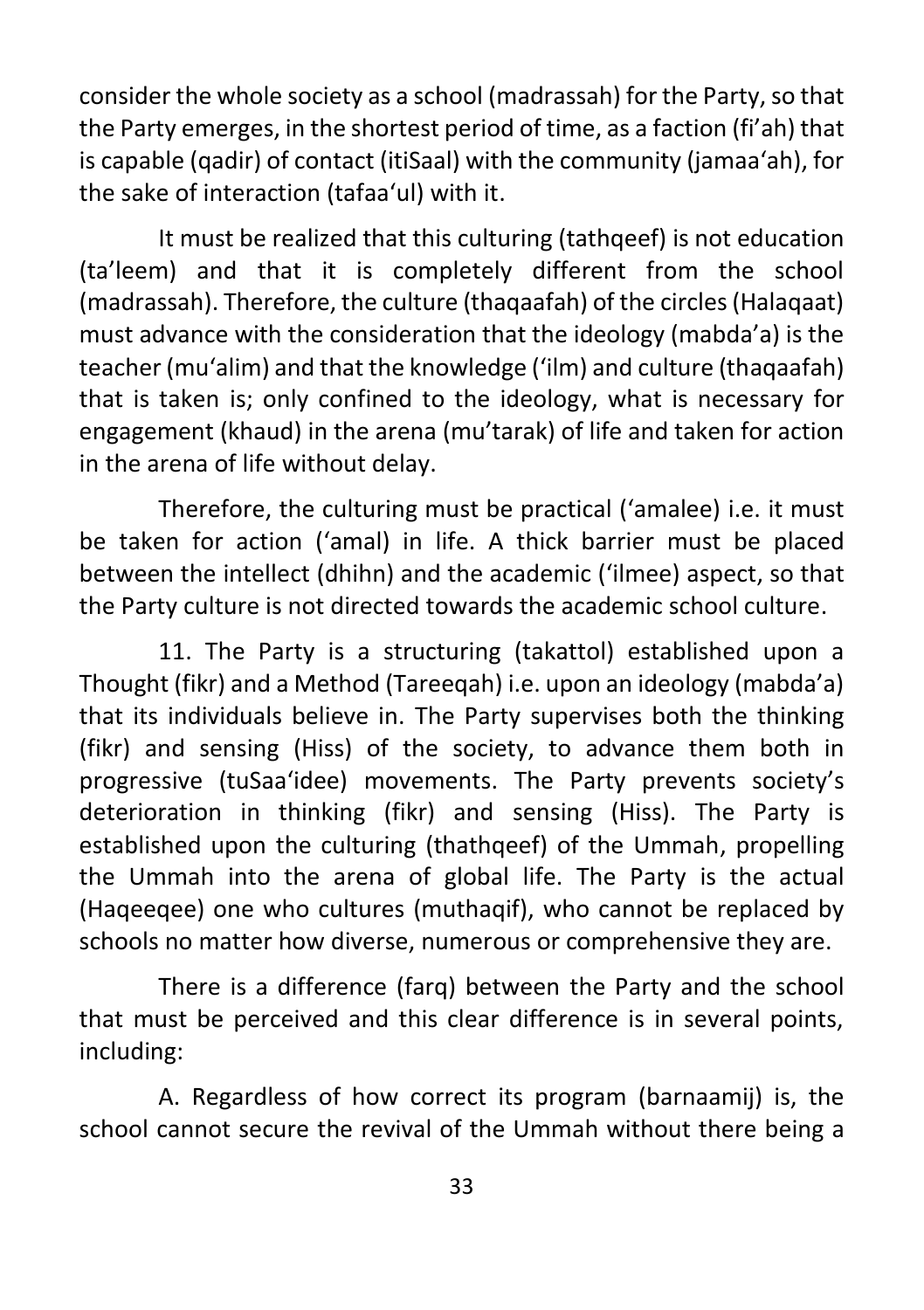party that is established in society, as the one who cultures (muthaqif). This is because the school must be orderly (rateeb) by its nature, no matter how loose its formation. The school is established upon a particular form (shakal), taking on a particular character, such that the school loses the ability of transformation (tashakul) according to the changing form of events. If it is desired that the school transforms, its transformation depends on a complex operation, over a determined time period, until adaptation (takayyuf) occurs, since its preparation (i'daad) is upon a rigid basis that does not transform.

B. If the Party is based on a correct program (barnaamij), it will have the following:

i. Vitality (Hayaweeyah), hence it grows.

ii. Development (taTawwur), hence it transforms from one state to another state (Haal).

iii. Vigor (Harakah), hence it moves in every region (naaHiyah) and segment (juz'a) of society.

iv. Sensing (Hiss), hence it senses and feels all that influences and happens in society.

Its preparation (i'daad) accords to the transformation of life and emotions (mashaa'ir). So, there is constant development and continuous change and it does not advance in an orderly fashion, because it advances according to life and its forms, so as to mold them according to its atmosphere of Iman and to change the status quo, adapting it according to the ideology.

C. The school is established for the culturing, refinement (tarbiyyah) and education of the individual, in his capacity as a particular individual. Although the school in its form is a small community, it is individualistic from an educational perspective. Consequently, its results are individualistic and not collective. Thus, even if we assumed that a city of ten thousand inhabitants has schools that accommodate a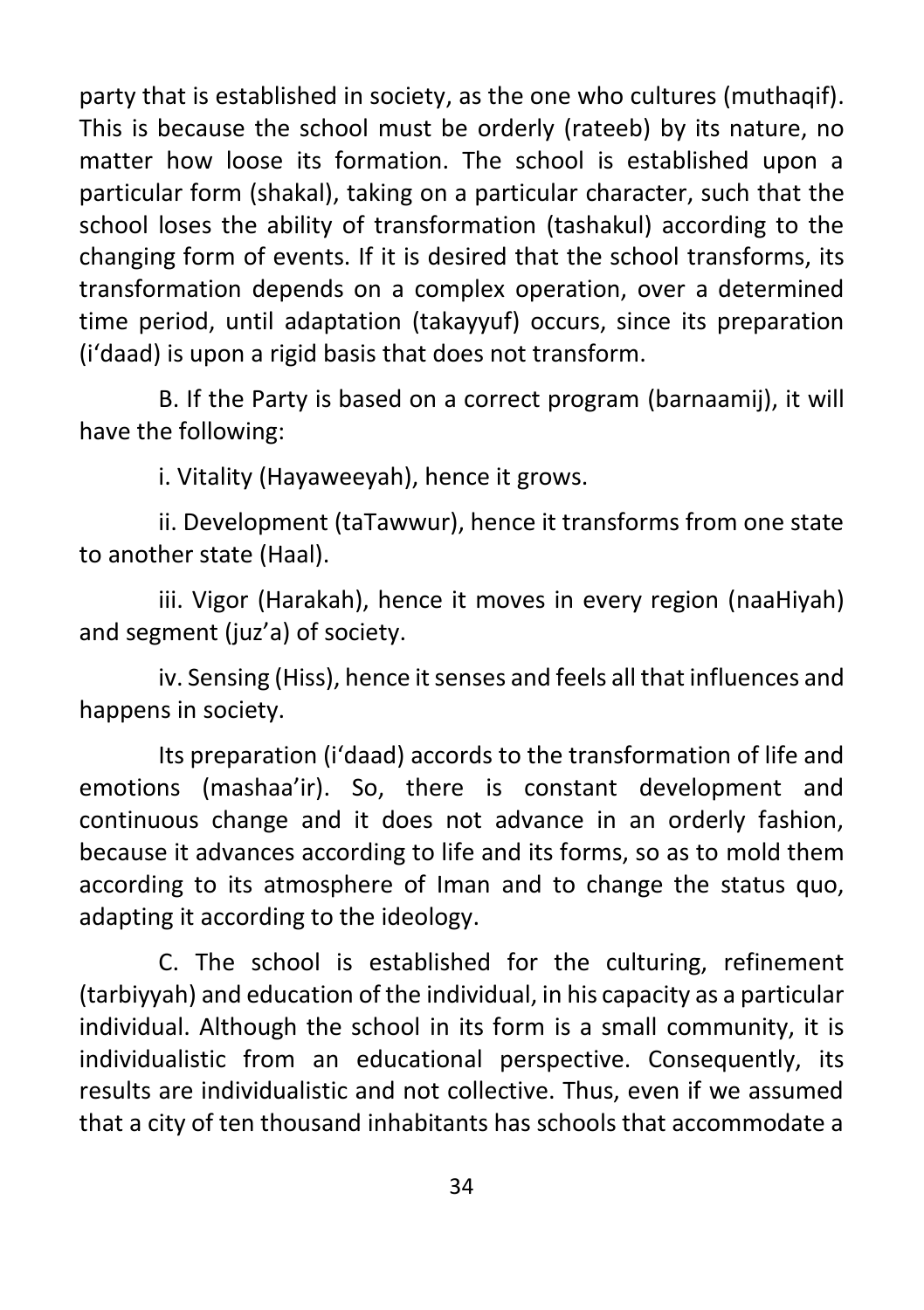thousand students, these schools are unable to bring about any collective revival in this city.

D. The Party is established for culturing and refinement (tarbiyyah) of the community (jamaa'ah) in its capacity as a single community, regardless of its individuals. The Party does not look upon these individuals, within the community, in their capacity as distinct individuals. Instead, the Party looks upon them in their capacity as parts of the community, so it cultures them in a collective sense, such that they are reformed in their being part of the community, not in their individualistic sense. Thus, the results of the Party are collective and not individualistic. If we supposed that a community in a land (quTar) has a population of one million, with a party whose members numbered one hundred, then there would occur a revival in this land that the school would be unable to bring about, no matter how much effort the school expends or time it spends or how many students it graduates.

E. The school is established for the preparation (tahyi'a) of the individual, such that he influences the community in which he lives. However, he is only able to influence partially, because he only possesses feeling (shu'oor) partially, which has a weak influence in the stimulation (eeqaaZ) of thinking (fikr).

F. The Party is for the preparation (tahyi'a) of the community, such that it influences the individual. The community is able to influence completely because its collective feeling (shu'oor) is strong, stimulating and capable of provoking thinking (fikr). Therefore its influence upon individuals is strong and it evokes revival in them with the least amount of effort, in the shortest time. Indeed, it is feeling (shu'oor) that stimulates thinking (fikr), so the motion to revival (naHdah) is achieved upon their mutual interaction.

The main differences between the Party and the school are summarized in the three points: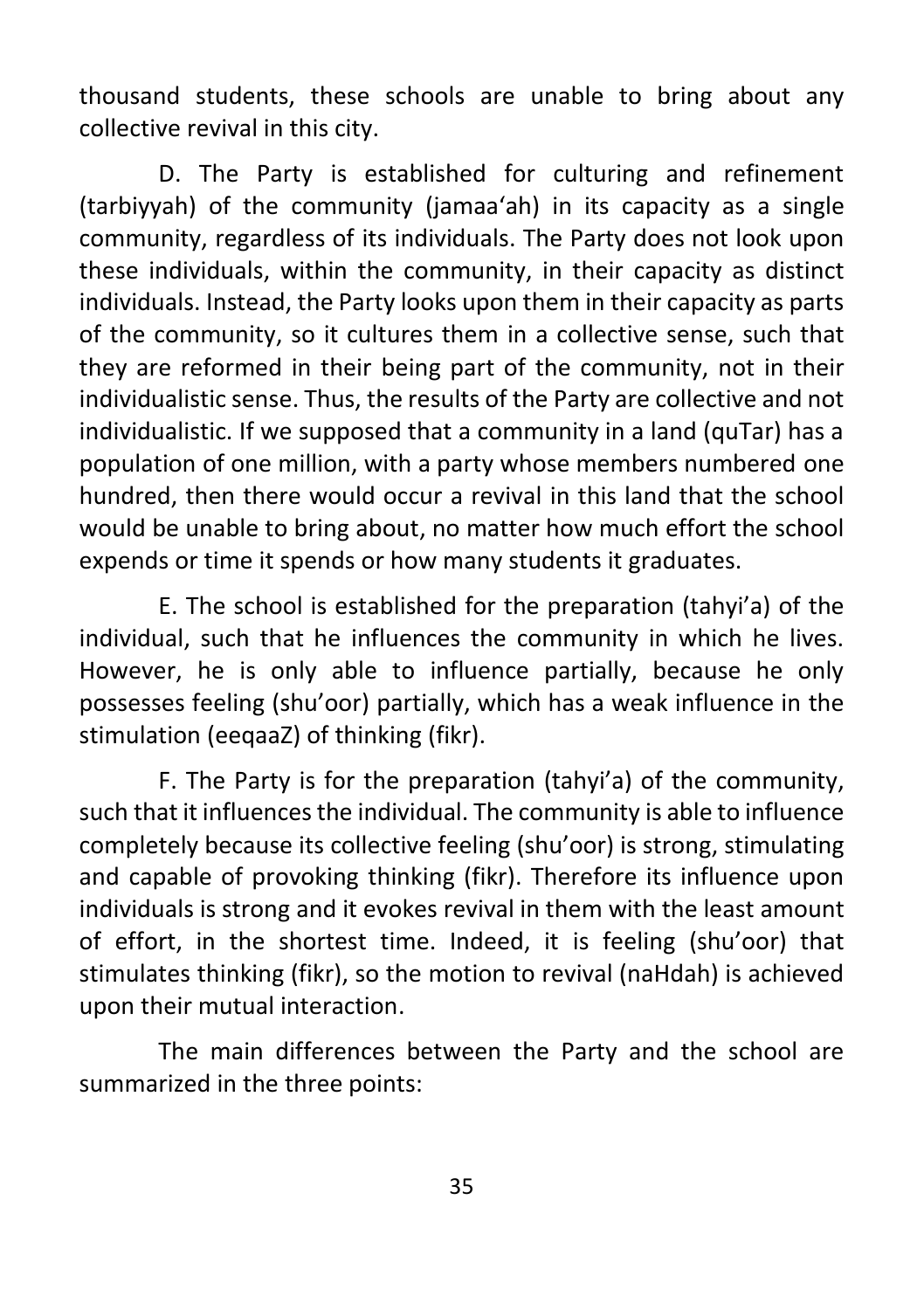1. The school is orderly, unable to transform, whilst the Party is constantly developing and not routinely ordered, as well as capable for transformation in response to life, so it transforms life according to its atmosphere of Iman.

2. The school cultures the individual to influence the community, so its results are individualistic, whereas the Party cultures the community to influence the individual, so its results are collective.

3. The school prepares the partial feeling within the individual to influence the emotions (mashaa'ir) of the community, so the individual is not able to influence the community and is incapable of stimulation of its thinking (fikr), whereas the Party prepares the entire collective feeling of the community to influence the emotions of the individuals (mashaa'ir), so it is able to influence the individuals and it is capable of stimulation of their thoughts in a comprehensive manner.

 12. At this stage, there must be a continual perception (idraak) that the society in its entirety is the wider school (madrassah) of the party, along with a continual perception (idraak) of the difference between the school and the party with respect to its culturing circles (Halaqaat). As for the perception that the entire society is the school of the Party, it is because of the task of the Party in this period is the resurrection of the true beliefs ('aqaai'd) and the generation (eejaad) of the correct concepts. This cannot come to be except through a cultural process where the ideology of the Party is the teacher and its culture is the subject that is studied. The ideology (mabda'a) and the culture (thaqaafah) of the Party is represented by those in whom the ideology is embodied, so they are the practical teachers in the society, whilst the local committees with their circles (Halaqaat) are the classrooms of the society and the entire society is the school. This cultural process mandates from those who are the members of the Party adopting its concepts; deep study, correct understanding, memorizing (mudhaakarah) of its party culture at all times, as well as practiced memorization (istiZhaar) of its constitution, important rulings (aHkaam)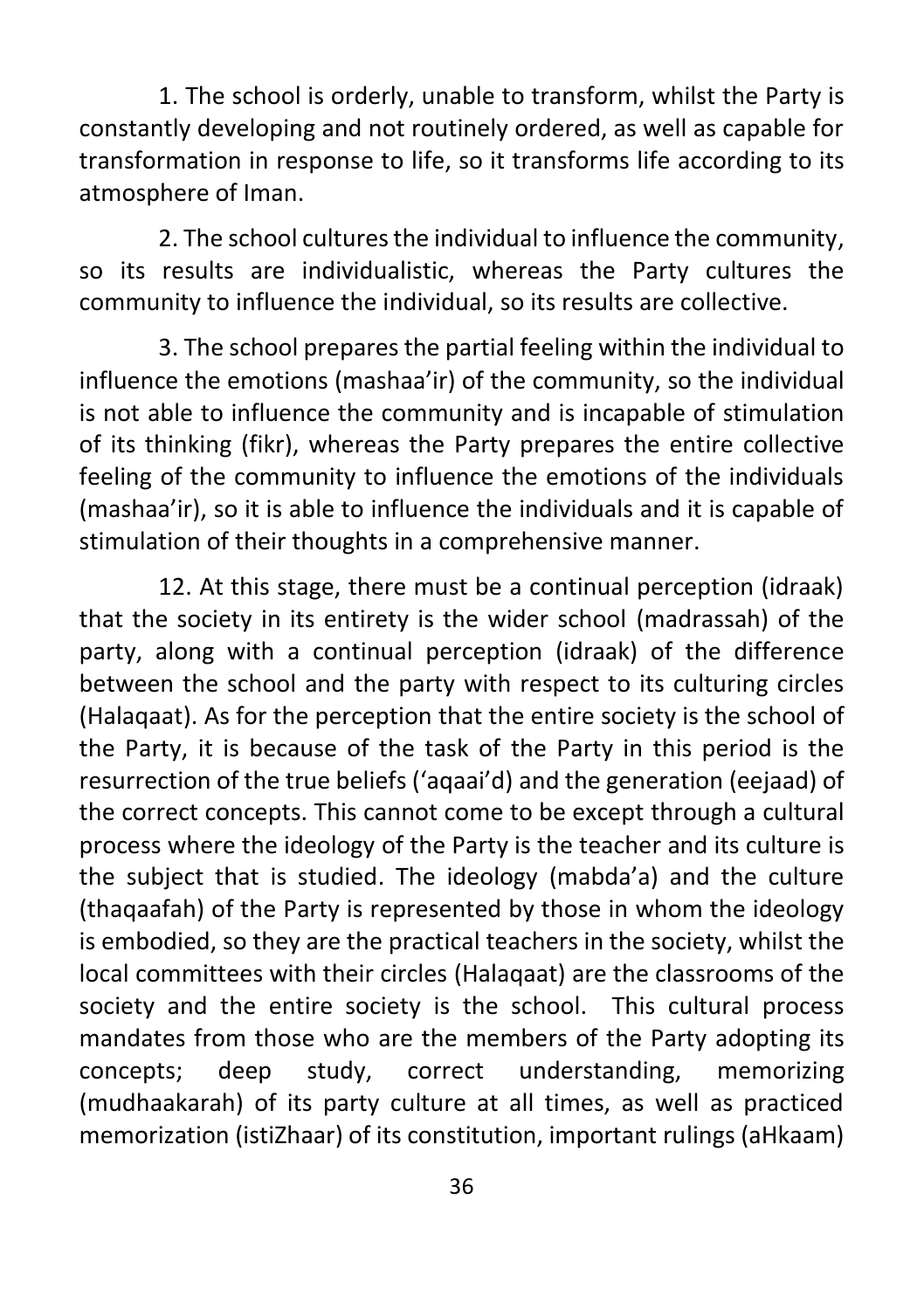and the general principles (al-qawaa'id) that it adopts. This all requires a cultural process. Accordingly, it is imperative to pay attention to this aspect with everyone who enters the Party, regardless of whether he is cultured to a university or primary level or there is an aptitude for culturing within him. Every negligence (tasaahul) in this culture with any individual keeps this individual outside the bounds of the Party, even if he is affiliated to it, and that may result in damage to the general organization.

It is imperative at this stage to place a thick barrier between action and the Party, before it has individuals cultured in the culture of the Party. Hence, this stage is a culturing stage and nothing else.

As for the perception (idraak) that there is a difference between the school and the Party in culture, this is so the culture of the Party does not turn into an academic culture, such that the Party loses its effectiveness (fa'aaliyah). Therefore, it is important to place a thick screen between those affiliated with the Party and the academic aspect in the culture of the Party and that is clear that the culture of the Party is to; change the concepts for action in the arena of life and carry the intellectual leadership in the Ummah. It is not allowed for the possessor of the culture to plunge into the academic aspect. If he has an academic need, the place for that is the school and not the Party. It is dangerous to plunge within the culture towards the academic aspect, because it spoils the quality (khaaSiyah) of the work and delays the transition to the second stage of the stages of the work.

13. The second stage (marHalah) of the Party is the stage of interaction (tafaa'ul) with the Ummah and it is accompanied with struggle (kifaaH). This stage is considered delicate and success within it is evidence of the correct formation of the Party, whereas failure within it is evidence that there is a defect (khalal) that must be repaired. This stage is built upon the preceding one. Thus, success in the first stage is a pre-requisite (sharT asaasee) for success in the second stage. However, the mere success in in the first stage culturally is not enough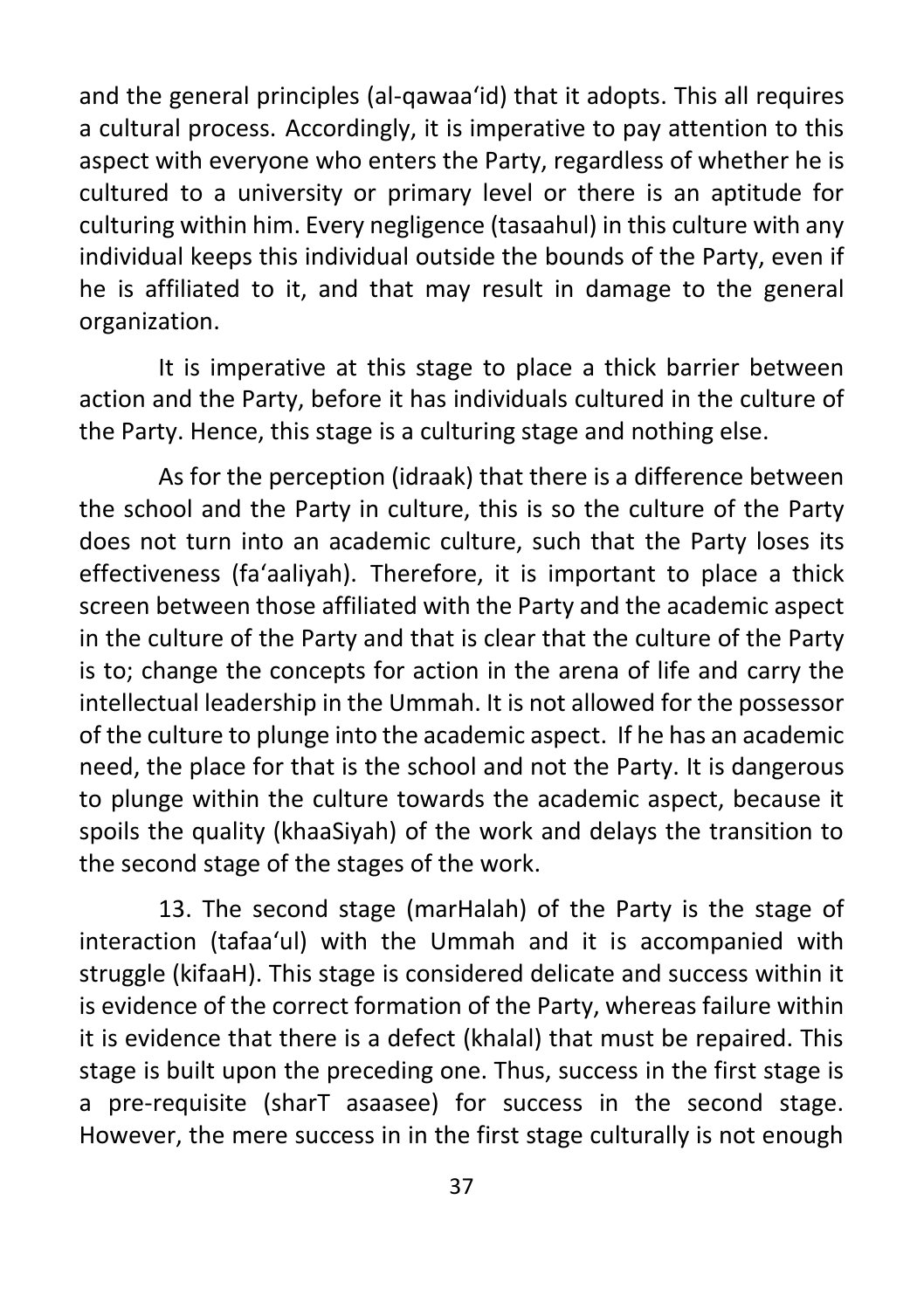to bring about success in the second stage on its own. Instead, the cultural success must be known to the people i.e. the people know that there is a Dawah and they know that the member carries a Dawah, just as it is necessary that the collective spirit (ruH jamaa'eeyah) is formed during; the cultural formation in the circles (Halaqaat), the contact of the members with the society in which they live and their attempts to influence that society, such that when they transfer to the second stage, the collective readiness is present. Therefore, it is easy for them to interact with the Ummah.

14. The member of the Party does not move from the cultural role (daur) to the role of interaction until he has matured culturally. Maturity makes him an Islamic personality through the compliance of his nafsiyyah (emotional disposition) with his 'aqliyyah (mentality). The **َ** Messenger of Allah (saw) said, **هِِ ب ت ُ ا جئ ِ ْ َ ِ م ا ل ع َ ب ً**s aqnyyan (memanty). 11<br>يُؤْمِنُ أَحَدُكُمْ حَتَّى يَكُونَ هَوَاهُ تَ **َُ ُ** با<br>•<br>• **ْ ُ َ َل "None of you will have real belief until his inclinations conform to what I came with."** Thus, the people know of the member that he is carrying an Islamic Dawah. The collective inclination is strengthened within him and dominates over him, through his presence in the circles (Halaqaat) and his contact (itiSaal) with society, so that insularity ('uzlah) is eradicated from him. Insularity is a blend of cowardice (jubn) and hopelessness (ya'as) that must be eradicated from the individuals and the society.

15. The Party transfers from the cultural role to the role of interaction naturally, in respect of the fact that if it tried to transfer prematurely, it would be unable to do so. This is so because it is during the cultural role that the Party passes the Starting Point (nuqTat ul ibtidaa), whereupon the ideology is embodied within the individuals and the society senses the presence of the ideology with clear sensation (iHsaas). When this embodiment is completed within the individuals, i.e. the ideology takes roots in their souls, accompanied by the sensation (iHsaas) of the ideology by the society, the Dawah crosses beyond the starting point and it is then inevitable that it moves on to the Departure Point (nuqTat ul-inTilaaq). When the Party begins the advance upon the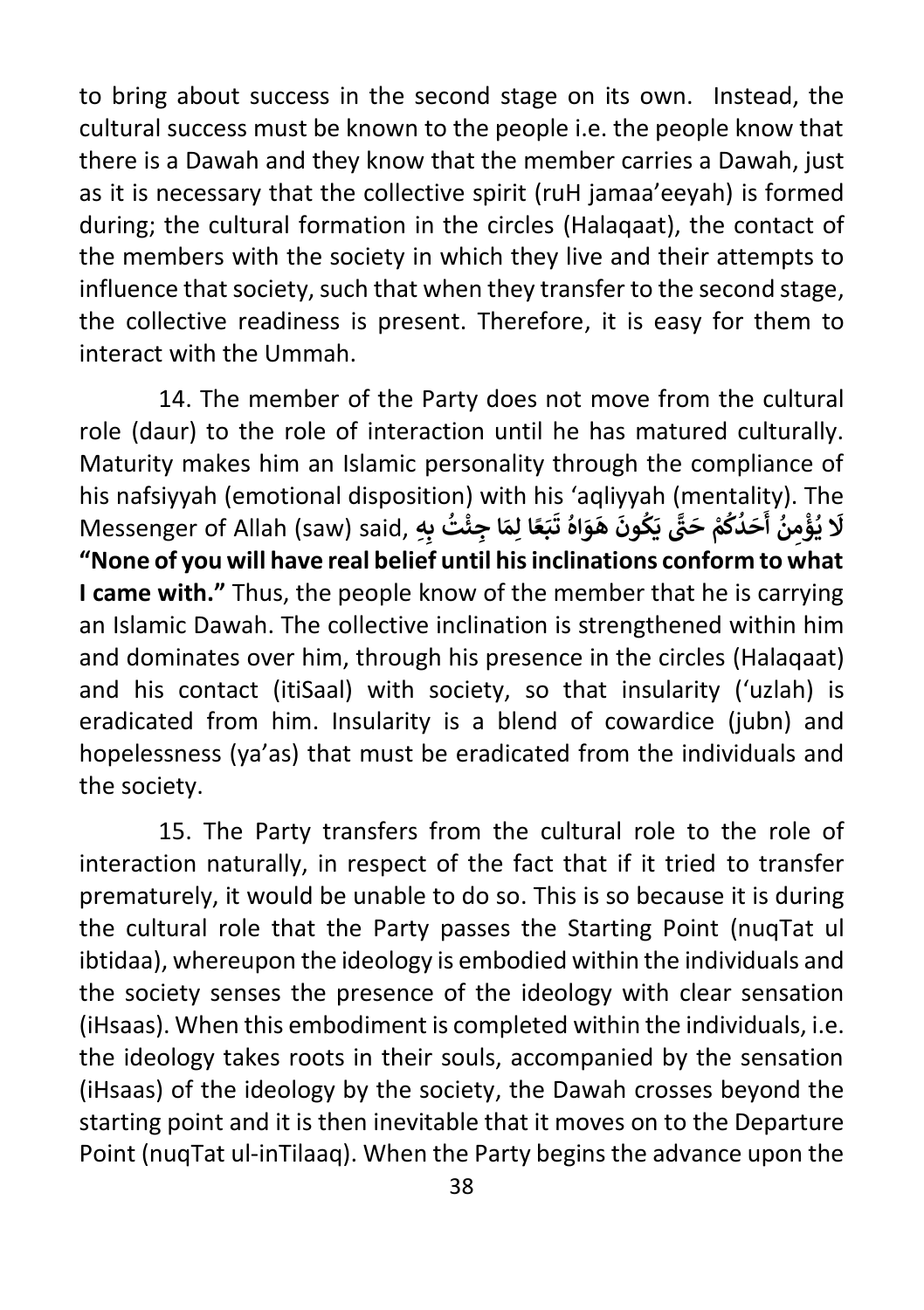Departure Point, it is inevitable that it begins with the Address (mukhaaTabah) of the Ummah. In order to begin the Address of the Ummah, the Party must first make the attempt to address the Ummah, until this attempt of the Party succeeds, becoming a direct (mubaashirah) Address. The attempt to address is exclusively constituted of concentrated culturing in circles (Halaqaat), collective (jamaa'eeyah) culturing of the people everywhere possible, exposing the plans of colonialism and adopting the interests (maSaaaliH) of the Ummah. If the Party succeeds in these four matters together, it moves towards Address of the Ummah, moving on to the Departure Point naturally. This transfer (inthiqaal) of the Party to the Departure Point is one that transfers the party naturally from the first stage, which is the cultural role, to the second stage, which is the role of interaction ensuring that the party begins the interaction with Ummah, in a natural way at the appropriate time.

16. This interaction (tafaa'ul) with the Ummah is necessary for the success of the Party in its mission. Unless they interact with the Ummah, no matter how numerous the members of the Party are within the Ummah, they are not able to carry out work alone, regardless of their strength, unless the Ummah advanced with them. They are not able to drive the Ummah to work with them and the Ummah will not advance with them, unless they interacted with her and succeeded in this interaction (tafaa'ul). Their interaction with the Ummah does not mean that they are able to gather people around them. Instead, it means that through interaction the Ummah understands the ideology of the Party, so that the ideology becomes hers alone. This is because the root of the ideology, Islam, is present in the Ummah, such that the sensations (aHaasees) of the Ummah transform into thinking (fikr), crystallized in the distinguished faction (f'iah mutamayyizah) from which the Party is constituted. The principle (qaa'idah) of these sensations, which is "the thinking (fikr) and the work ('aml) is for a goal (ghaayah)," is the actual expression of the ideology. Hence, the ideology, Islam, is the intrinsic sensation of the Ummah and the party is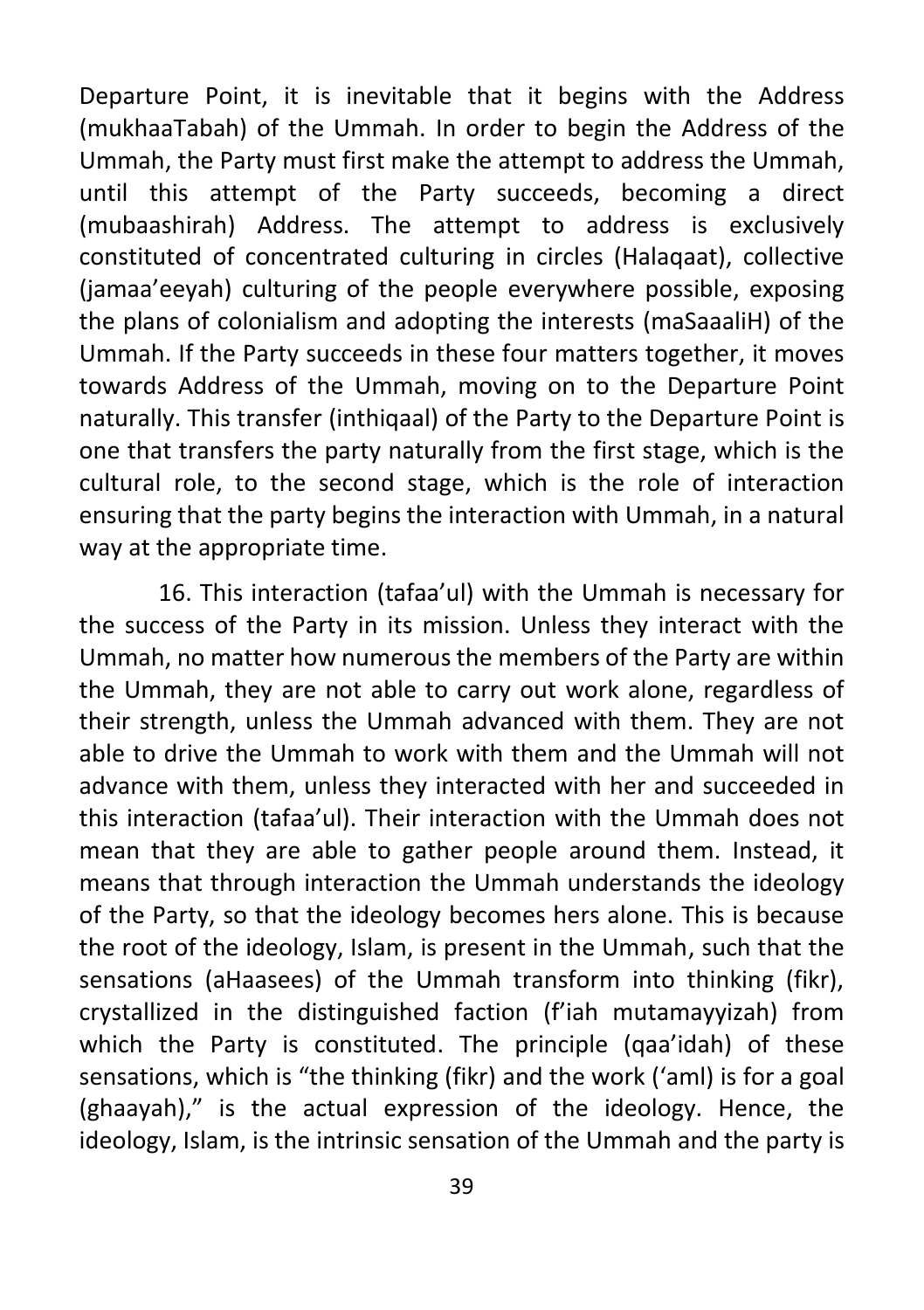an expression of this sensation (ihSaas). So, if the Party is eloquent in expression, clear in language and honest in tone, the Ummah will rapidly understand the ideology and interact with the Party and then the Ummah in its entirety will be considered as the Party. The distinguished faction (f'iah mutamayyizah) carries the leadership of the movement through the structuring (takattol) of the Party. It is through this movement that the Ummah, under the leadership of the Party, advances towards the third stage, which is the implementation of the ideology in a revolutionary (inqilaabee) manner, through the method of ruling (Hukm) which this party structure takes, in consideration that it is the only Method (Tareeqah) to implement the Thought (Fikrah), i.e. considering that it is part of the ideology.

However, there are numerous obstacles in the way of such interaction. It is necessary to be aware of them and to know their nature in order to be able to overcome them. The obstacles are many, of which the most important are:

A. The contradiction between the ideology and the system (niZaam) implemented in the society.

Indeed, the ideology of the Party (Hizb) is a new system (niZaam) for life with respect to the current society. It will contradict the system that the ruling faction (f'iah haakamah) implements upon society and rules the people by. Hence, this faction finds in this ideology a danger both to itself and its entity. It inevitably stands in its way and fights it, using various means; propaganda against it, harassment of the carriers of the Dawah and deployment of physical force. Therefore, while working upon interaction with the Ummah through calling for their ideology, it is essential for the carriers of the ideology to; protect themselves from harm by all possible means, counter the misleading propaganda by explaining their Dawah and endure all kinds of hardship (mashaqah) in this path (sabeel).

B. The divergence (ikhtilaaf) of the culture is amongst the obstacles.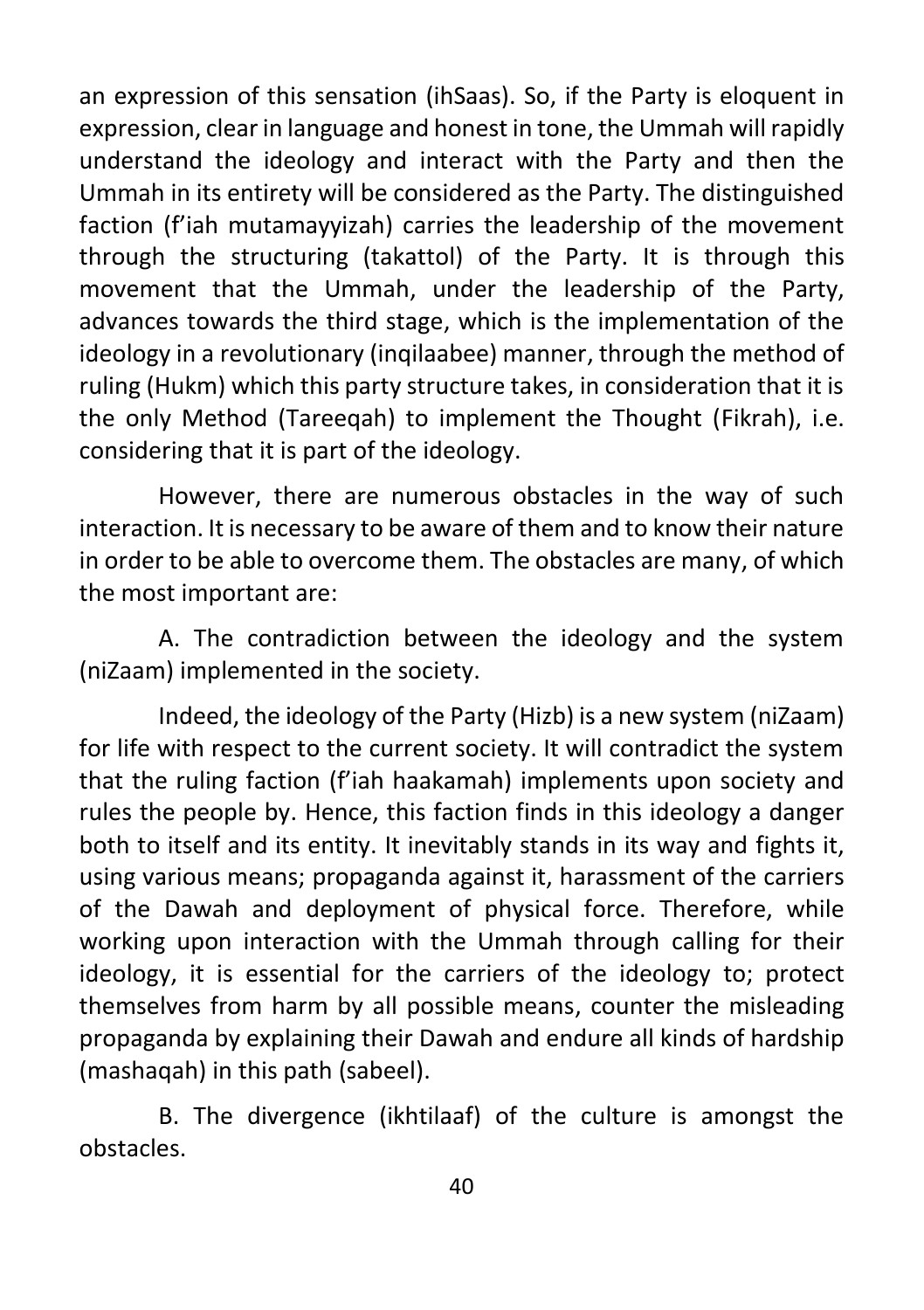Whilst there are divergent cultures in the society and there are differing thoughts in the Ummah, the Ummah has a singular sensation (iHsaas). The diverse cultures, particularly the cultures of the colonialists, are contradictory in expression to these sensations (aHaasees), whilst the culture of the ideology, i.e. the Islamic culture, is consistent (Saadiq) in expression with the sensations of the Ummah. However, both the cultural public opinion (ar-raa'ee al-'aam aththaqaafee) in the society and the cultural curriculums in schools and institutions, amongst other cultural epicenters, advance upon the foreign culture. Similarly, the advance of the political and cultural movements is entirely an advance upon foreign culture. Therefore, it is necessary for the Party, with its culture, to engage in the role (dawr) of struggle (kifaaH) with the other cultures and thoughts, until the correct expression of the Ummah's sensations (iHaasees) and feeling (shu'oor) appears within the Ummah, so that she advances with the Party. Whilst it is inevitable that in this role, there will be a clash (taSaadum) between the Party, with its culture and thinking, and other cultures and thoughts, this clash is nonetheless amongst the sons of the Ummah. Therefore, the role of futile argumentation must not be adopted. The cadre of the Party must advance on the path of drawing the straight line against the crooked line. The members must not engage in futile argument absolutely, lest it leads to egoism (anaaniyah) that blinds and deafens to the reality (Haqeeqah). Instead, the cadre explains the thoughts of the Party, whilst clarifying; the fallacy (zaif) of other thoughts, the invalidity (buTl) of other cultures and the dangers within their outcomes. Thereupon, the Ummah turns away from the other cultures and turns towards the culture of the Party and its thinking. Moreover, the advocates of the other cultures turn away from them as well, after their fallacy is apparent to them, if they were sincere, aware and upright. This operation will be one of the most difficult for the Party. Accordingly, undertaking interaction with the Ummah in places where the foreign culture is more prevalent, is more difficult than in places where this culture is less prevalent. Also, the susceptibility for revival in places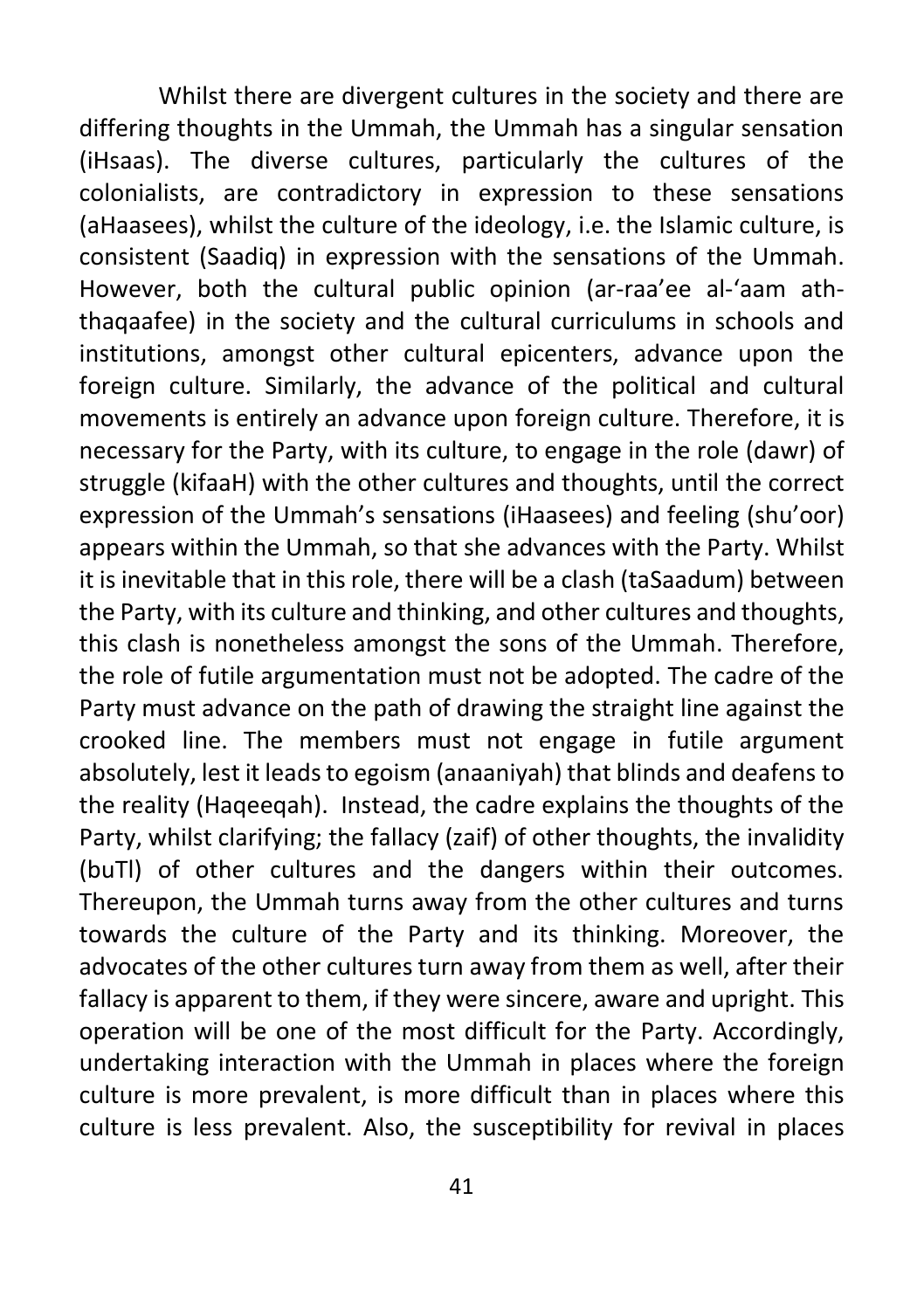where the proportion of those cultured with foreign culture is lower, is more than in places where this proportion is higher. Therefore, the Party must be aware of the community with which it undertakes interaction, so that it can advance in the course appropriate for that community.

C. The presence of pragmatists (waaqi'oon) within the Ummah is amongst the obstacles.

Due both to the foreign culture, the foreign poisoning, and out of ignorance, two factions of pragmatists are found within the Ummah.

The first faction is the realist faction which, in an inevitable manner, calls to the reality (waaqia'), as well as contentment with and submission to the reality. This is because this faction takes the reality as the source (masdar) of its deliberation (tafkeer) and so takes solutions to its problems from it. The way to overcome the obstacle of this faction is to attempt depth in study with it, after which it would see and perceive that the reality must only be taken as the object (mawd'i) of deliberation in order to change it. Only then is it possible for it to abandon its thinking.

As for the second pragmatic faction, it is the faction of traditionalists, who refuse to live in the light. This is because they are used to life in the dark, accustomed to triviality (tafaaha) and superficiality (saTHiyah). So, it is afflicted by physical and intellectual lethargy. It is stagnant upon the long-standing tradition (al-Qadeem) upon which it found its forefathers, just because it is long-standing tradition. It is actually pragmatic because it is like the reality, whilst being stagnant intellectually. Therefore, this faction requires more effort (mu'aanaah). The way to overcome the obstacle of this faction is to attempt to culture it and strive to correct its concepts.

D. Another obstacle in the face of the Dawah is the attachment of people to their interests. That is so as any human is tied to one's personal interests and day to day actions, whilst simultaneously being attached to the ideology. It may seem that these interests conflict with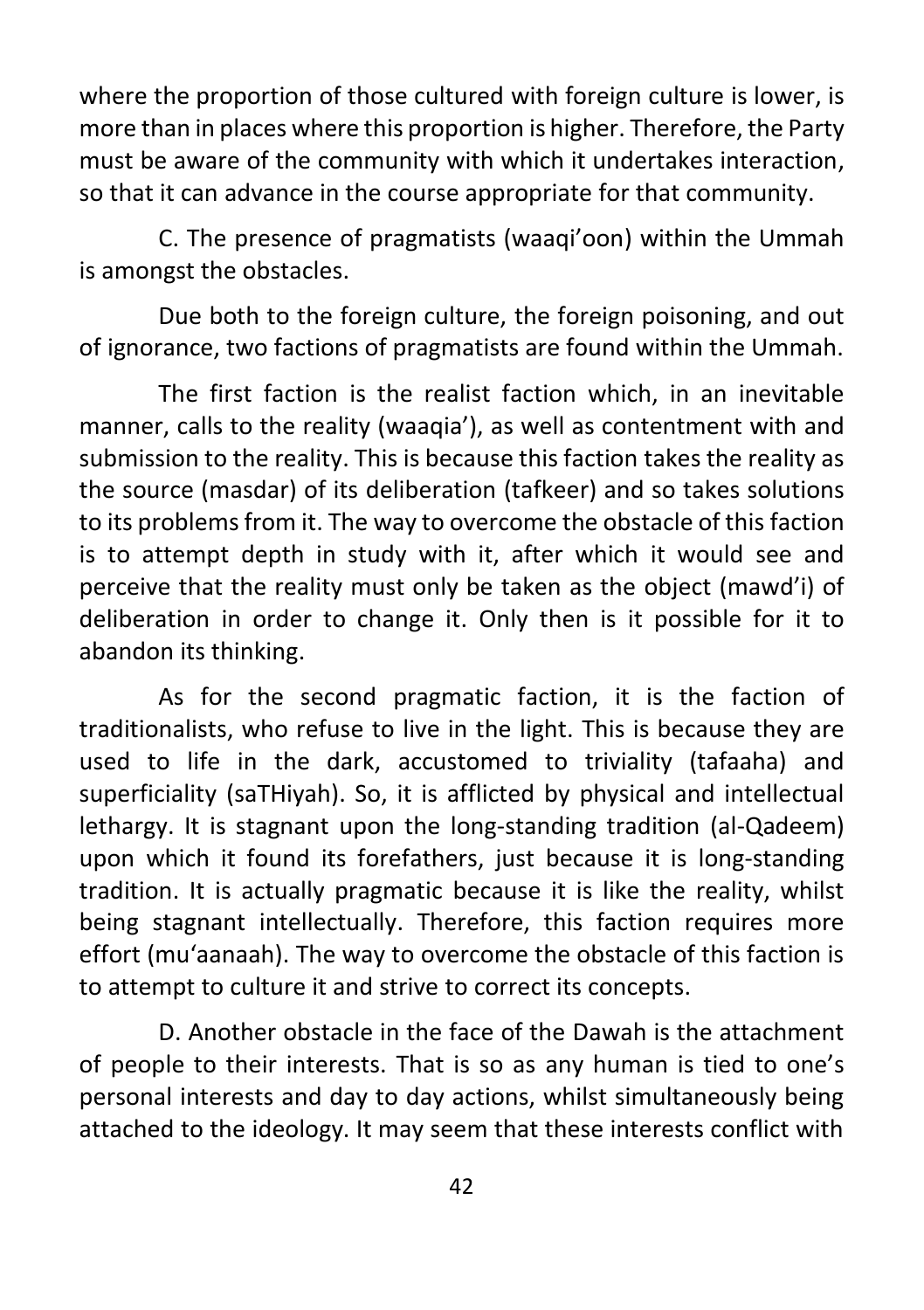the Dawah to the ideology. Therefore, one may attempt the reconciliation (tawfeeq) between both. Overcoming this obstacle requires every person who embraces the ideology to consider the Dawah and the Party as the center of the sphere, around which his personal interests revolve. So, it is not allowed for him to be occupied in any work that contradicts, makes him forget or hinders him from the Dawah. By doing so, he moves from the Dawah revolving around his interests, to his interests revolving around the pivot of the Dawah.

E. Amongst the obstacles is the difficulty in sacrificing matters of worldly life, such as wealth and business, for the sake of Islam and carrying its Dawah. To overcome this obstacle, the Believer (mu'min) is reminded that Allah (swt) has purchased from the believers their lives and wealth in exchange for Paradise. This reminder should suffice, and the choice should be left to the individual to sacrifice these matters without any coercion. The Messenger of Allah (saw) wrote in a letter to 'Abdullah Ibn Jahsh, when he sent him to lead an expedition (sariyah) to observe the Quraysh at Nakhlah, between Makkah and Ta'if, which **َ َ** observe the Quraysh at Nakman, between Makkan and<br>مِنْ أَصْحَابِكَ عَلَى الْمَسِيرِ مَعَكَ وَاهْضٍ لِأَهْرِي فِيمَنْ تَبِعَكَ :stated<br>... **ْ َْ ًَ َ دا ح َّ أ ن َ ِه ر ك َ ت ال َ و كَ َ ِع ب ْ** ا<br>و **َ ْ ت ن َ ِي فيم ِ ر م ْ َ** <u>لأ</u> **"Do not coerce anyone of your companions to proceed with you, and go forth with my order with those who follow you."**

F. It may appear that one of the obstacles is the difference in urbanization between societies. This is because within the Ummah, the environments of cities, villages and the Bedouin life all differ with each other. The urbanization (madaniyyah) in a city is different from that of the village, whilst that of the village, in turn, is different from the camps and tents of Bedouin life. Therefore, these differences in levels of urbanization may inspire in the Party the notion of differences in the culturing or in ideological orientation. This one of the most dangerous notions because, regardless of the differences in levels of urbanization within her, the Ummah is one Ummah, her sensation is one and her ideology is one. Thus the Dawah with the Ummah is one with no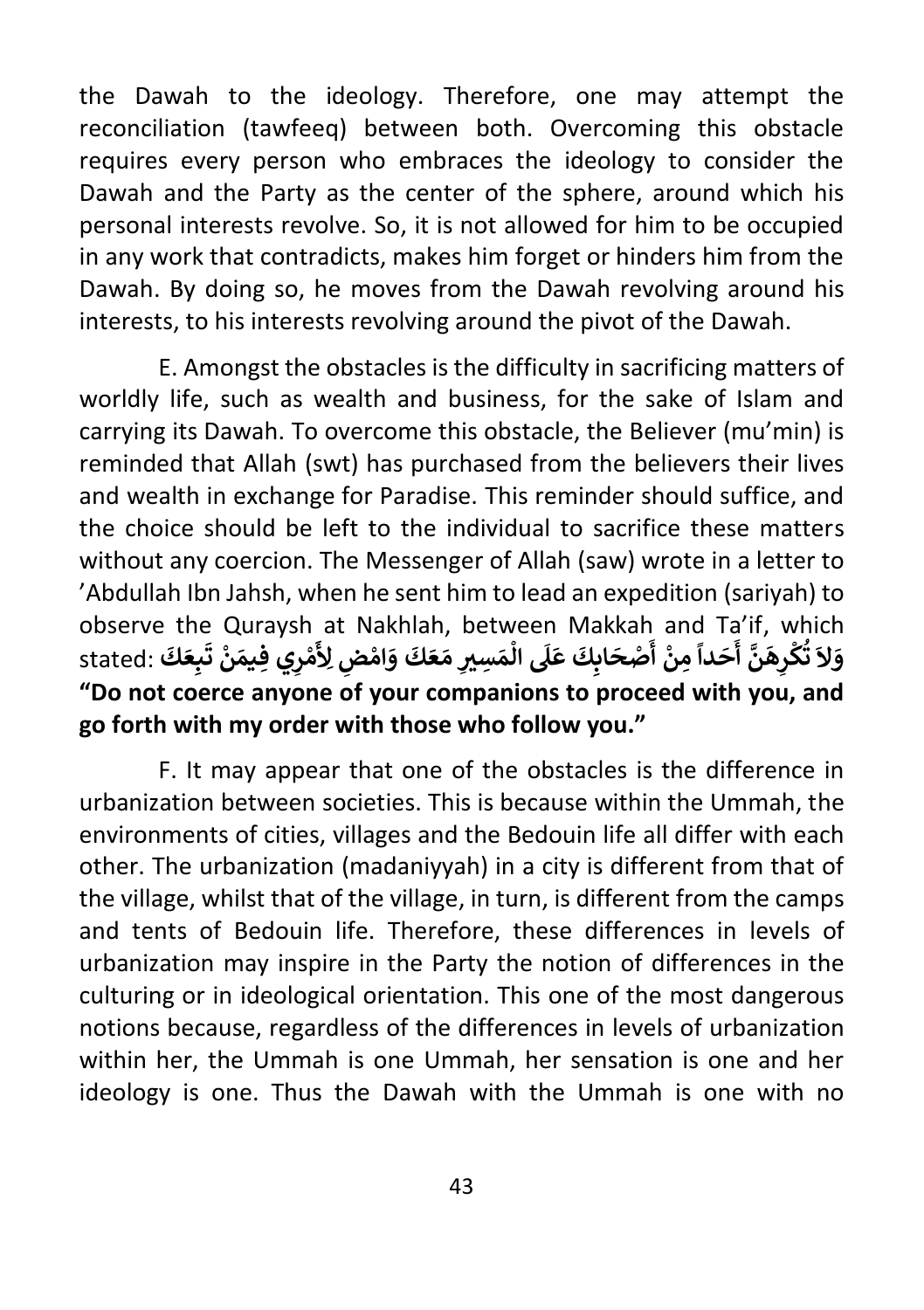difference between the city and the village, so the work for interaction with her is one.

17. In this stage, the stage of interaction with the Ummah, the Party (Hizb) is exposed to two dangers: an ideological danger, i.e. to the ideology, and a class (Tabqee) danger. This is because when the Party is embarking on life in society, it contacts the public (jumhoor) to interact with it and lead it. Whilst the Party is equipped with its ideology, the public has gathered within it contradictions from old reactionary ideas, legacies from past generations, dangerous foreign ideas and imitation of the colonial kafir. When the Party engages in the process of interaction with the public, it provides the public with the opinions and thoughts of the Party, striving to correct its concepts, arousing the Islamic 'aqeedah within it and generating a truthful (Sadiq) atmosphere and virtuous (Saadiq) public convention ('urf 'aam), all with the concepts of the party. This requires Dawah and propagation, in order to gather the Ummah around the Party on the basis of the ideology in a way that strengthens the Iman of the Ummah in the ideology, arousing confidence in the Party's concepts, as well as respect and appreciation for it, preparing it for obedience and the work. At that time, the duty of the Party will be to increase its believing youth, trusted within the Ummah, so that they assume full control of her reins, like the officers in the army. If the Party succeeds in this stage of interaction, it will then lead the Ummah towards its goal (ghayah), within the limits set by the ideology, without being derailed.

If the Party led the public before it completed interaction with it, before it generated the general awareness (al-waee al-aam) amongst the Ummah, then its leadership will not be by the rulings (aHkaam) of the ideology and its thoughts. Instead, the leadership would by identification (tashkheeS) of what is simmering in the soul of the Ummah, by stirring her passion ('aaTifiyyah) and by portraying her demands as being within her reach.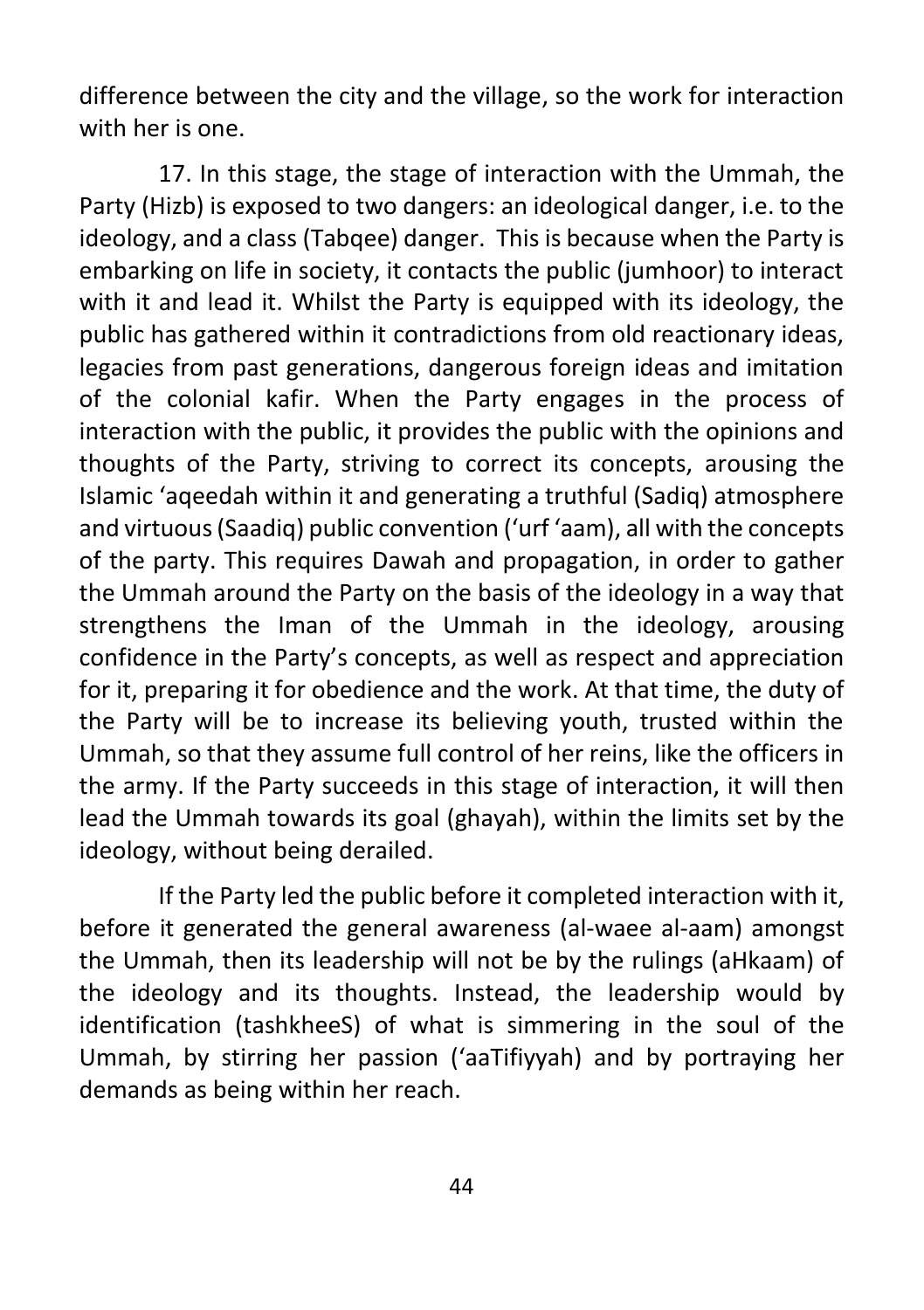However, in this case, the public is not devoid of its prior emotions (mashaa'ir) such as patriotism, nationalism and priestly spirituality, with the mob mentality agitating them. So at such a time, there remerge within the public; trivial traditions ('an'anaat), such as sectarianism and denominationalism (mazhabiyyah), old thoughts such as independence and freedom and corrupt prejudices, such as racism and nepotism. Thus, arise the contradictions between the public and the party, because the public assumes for itself demands that are inconsistent with the ideology and calls for immediate goals that are harmful to the Ummah. The public is impassioned about these demands and increasingly agitated about achieving them, with multiple prejudices appearing within it. In this situation, the Party is caught between two tough stances: either to face the anger and resentment of the Ummah, destroying all that the Party had built in order to dominate the community; or to face a deviation from its ideology, becoming lenient regarding it. Both these stances constitute danger to the Party. If the public comes into conflict with the ideology, it is imperative for the Party members to adhere to the ideology alone, even if the Party members are subjected to the resentment of the Ummah, for this resentment is temporary. Their steadfastness upon the ideology will restore the trust (thiqah) of the Ummah in them. Let the party members beware of contradiction with the ideology and deviation from its essence, even in the slightest. This is because the ideology is the life of the Party and it is what ensures its continuity (baqaa'). To prevent such critical situations and to ward off such a danger, the Party must strive to cultivate the Ummah with its ideology, to maintain the clarity of the thoughts and concepts of the Party and work to ensure its atmospheres dominate the Ummah. All of this is facilitated by; exquisite meticulousness (inayah) in the period of culturing, great attention in collective culturing, concern (HirS) over precisely exposing the plans of colonialism, constancy in vigilance over the Ummah and her interests, complete fusion of the Party with the ideology and constancy in scrutiny of the thoughts and concepts of the Party, so that they remain pure.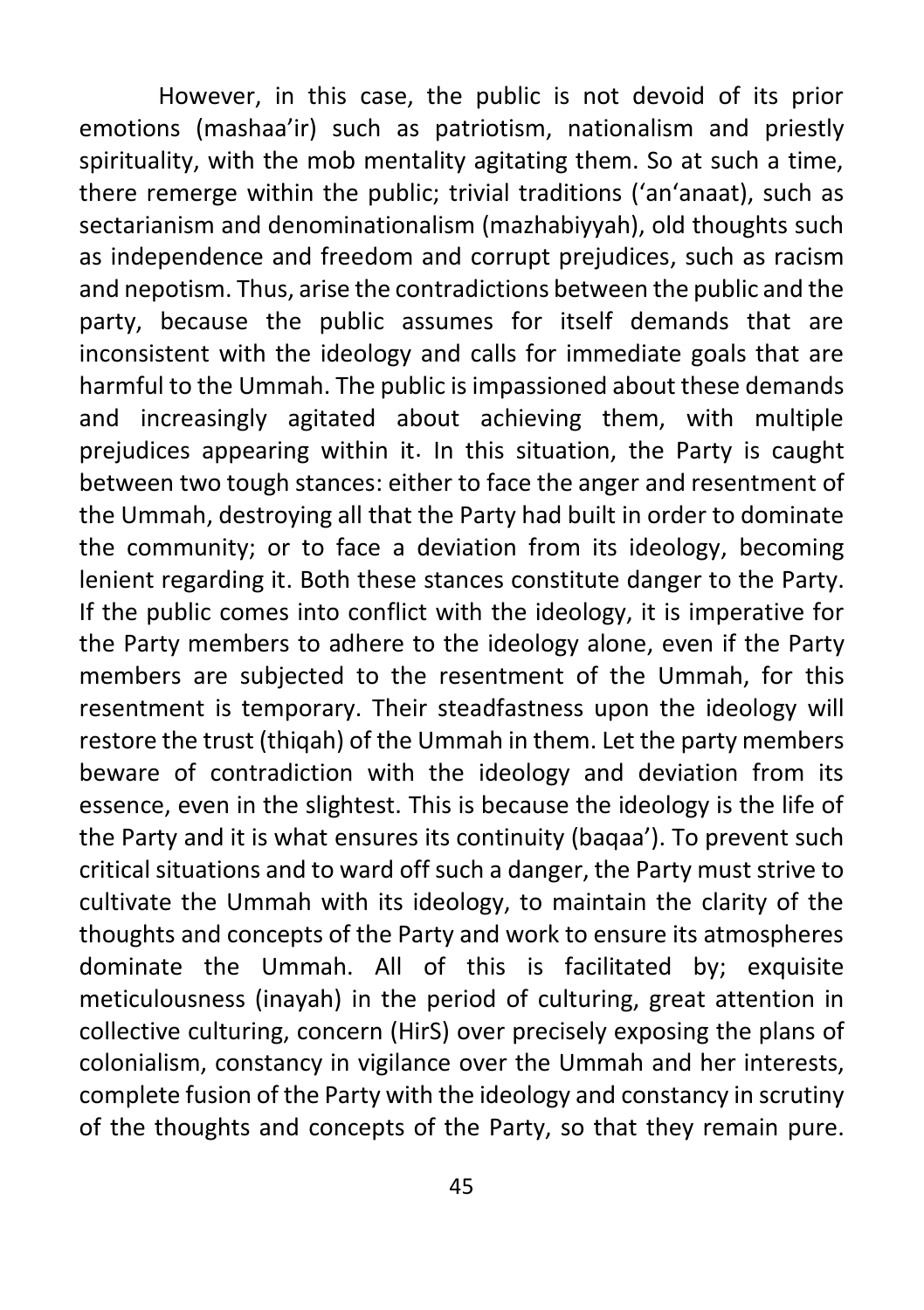They must expend every possible effort in achieving all of this, no matter how much effort and hardship this entails.

As for the class danger, it seeps into the members of the Party, not the Ummah. This is because when the Party represents the Ummah or the majority of it, it has a prominent position, a revered status and is held in great esteem (ikbaar), by both the Ummah in general and the influential in particular. This establishes arrogance in the soul, so the members of the party see themselves as superior to the Ummah and that their calling (muhimah) is to be the leadership, while the calling of the Ummah is just to be the led. Thus, they look down upon individuals of the Ummah, or some of them, without taking that into account. If this were to recur, the Ummah will feel that the Party is a class (Tabqa) apart from her, whilst the Party feels class elitism (Tabqiyyah). This feeling (shu'oor) is the first step to the collapse of the Party, because it weakens the concern of the Party for the trust (thiqah) of the common folk of the public, whilst weakening the trust (thiqah) of the public in the Party. At such a time the Ummah begins to turn away from the party. When the Ummah has turned away from the Party, the Party collapses and it needs redoubled effort to restore the trust. Therefore, it is mandatory for the members of the Party to be as individuals of the Ummah, as common folk, not thinking of themselves as anything but servants of the Ummah and that their Party duty is serving the Ummah. This generates within them an immunity that benefits them not only in maintaining the trust of the public, but also in the third stage, when they come to power to implement the ideology. So, when implementing the ideology is charged to them, they would remain, as rulers, servants of the Ummah.

18. The third stage is the acquisition of ruling (al-Hukm).

The Party (Hizb) acquires ruling through the Ummah and the actions of demanding (Talab) Material Support (Nusrah). It implements the ideology in its totality, which is known as the radical (inqilaabee) method. This Method does not accept power sharing, seizing power completely as a Method to implement the ideology, not as a goal in